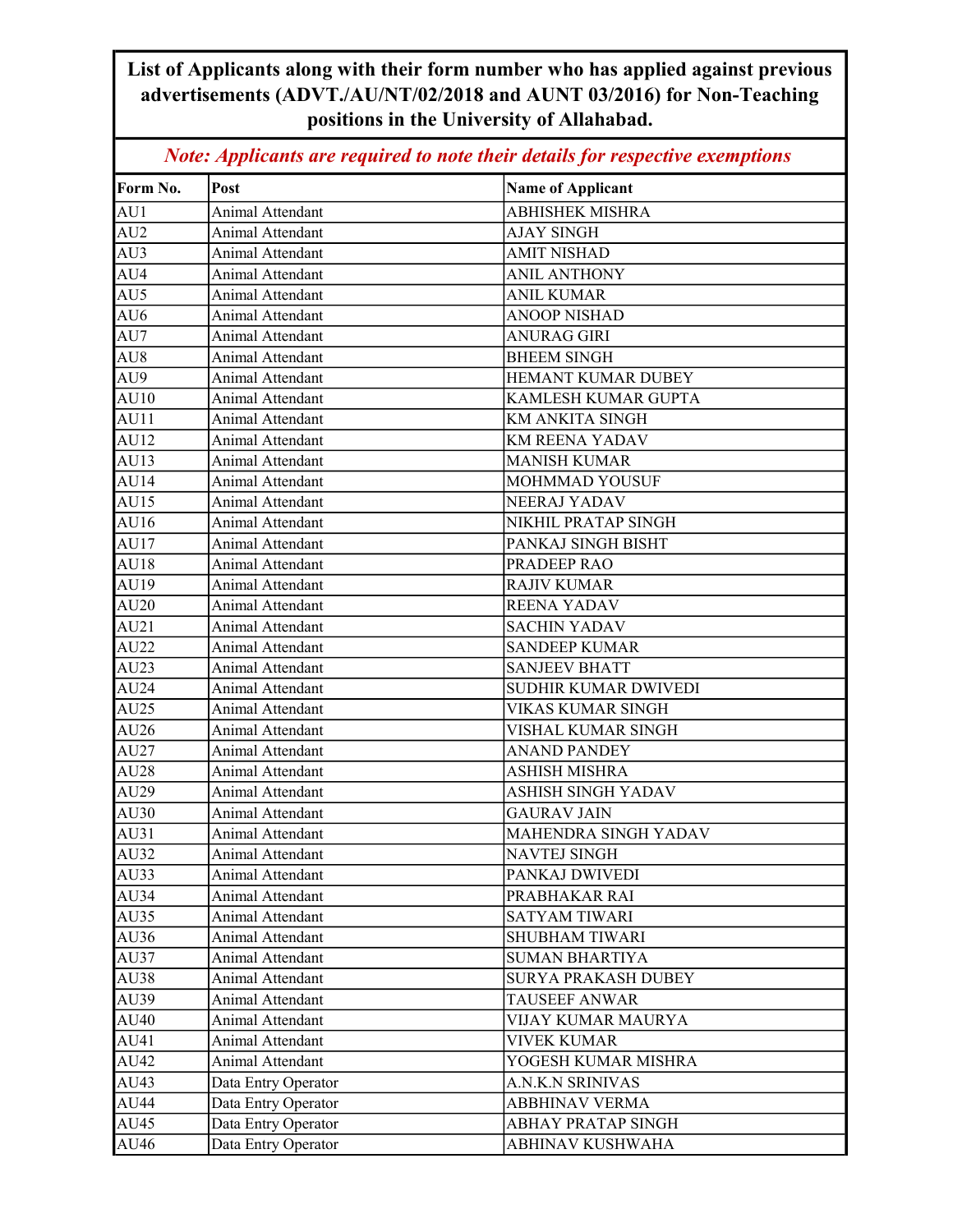| AU47        | Data Entry Operator | <b>ABHINAV VERMA</b>      |
|-------------|---------------------|---------------------------|
| AU48        | Data Entry Operator | <b>ABHISHEK KHARE</b>     |
| AU49        | Data Entry Operator | ABHISHEK KUSHWAHA         |
| AU50        | Data Entry Operator | <b>ABHISHEK MISHRA</b>    |
| AU51        | Data Entry Operator | <b>ABHISHEK SINGH</b>     |
| AU52        | Data Entry Operator | <b>ABHISHEK YADAV</b>     |
| AU53        | Data Entry Operator | ABHISHEKH KUMAR JAISWAL   |
| AU54        | Data Entry Operator | ABHYUBAY SRIVASTAVA       |
| AU55        | Data Entry Operator | <b>ABID JAMAAL</b>        |
| AU56        | Data Entry Operator | <b>ADITYA PRAKASH</b>     |
| AU57        | Data Entry Operator | <b>AJAY SINGH YADAV</b>   |
| AU58        | Data Entry Operator | <b>AJAY YADAV</b>         |
| AU59        | Data Entry Operator | AJEET KUMAR SRIVASTAVA    |
| AU60        | Data Entry Operator | <b>AKANSHA SINGH</b>      |
| AU61        | Data Entry Operator | AKANSHA TRIPATHI          |
| AU62        | Data Entry Operator | <b>AKASH CHATURVEDI</b>   |
| AU63        | Data Entry Operator | <b>AKASH VERMA</b>        |
| AU64        | Data Entry Operator | <b>AKHILESH KUMAR</b>     |
| AU65        | Data Entry Operator | <b>ALOK KUMAR</b>         |
| AU66        | Data Entry Operator | <b>AMAN SHUKLA</b>        |
| AU67        | Data Entry Operator | AMBUJ KUMAR MISHRA        |
| AU68        | Data Entry Operator | AMISHA KESHARI            |
| AU69        | Data Entry Operator | <b>AMIT KUMAR</b>         |
| AU70        | Data Entry Operator | AMIT KUMAR KESARWANI      |
| AU71        | Data Entry Operator | AMIT KUMAR YADAV          |
| AU72        | Data Entry Operator | <b>AMIT KUSHWAHA</b>      |
| AU73        | Data Entry Operator | <b>AMIT MAURYA</b>        |
| AU74        | Data Entry Operator | <b>AMIT PANDEY</b>        |
| AU75        | Data Entry Operator | <b>AMIT YADAV</b>         |
| AU76        | Data Entry Operator | <b>AMITESH PANDEY</b>     |
| <b>AU77</b> | Data Entry Operator | AMRENDRA DUBEY            |
| <b>AU78</b> | Data Entry Operator | <b>ANANYA RAI</b>         |
| AU79        | Data Entry Operator | ANANYA TRIPATHI           |
| <b>AU80</b> | Data Entry Operator | <b>ANKIT SAHU</b>         |
| AU81        | Data Entry Operator | ANSHIKA SINGH             |
| AU82        | Data Entry Operator | ANSHU TRIPATHI            |
| AU83        | Data Entry Operator | ANSHUMAN KUMAR PRAJAPATI  |
| AU84        | Data Entry Operator | <b>ANTI KUMAR</b>         |
| AU85        | Data Entry Operator | <b>ANUJ SHUKLA</b>        |
| AU86        | Data Entry Operator | <b>ANUPAM KUMAR</b>       |
| AU87        | Data Entry Operator | ANURAG NANDAN YADAV       |
| AU88        | Data Entry Operator | ANUSHA SRIVASTAVA         |
| AU89        | Data Entry Operator | <b>ASHISH DUBEY</b>       |
| <b>AU90</b> | Data Entry Operator | ASHISH KUMAR KANNAUJIYA   |
| AU91        | Data Entry Operator | ATUL KUMAR CHATURVEDI     |
| AU92        | Data Entry Operator | ATUL TRIPATHI             |
| AU93        | Data Entry Operator | <b>AVANEESH MISHRA</b>    |
| AU94        | Data Entry Operator | <b>AVINASH SHUKLA</b>     |
| AU95        | Data Entry Operator | AWANISH KUMAR SINGH       |
| AU96        | Data Entry Operator | <b>BADRI PRASAD YADAV</b> |
| AU97        | Data Entry Operator | <b>BHANU PRATAP</b>       |
| AU98        | Data Entry Operator | CHANDAN KANAUJIYA         |
| <b>AU99</b> | Data Entry Operator | CHANDAN SRIVASTAVA        |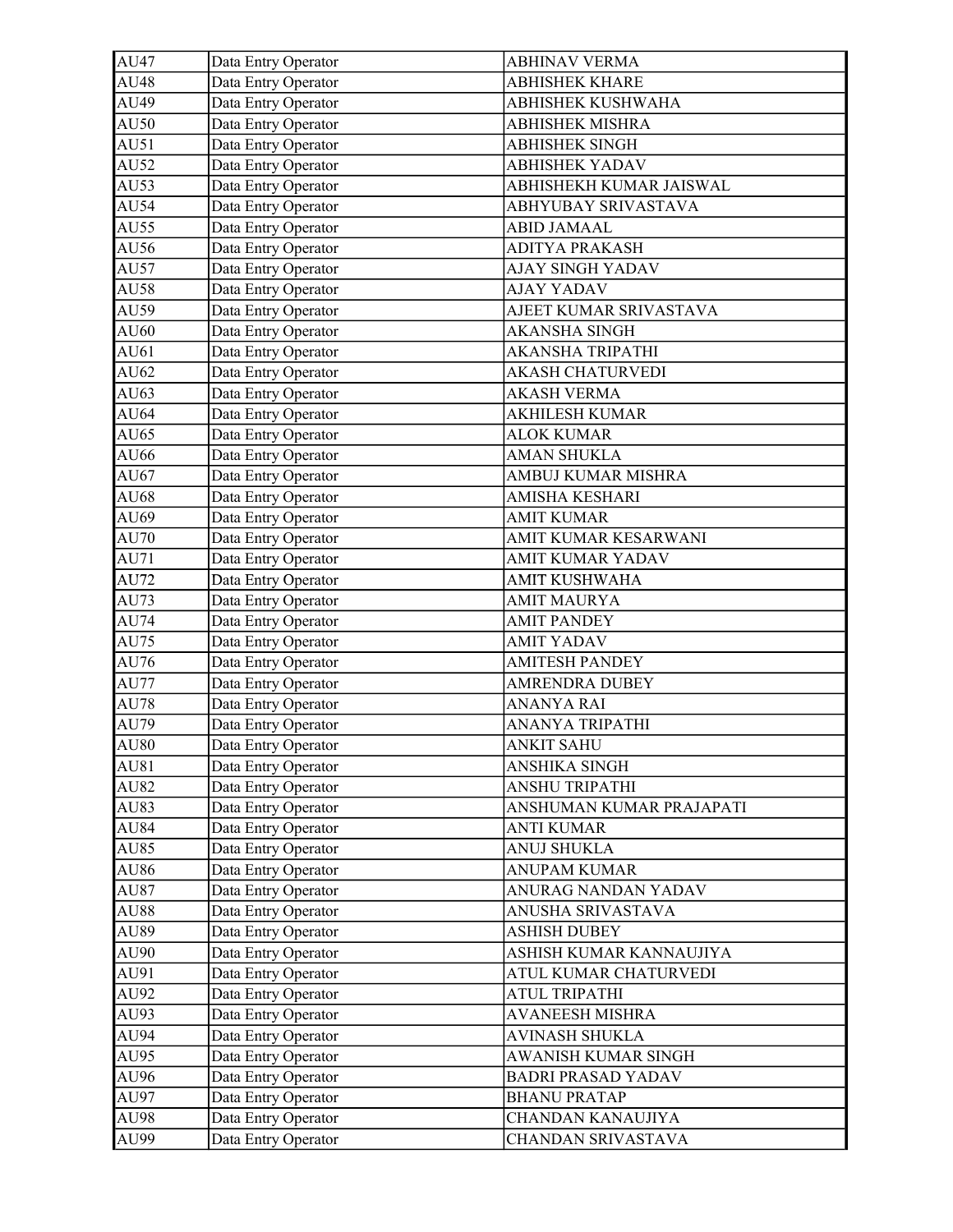| AU100 | Data Entry Operator | <b>CHANDRA MANI YADAV</b>  |
|-------|---------------------|----------------------------|
| AU101 | Data Entry Operator | <b>CHANDRA SHEKHAR</b>     |
| AU102 | Data Entry Operator | DEEPAK YADAV               |
| AU103 | Data Entry Operator | DESH RAJ PATEL             |
| AU104 | Data Entry Operator | <b>DEVANSH DUBEY</b>       |
| AU105 | Data Entry Operator | DEVESH KUMAR SINGH         |
| AU106 | Data Entry Operator | DHEERAJ KUMAR PAL          |
| AU107 | Data Entry Operator | <b>DIKSHA SAHU</b>         |
| AU108 | Data Entry Operator | <b>DINKAR PANDEY</b>       |
| AU109 | Data Entry Operator | DIVYANSHU SRIVASTAVA       |
| AU110 | Data Entry Operator | <b>DURGA RAI</b>           |
| AU111 | Data Entry Operator | <b>GAURAV CHAURASIA</b>    |
| AU112 | Data Entry Operator | HIMANSHU GUPTA             |
| AU113 | Data Entry Operator | JEETESH KUMAR PATEL        |
| AU114 | Data Entry Operator | KAJAL MISHRA               |
| AU115 | Data Entry Operator | KAMLESH KUMAR MAURYA       |
| AU116 | Data Entry Operator | <b>KARTIKEY SINGH</b>      |
| AU117 | Data Entry Operator | <b>MADAN LAL YADAV</b>     |
| AU118 | Data Entry Operator | MAHESH KESARWANI           |
| AU119 | Data Entry Operator | <b>MANISH KUMAR</b>        |
| AU120 | Data Entry Operator | <b>MANISH KUMAR MAURYA</b> |
| AU121 | Data Entry Operator | MANISH KUMAR MISHRA        |
| AU122 | Data Entry Operator | <b>MANISH TARAM</b>        |
| AU123 | Data Entry Operator | <b>MAYUR PATHAK</b>        |
| AU124 | Data Entry Operator | MOHAMMAD ASIF AZMI         |
| AU125 | Data Entry Operator | MOHD SOHRAB                |
| AU126 | Data Entry Operator | <b>NAJIM HUSAIN</b>        |
| AU127 | Data Entry Operator | NAVEEN KUMAR MISHRA        |
| AU128 | Data Entry Operator | NISHI KUSHWAHA             |
| AU129 | Data Entry Operator | <b>OM PARKASH</b>          |
| AU130 | Data Entry Operator | OMPRAKASH SHUKLA           |
| AU131 | Data Entry Operator | PANKAJ YADAV               |
| AU132 | Data Entry Operator | PAWAN KUMAR SINGH          |
| AU133 | Data Entry Operator | PIUSH VERMA                |
| AU134 | Data Entry Operator | PIYUSH CHANDRA             |
| AU135 | Data Entry Operator | PIYUSH KHARE               |
| AU136 | Data Entry Operator | PIYUSH KUMAR MISHRA        |
| AU137 | Data Entry Operator | PRADEEP KUMAR DIWVEDI      |
| AU138 | Data Entry Operator | PRAHLAD GUPTA              |
| AU139 | Data Entry Operator | PRAKHER SINGH              |
| AU140 | Data Entry Operator | PRASHANT KUMAR PANDEY      |
| AU141 | Data Entry Operator | PREETI UPADHYAY            |
| AU142 | Data Entry Operator | PRERNA TRIPATHI            |
| AU143 | Data Entry Operator | PRIYA RAI                  |
| AU144 | Data Entry Operator | PUSHPENDRA KUMAR SINGH     |
| AU145 | Data Entry Operator | PUSHPENDRA SINGH           |
| AU146 | Data Entry Operator | RADHEY SHYAM SONI          |
| AU147 | Data Entry Operator | RADHIKA CHAURASIYA         |
| AU148 | Data Entry Operator | RAHUL VISHWAKARMA          |
| AU149 | Data Entry Operator | RAJAT CHAURASIA            |
| AU150 | Data Entry Operator | RAJAT MISHRA               |
| AU151 | Data Entry Operator | RAJENDRA KUMAR             |
| AU152 | Data Entry Operator | RAKESH KUMAR OJHA          |
|       |                     |                            |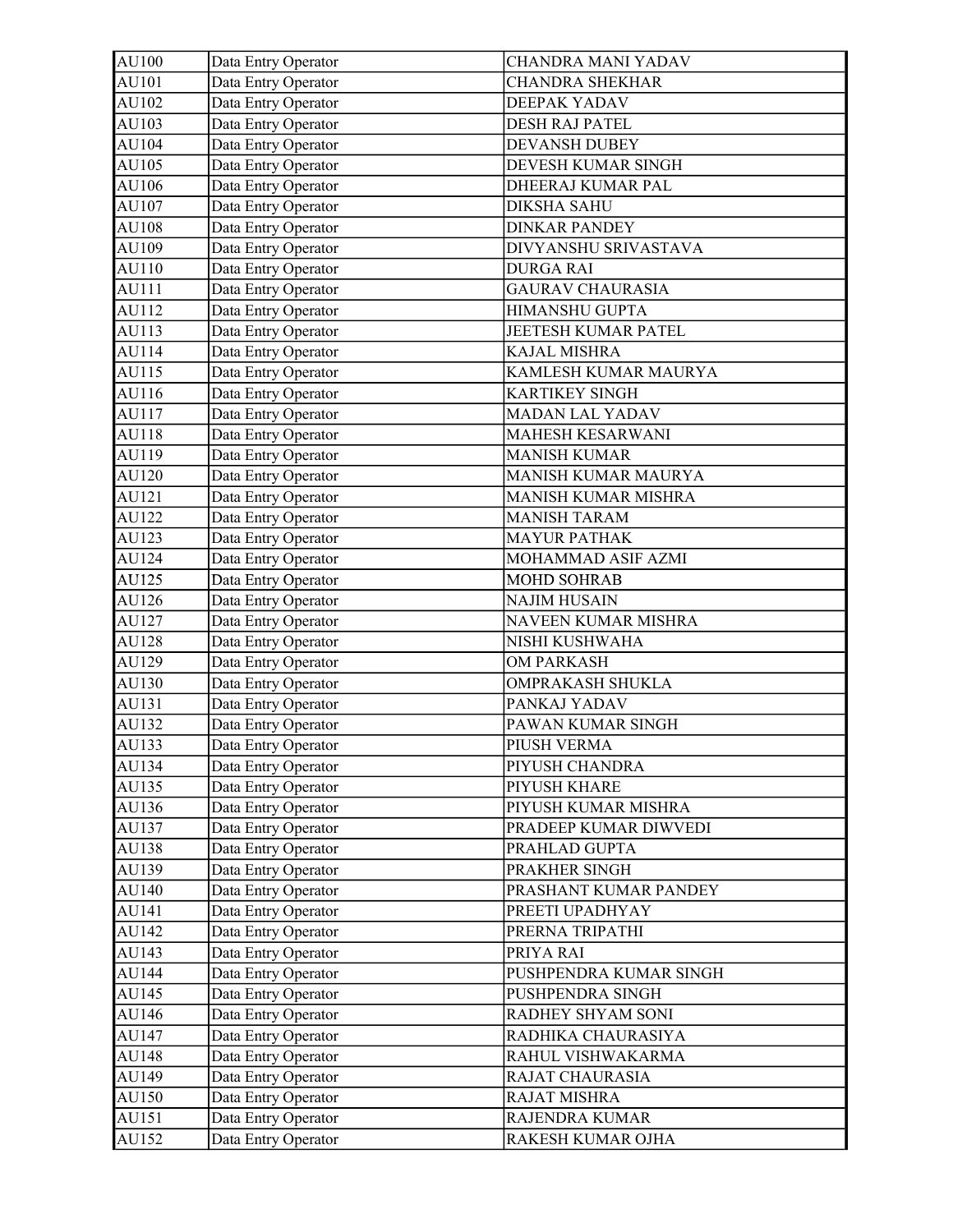| AU153 | Data Entry Operator | <b>RAMENDRA</b>          |
|-------|---------------------|--------------------------|
| AU154 | Data Entry Operator | <b>REKHA YADAV</b>       |
| AU155 | Data Entry Operator | RISHABH SHARMA           |
| AU156 | Data Entry Operator | RISHI KESH SINGH         |
| AU157 | Data Entry Operator | RISHU KESARWANI          |
| AU158 | Data Entry Operator | <b>RITA YADAV</b>        |
| AU159 | Data Entry Operator | <b>RITESH RAI</b>        |
| AU160 | Data Entry Operator | <b>RITESH YADAV</b>      |
| AU161 | Data Entry Operator | ROHIT GUPTA              |
| AU162 | Data Entry Operator | ROHIT SHARMA             |
| AU163 | Data Entry Operator | ROHIT SHARMA             |
| AU164 | Data Entry Operator | <b>SACHIN SAXENA</b>     |
| AU165 | Data Entry Operator | <b>SAMAR DEEP SINGH</b>  |
| AU166 | Data Entry Operator | SANDHYA SRIVASTAVA       |
| AU167 | Data Entry Operator | SANDIP KUMAR PRAJAPATI   |
| AU168 | Data Entry Operator | <b>SANJAY YADAV</b>      |
| AU169 | Data Entry Operator | SANTOSH KUMAR PRAJAPATI  |
| AU170 | Data Entry Operator | <b>SANTOSH PAL</b>       |
| AU171 | Data Entry Operator | SATYENDRA KUMAR MAURYA   |
| AU172 | Data Entry Operator | <b>SAURABH KUMAR</b>     |
| AU173 | Data Entry Operator | <b>SAURABH PANDEY</b>    |
| AU174 | Data Entry Operator | SHALINI TRIPATHI         |
| AU175 | Data Entry Operator | SHASHI SHANKAR SHUKLA    |
| AU176 | Data Entry Operator | <b>SHIVAM GUPTA</b>      |
| AU177 | Data Entry Operator | <b>SHIVAM SHARMA</b>     |
| AU178 | Data Entry Operator | SHUBHAM PRAJAPATI        |
| AU179 | Data Entry Operator | SHUBHAM SHARMA           |
| AU180 | Data Entry Operator | <b>SHUBHAM SINGH</b>     |
| AU181 | Data Entry Operator | <b>SHYAM DWIVEDI</b>     |
| AU182 | Data Entry Operator | SIDDHA NATH SHUKLA       |
| AU183 | Data Entry Operator | SIDDHANT SRIVASTAVA      |
| AU184 | Data Entry Operator | SIDDHARTHA BHADAURIYA    |
| AU185 | Data Entry Operator | <b>SONI SAMUDRA</b>      |
| AU186 | Data Entry Operator | <b>SUDEEP MISHRA</b>     |
| AU187 | Data Entry Operator | SUDHANSHU SHARMA         |
| AU188 | Data Entry Operator | <b>SUMAN SINGH</b>       |
| AU189 | Data Entry Operator | <b>SUMIT RANJAN</b>      |
| AU190 | Data Entry Operator | <b>SURAJ SINGH</b>       |
| AU191 | Data Entry Operator | SURENDRA PRATAP SINGH    |
| AU192 | Data Entry Operator | <b>SURYA KUMAR</b>       |
| AU193 | Data Entry Operator | SUSHIL PRATAP SINGH      |
| AU194 | Data Entry Operator | <b>TANIYA TRIVEDI</b>    |
| AU195 | Data Entry Operator | <b>UMESH SINGH YADAV</b> |
| AU196 | Data Entry Operator | UTSAV KUSHWAHA           |
| AU197 | Data Entry Operator | VIKRANT KUMAR            |
| AU198 | Data Entry Operator | <b>VINAY GAUTAM</b>      |
| AU199 | Data Entry Operator | VINAY KUMAR SAXENA       |
| AU200 | Data Entry Operator | VISHAL SINGH             |
| AU201 | Data Entry Operator | VISHAL SRIVASTAVA        |
| AU202 | Data Entry Operator | VISHESH RAJ SAXENA       |
| AU203 | Data Entry Operator | YOGENDRA KUMAR YADAV     |
| AU204 | Section Officer     | AAQUIB MAHFOOZ           |
| AU205 | Section Officer     | ABHIJEET KUMAR VERMA     |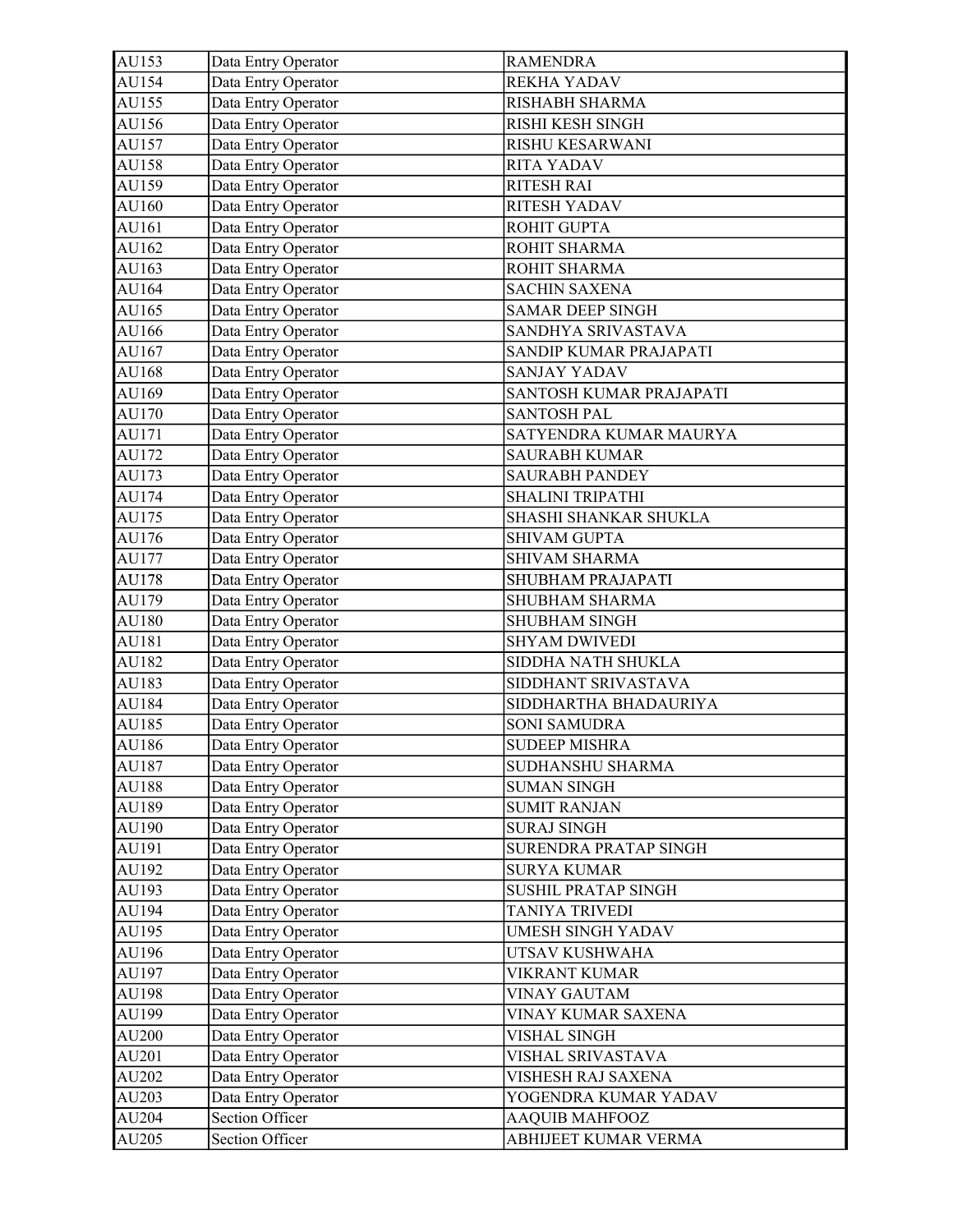| AU206 | Section Officer        | <b>ABHINAV GUPTA</b>         |
|-------|------------------------|------------------------------|
| AU207 | <b>Section Officer</b> | <b>ABHISHEKH DWIVEDI</b>     |
| AU208 | Section Officer        | ABHISHEKH KUMAR JAISWAL      |
| AU209 | <b>Section Officer</b> | ABHISHEKH SHAKYA             |
| AU210 | <b>Section Officer</b> | <b>ADARSH CHANDEL</b>        |
| AU211 | Section Officer        | ADARSH KUMAR SRIVASTAVA      |
| AU212 | <b>Section Officer</b> | <b>AJAY PRATAP SINGH</b>     |
| AU213 | Section Officer        | AJIT KUMAR MAURYA            |
| AU214 | Section Officer        | <b>AKASH BANSAL</b>          |
| AU215 | Section Officer        | AKSHAY KATIYAR               |
| AU216 | <b>Section Officer</b> | <b>ALKA RSTOGI</b>           |
| AU217 | Section Officer        | ALOK KUMAR UPADHYAY          |
| AU218 | Section Officer        | <b>ALOK PANDEY</b>           |
| AU219 | Section Officer        | <b>AMAR SINGH</b>            |
| AU220 | Section Officer        | <b>AMIT KUAMR</b>            |
| AU221 | Section Officer        | <b>AMIT KUMAR RAI</b>        |
| AU222 | Section Officer        | <b>AMIT PANDEY</b>           |
| AU223 | Section Officer        | <b>AMIT SINGH</b>            |
| AU224 | <b>Section Officer</b> | <b>ANAND PRAKASH</b>         |
| AU225 | Section Officer        | <b>ANAND PRATAP SINGH</b>    |
| AU226 | <b>Section Officer</b> | <b>ANKIT PANDEY</b>          |
| AU227 | <b>Section Officer</b> | <b>ANSHUL PANDEY</b>         |
| AU228 | <b>Section Officer</b> | ANUBHAV KUSHWAHA             |
| AU229 | Section Officer        | ANUJ KUMAR TRIPATHI          |
| AU230 | Section Officer        | <b>ANURAG SINGH</b>          |
| AU231 | Section Officer        | <b>ANURUDH KUMAR</b>         |
| AU232 | Section Officer        | ARPITA SINGH                 |
| AU233 | <b>Section Officer</b> | <b>ARUN SETH</b>             |
| AU234 | <b>Section Officer</b> | <b>ARVIND KUMAR</b>          |
| AU235 | <b>Section Officer</b> | ARVIND SINGH YADAV           |
| AU236 | <b>Section Officer</b> | ASHISH KUMAR YADAV           |
| AU237 | <b>Section Officer</b> | <b>ASHISH SINGH</b>          |
| AU238 | <b>Section Officer</b> | <b>ASHOK GUPTA</b>           |
| AU239 | Section Officer        | ASHUTOSH MISHRA              |
| AU240 | Section Officer        | <b>ASMITA SINGH</b>          |
| AU241 | Section Officer        | ATUL KUMAR SINGH             |
| AU242 | <b>Section Officer</b> | AVINASH KUMAR SINGH          |
| AU243 | <b>Section Officer</b> | <b>AVINASH KUMAR TIWARI</b>  |
| AU244 | <b>Section Officer</b> | <b>AVINASH KUMAR TIWARI</b>  |
| AU245 | Section Officer        | <b>AVINASH PANDEY</b>        |
| AU246 | <b>Section Officer</b> | AVINSH KUMAR TIWARI          |
| AU247 | Section Officer        | <b>BHARAT BHUSHAN TIWARI</b> |
| AU248 | Section Officer        | <b>CHANDAN SINGH</b>         |
| AU249 | Section Officer        | CHANDRA MAULI MISHRA         |
| AU250 | <b>Section Officer</b> | <b>CHANDRA SHEKHAR</b>       |
| AU251 | <b>Section Officer</b> | DEEPAK KUMAR PANDEY          |
| AU252 | Section Officer        | DEEPAK KUMAR SINGH           |
| AU253 | <b>Section Officer</b> | <b>DEEPAK SINGH</b>          |
| AU254 | Section Officer        | DEEPAK SINGH GULIA           |
| AU255 | <b>Section Officer</b> | DEEPAK VERMA                 |
| AU256 | Section Officer        | DEVENDRA SINGH               |
| AU257 | Section Officer        | DHARMENDRA SINGH             |
| AU258 | Section Officer        | <b>DHIRAJ KUMAR</b>          |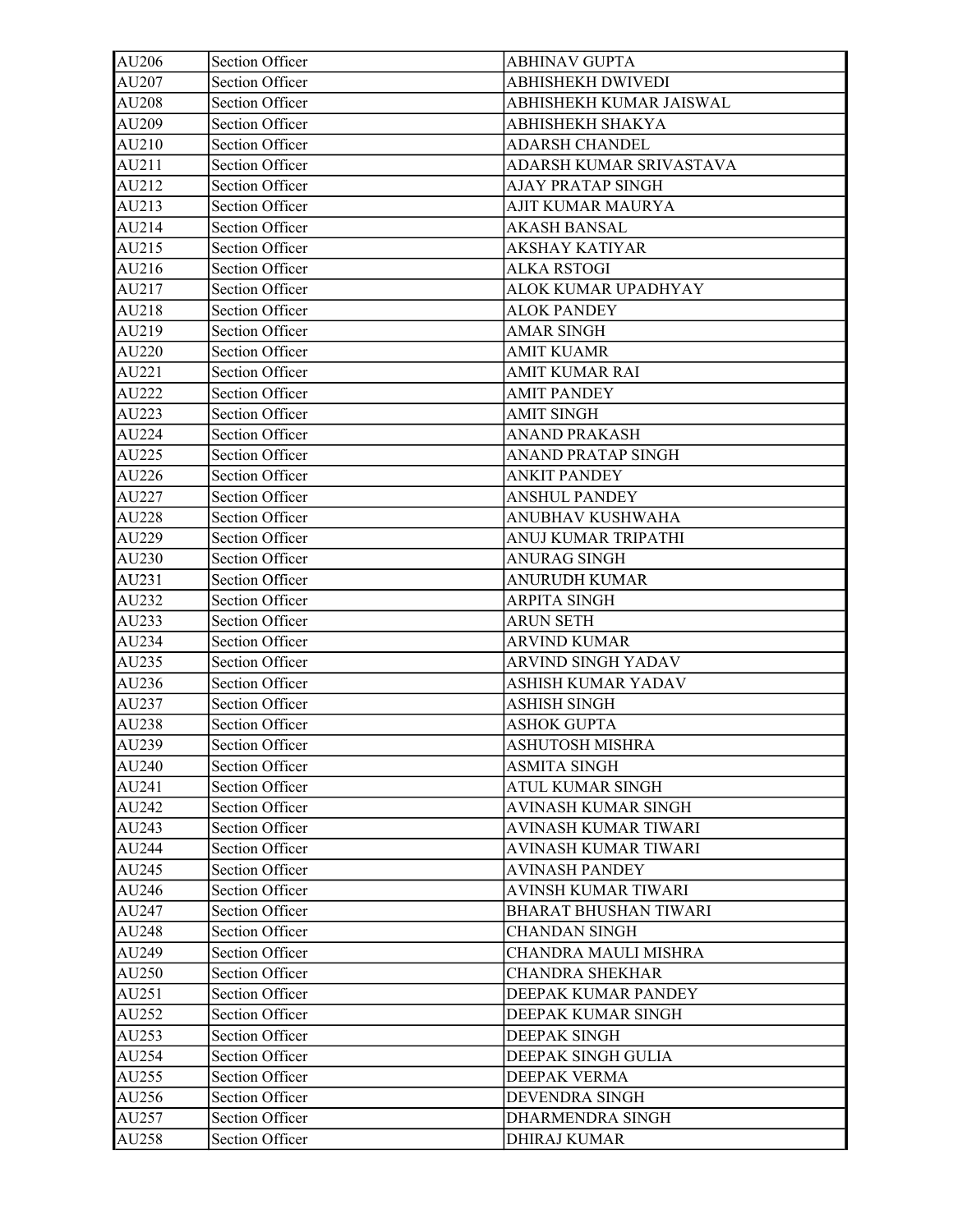| AU259 | Section Officer        | <b>DHIRAJ KUMAR</b>            |
|-------|------------------------|--------------------------------|
| AU260 | <b>Section Officer</b> | <b>DILSHAD AHEMAD</b>          |
| AU261 | Section Officer        | <b>DIVYA SINGH</b>             |
| AU262 | Section Officer        | DIVYANSHU SRIVASTAVA           |
| AU263 | <b>Section Officer</b> | DIVYANSHU VERMA                |
| AU264 | <b>Section Officer</b> | <b>DURGESH SINGH</b>           |
| AU265 | <b>Section Officer</b> | EKLAVYA SRIVASTAVA             |
| AU266 | Section Officer        | <b>FAISAL NAWAZ</b>            |
| AU267 | <b>Section Officer</b> | <b>GAURAV KUMAR GUPTA</b>      |
| AU268 | <b>Section Officer</b> | <b>GURU GYAN PRAKASH SINGH</b> |
| AU269 | <b>Section Officer</b> | <b>ISHA RAI</b>                |
| AU270 | Section Officer        | KANISHKA JAUHARI               |
| AU271 | <b>Section Officer</b> | KM ANKITA SINGH                |
| AU272 | <b>Section Officer</b> | KRIPA SHANKAR TIWARI           |
| AU273 | <b>Section Officer</b> | <b>LALIT SHARMA</b>            |
| AU274 | Section Officer        | MAHESH CHANDRA YADAV           |
| AU275 | Section Officer        | <b>MAMTA SINGH</b>             |
| AU276 | <b>Section Officer</b> | <b>MANEESH GOSWAMI</b>         |
| AU277 | <b>Section Officer</b> | <b>MANISH KUMAR</b>            |
| AU278 | <b>Section Officer</b> | <b>MANISH KUMAR TIWARI</b>     |
| AU279 | <b>Section Officer</b> | MAYA RAMESH SINGH              |
| AU280 | <b>Section Officer</b> | MD JAVED NIANDAD ANSARI        |
| AU281 | <b>Section Officer</b> | MRS KAMNA SHRIVASTAVA          |
| AU282 | <b>Section Officer</b> | MUSKESH SINGH                  |
| AU283 | <b>Section Officer</b> | <b>NAFEES AKHTAR</b>           |
| AU284 | Section Officer        | NAJMUL HUDA                    |
| AU285 | <b>Section Officer</b> | NAMAN AGRAWAL                  |
| AU286 | Section Officer        | NAVEEN KUMAR SINGH             |
| AU287 | Section Officer        | NAVIN KUMAR SRIVASTAVA         |
| AU288 | <b>Section Officer</b> | <b>NEETU DIXIT</b>             |
| AU289 | <b>Section Officer</b> | NEHA PEEYUSH TIWARI            |
| AU290 | <b>Section Officer</b> | <b>NIRAJ PANDEY</b>            |
| AU291 | Section Officer        | PANKAJ KUMAR MISHRA            |
| AU292 | Section Officer        | PIYOOSH KUMAR                  |
| AU293 | Section Officer        | POOJA SINGH                    |
| AU294 | <b>Section Officer</b> | PRAKASH PUNJ                   |
| AU295 | <b>Section Officer</b> | PRAKESH SINGH                  |
| AU296 | Section Officer        | PRAMOD KUMAR PANDEY            |
| AU297 | <b>Section Officer</b> | PRASHANT YADAVA                |
| AU298 | Section Officer        | PRATIMA CHATTRAJ               |
| AU299 | <b>Section Officer</b> | PRIYA MISHRA                   |
| AU300 | <b>Section Officer</b> | PRIYA PANDEY                   |
| AU301 | <b>Section Officer</b> | <b>PUSHKAR</b>                 |
| AU302 | Section Officer        | RAGHAVA RAO DULIDALA           |
| AU303 | <b>Section Officer</b> | RAGHVENDRA SHUKLA              |
| AU304 | <b>Section Officer</b> | RAHUL AGARWAL                  |
| AU305 | Section Officer        | RAHUL KESARVANI                |
| AU306 | <b>Section Officer</b> | RAHUL MISHRA                   |
| AU307 | <b>Section Officer</b> | RAHUL VISHWAKARMA              |
| AU308 | <b>Section Officer</b> | RAJ KUNWAR SINGH               |
| AU309 | Section Officer        | <b>RAJEEV KUMAR</b>            |
| AU310 | Section Officer        | RAJENDRA VISHWAKARMA           |
| AU311 | Section Officer        | <b>RAJIV KUMAR</b>             |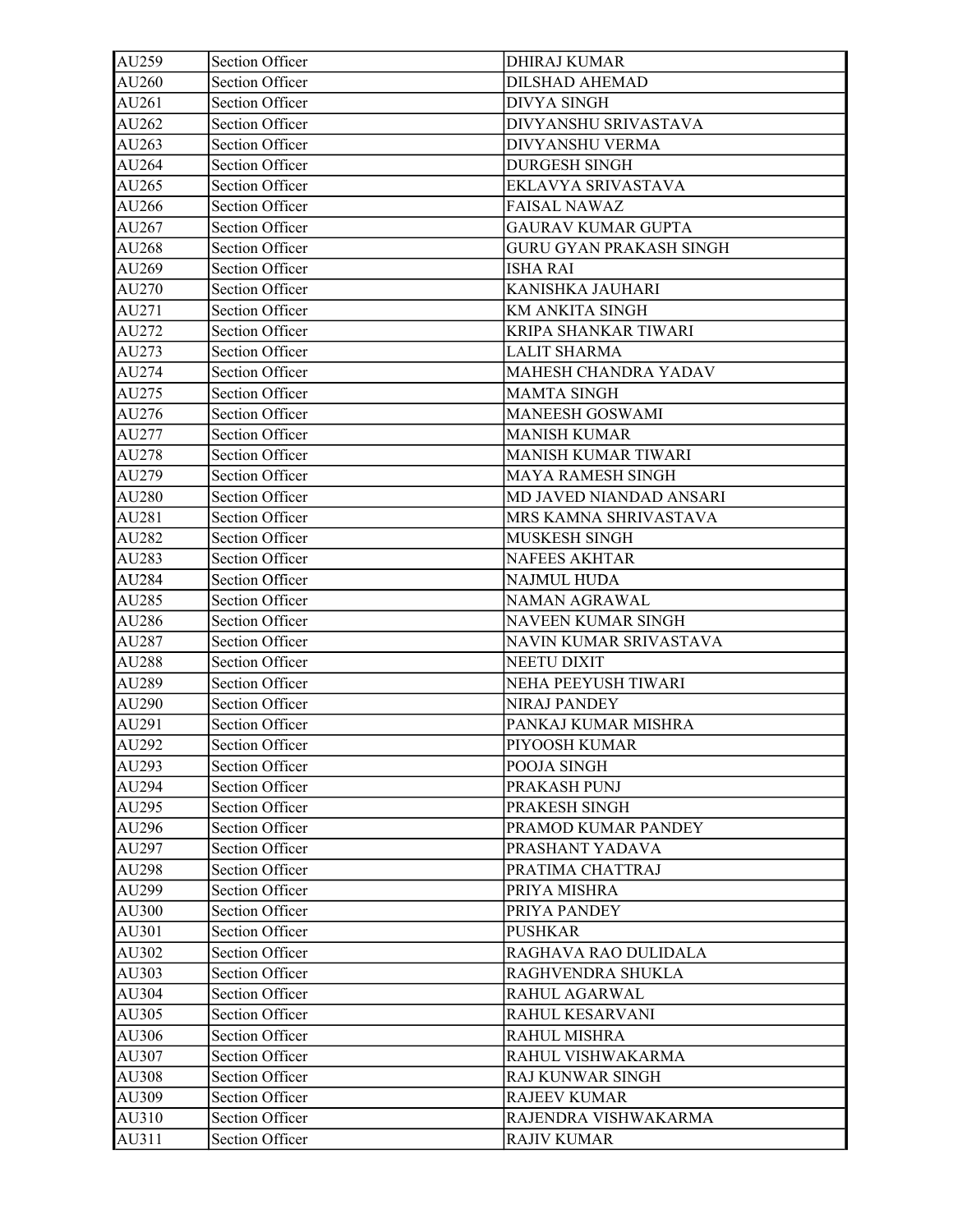| AU312 | Section Officer        | <b>RAJU MEERAVATH</b>        |
|-------|------------------------|------------------------------|
| AU313 | <b>Section Officer</b> | <b>RAKESH KUMAR</b>          |
| AU314 | Section Officer        | <b>RAM PRAVESH YADAV</b>     |
| AU315 | Section Officer        | <b>RASHMI TIWARI</b>         |
| AU316 | <b>Section Officer</b> | RAVI MAHESHWARI              |
| AU317 | Section Officer        | <b>RAVI SACHAN</b>           |
| AU318 | <b>Section Officer</b> | RISHI PRAKASH SINGH          |
| AU319 | <b>Section Officer</b> | RISHIKESH MISHRA             |
| AU320 | Section Officer        | <b>RIYA KHARE</b>            |
| AU321 | Section Officer        | RUCHIKA PRAKASH              |
| AU322 | <b>Section Officer</b> | <b>SACHIN KUMAR SHARMA</b>   |
| AU323 | Section Officer        | <b>SACHIN MISHRA</b>         |
| AU324 | <b>Section Officer</b> | <b>SALAUDEEN KHAN</b>        |
| AU325 | Section Officer        | SANDDEP KUMAR MOHANTY        |
| AU326 | Section Officer        | <b>SANDEEP KUMAR</b>         |
| AU327 | <b>Section Officer</b> | <b>SANDEEP KUMAR DWIVEDI</b> |
| AU328 | <b>Section Officer</b> | <b>SANDEEP KUMAR PANDEY</b>  |
| AU329 | <b>Section Officer</b> | SANDEEP PRAJAPATI            |
| AU330 | <b>Section Officer</b> | <b>SANDEEP SINGH</b>         |
| AU331 | Section Officer        | SANTOSH KUMAR PRAJAPATI      |
| AU332 | Section Officer        | <b>SANTOSH KUMAR SINGH</b>   |
| AU333 | Section Officer        | <b>SANY KUMAR</b>            |
| AU334 | Section Officer        | <b>SARVESH KUMAR</b>         |
| AU335 | <b>Section Officer</b> | SATISH CHANDRA TIWARI        |
| AU336 | Section Officer        | SATYENDRA KUMAR              |
| AU337 | Section Officer        | <b>SAUMITRA SINGH</b>        |
| AU338 | <b>Section Officer</b> | <b>SAURABH KUMAR</b>         |
| AU339 | Section Officer        | SAURABH KUMAR SRIVASTAVA     |
| AU340 | Section Officer        | <b>SAURAV TRIPATHI</b>       |
| AU341 | Section Officer        | <b>SEEMA MAURYA</b>          |
| AU342 | Section Officer        | <b>SHANKAR MUKHERJEE</b>     |
| AU343 | <b>Section Officer</b> | <b>SHANTANU KUMAR</b>        |
| AU344 | Section Officer        | SHIKHA TRIPATHI              |
| AU345 | Section Officer        | SHOBHIT JAISWAL              |
| AU346 | Section Officer        | <b>SHRIKANT KUSHWAHA</b>     |
| AU347 | <b>Section Officer</b> | <b>SHUBHAM SHARMA</b>        |
| AU348 | Section Officer        | SHUBHANKAR SHUKLA            |
| AU349 | <b>Section Officer</b> | <b>SHUBHRA AGNIHOTRI</b>     |
| AU350 | Section Officer        | <b>SHWETA JAISWAL</b>        |
| AU351 | Section Officer        | SHWETA SRIVASTAVA            |
| AU352 | Section Officer        | <b>SMITA SINGH</b>           |
| AU353 | Section Officer        | <b>SMRITI SINGH</b>          |
| AU354 | Section Officer        | <b>SUDHEER KUMAR GUPTA</b>   |
| AU355 | Section Officer        | <b>SUJEET KUMAR SHARMA</b>   |
| AU356 | Section Officer        | <b>SUJEET SINGH</b>          |
| AU357 | Section Officer        | <b>SUNIL KUMAR</b>           |
| AU358 | Section Officer        | <b>SUSHIL KUMAR MISHRA</b>   |
| AU359 | <b>Section Officer</b> | <b>SUSHIL KUMAR RAI</b>      |
| AU360 | <b>Section Officer</b> | <b>UMANIWAS UPADHYAY</b>     |
| AU361 | Section Officer        | UTSAV MISHRA                 |
| AU362 | Section Officer        | VAIBHAV KANT SRIVASTAVA      |
| AU363 | Section Officer        | VANI VILAS SHUKLA            |
|       |                        |                              |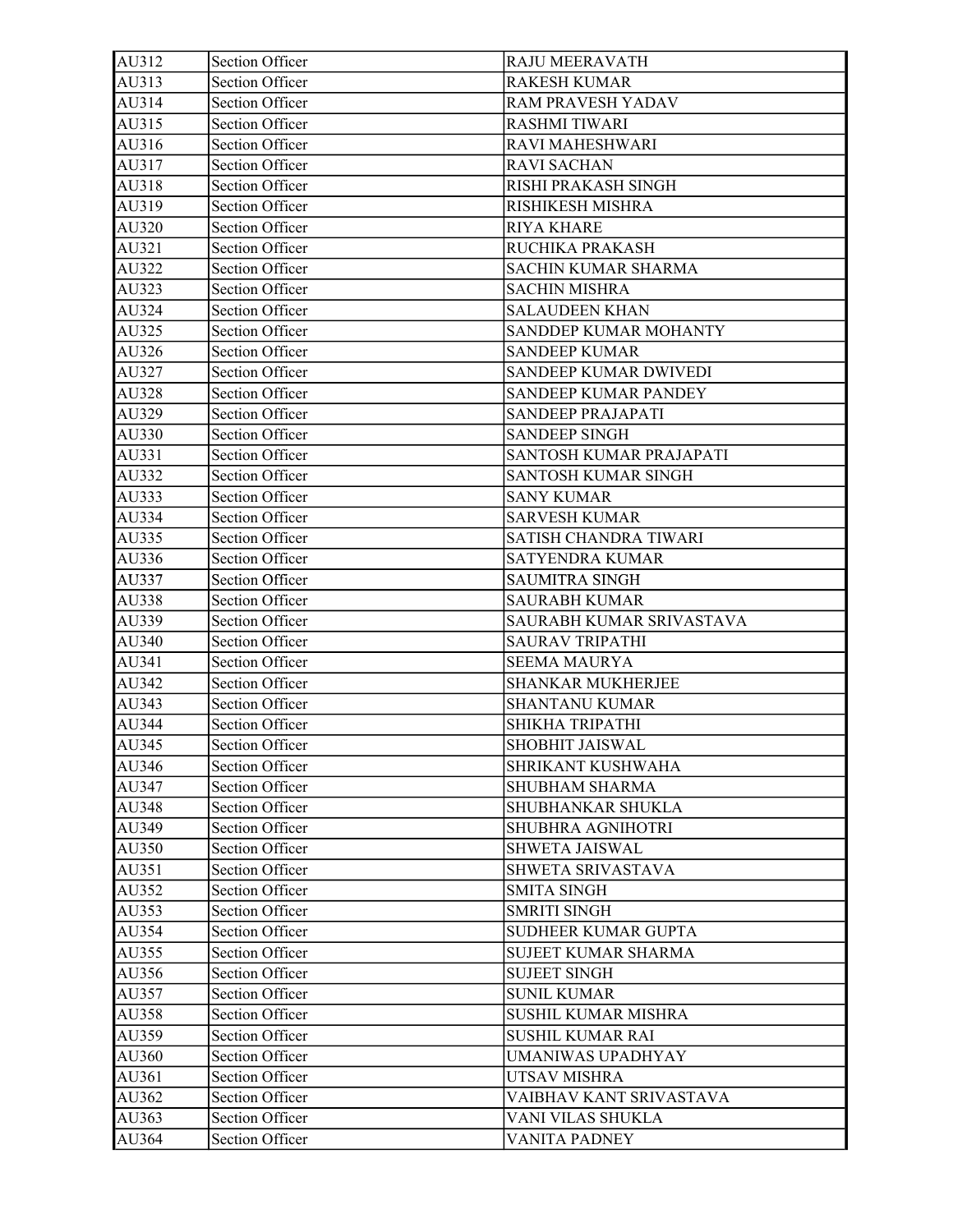| AU365 | Section Officer        | VASANTHAN A A              |
|-------|------------------------|----------------------------|
| AU366 | <b>Section Officer</b> | VIAKSH KUMAR SONI          |
| AU367 | Section Officer        | VIERENDRA PRATAP SINGH     |
| AU368 | <b>Section Officer</b> | VIKAS KUMAR PANDEY         |
| AU369 | <b>Section Officer</b> | <b>VIKAS SINGH</b>         |
| AU370 | <b>Section Officer</b> | VIKAS VIKRAM SINGH         |
| AU371 | <b>Section Officer</b> | VIPIN KUMAR MISHRA         |
| AU372 | Section Officer        | VISHAL TRIPATHI            |
| AU373 | Section Officer        | YAMINI JAISWAR             |
| AU374 | Section Officer        | ABHIGYAN AISHWARYA         |
| AU375 | <b>Section Officer</b> | <b>ADITI SINGH</b>         |
| AU376 | Section Officer        | <b>ADITYA KUMAR GAUR</b>   |
| AU377 | Section Officer        | <b>AJEET SINGH</b>         |
| AU378 | Section Officer        | AKHIL TRIPATHI             |
| AU379 | Section Officer        | AMAN BHARADWAJ             |
| AU380 | Section Officer        | <b>AMBRISH PANDEY</b>      |
| AU381 | Section Officer        | ANAND VARDHAN SHUKLA       |
| AU382 | Section Officer        | <b>ANEETA MISHRA</b>       |
| AU383 | <b>Section Officer</b> | ANIMESH SHARMA             |
| AU384 | Section Officer        | <b>ANJALI YADAV</b>        |
| AU385 | <b>Section Officer</b> | <b>ANKITA RAJ</b>          |
| AU386 | <b>Section Officer</b> | <b>ANSHUMAN PATEL</b>      |
| AU387 | <b>Section Officer</b> | <b>ANURAG DWIVEDI</b>      |
| AU388 | Section Officer        | <b>ASHISH KUMAR</b>        |
| AU389 | Section Officer        | <b>ASHISH KUMAR</b>        |
| AU390 | Section Officer        | <b>ASHISH RANJAN</b>       |
| AU391 | Section Officer        | <b>ASHUTOSH MISHRA</b>     |
| AU392 | <b>Section Officer</b> | <b>ASHUTOSH SINGH</b>      |
| AU393 | Section Officer        | <b>BRIJESH KUMAR YADAV</b> |
| AU394 | <b>Section Officer</b> | <b>DEEPAK SINGH</b>        |
| AU395 | Section Officer        | DEEPESH KUMAR PATEL        |
| AU396 | <b>Section Officer</b> | <b>GITESH KUMAR THAKRE</b> |
| AU397 | Section Officer        | <b>HARESH KUMAR</b>        |
| AU398 | Section Officer        | HARI KRISHAN SHUKLA        |
| AU399 | Section Officer        | KM NEELAM SINGH            |
| AU400 | Section Officer        | KRISHNA PRATAP SINGH       |
| AU401 | Section Officer        | <b>MARTAND SINGH</b>       |
| AU402 | <b>Section Officer</b> | MRITYUNJAY PRATAP SINGH    |
| AU403 | <b>Section Officer</b> | NIDHI PATHAK               |
| AU404 | <b>Section Officer</b> | <b>NISHI KANT</b>          |
| AU405 | <b>Section Officer</b> | NITISH KUMAR PANDEY        |
| AU406 | Section Officer        | PANKAJ YADAV               |
| AU407 | Section Officer        | PRADEEP KUMAR              |
| AU408 | Section Officer        | PRAVEEN KUMAR PANDEY       |
| AU409 | Section Officer        | PRIYANKA GAUTAM            |
| AU410 | <b>Section Officer</b> | PRIYANKA MAURYA            |
| AU411 | Section Officer        | RAJ KUMAR DWIVEDI          |
| AU412 | <b>Section Officer</b> | RAJAT KUMAR AGARWAL        |
| AU413 | Section Officer        | RAMESH CHANDRA JOSHI       |
| AU414 | <b>Section Officer</b> | RAVI SRIVASTAVA            |
| AU415 | Section Officer        | <b>SAMVRAT MISHRA</b>      |
| AU416 | Section Officer        | SANDARBH SHUKLA            |
| AU417 | <b>Section Officer</b> | <b>SANDEEP BANERJEE</b>    |
|       |                        |                            |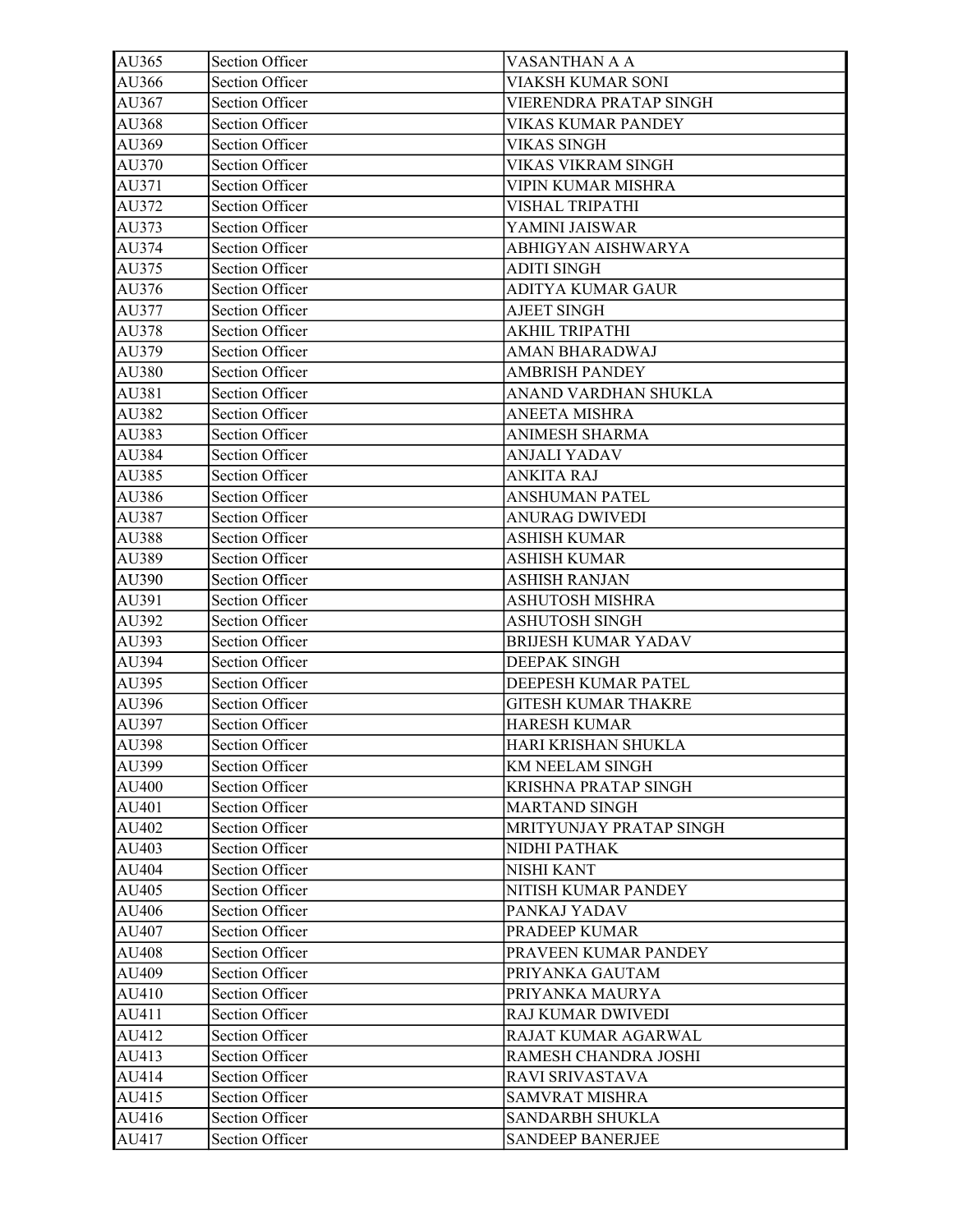| AU418 | <b>Section Officer</b>     | <b>SANJAY PAL</b>           |
|-------|----------------------------|-----------------------------|
| AU419 | <b>Section Officer</b>     | SANJIV UMASHANKAR DUBEY     |
| AU420 | Section Officer            | <b>SANTOSH KUMAR PANDEY</b> |
| AU421 | Section Officer            | SARVESH KUMAR PATHAK        |
| AU422 | <b>Section Officer</b>     | SATYAM KUMAR UPADHYAYA      |
| AU423 | Section Officer            | <b>SHAILESH KUMAR</b>       |
| AU424 | <b>Section Officer</b>     | <b>SHASHANK DUBEY</b>       |
| AU425 | Section Officer            | SHASHANK TRIPATHI           |
| AU426 | <b>Section Officer</b>     | SHILPI KUMARI               |
| AU427 | <b>Section Officer</b>     | SHIVA KANTA DWIVEDI         |
| AU428 | <b>Section Officer</b>     | <b>SHIVAM KESHARI</b>       |
| AU429 | <b>Section Officer</b>     | <b>SHRIRAM GUPTA</b>        |
| AU430 | <b>Section Officer</b>     | <b>SIBBU TIWARI</b>         |
| AU431 | <b>Section Officer</b>     | SUBHASH CHANDRA SRIVASTAVA  |
| AU432 | Section Officer            | SUSHIL KUMAR UPADHYAY       |
| AU433 | Section Officer            | <b>SWATANTRA KUMAR</b>      |
| AU434 | Section Officer            | VIDHI SHANKAR PRASAD        |
| AU435 | Section Officer            | VIVEK KUMAR SONI            |
| AU436 | Senior Technical Assistant | <b>AAYUSHI PANDEY</b>       |
| AU437 | Senior Technical Assistant | <b>ABHAY KUMAR PATEL</b>    |
| AU438 | Senior Technical Assistant | <b>ABHIJEET SINGH</b>       |
| AU439 | Senior Technical Assistant | ABHISHEK KESARWANI          |
| AU440 | Senior Technical Assistant | ABHISHEK KUMAR RAI          |
| AU441 | Senior Technical Assistant | ABHISHEK KUMAR SAROJ        |
| AU442 | Senior Technical Assistant | ABHISHEK KUMAR YADAV        |
| AU443 | Senior Technical Assistant | <b>ABHISHEK PANDEY</b>      |
| AU444 | Senior Technical Assistant | <b>ABHISHEK RAI</b>         |
| AU445 | Senior Technical Assistant | <b>AJAY KUMAR</b>           |
| AU446 | Senior Technical Assistant | <b>AJAY TIWARI</b>          |
| AU447 | Senior Technical Assistant | AJIT KUMAR MAURYA           |
| AU448 | Senior Technical Assistant | AKANSHA SINGH               |
| AU449 | Senior Technical Assistant | <b>AKASH JHA</b>            |
| AU450 | Senior Technical Assistant | AKASH KUMAR RAI             |
| AU451 | Senior Technical Assistant | AKHAND PRATAP YADAV         |
| AU452 | Senior Technical Assistant | AKHIL KHANNA                |
| AU453 | Senior Technical Assistant | AKHIL TRIPATHI              |
| AU454 | Senior Technical Assistant | AKHILESH KUMAR BHARTI       |
| AU455 | Senior Technical Assistant | <b>AKHILESH PANDEY</b>      |
| AU456 | Senior Technical Assistant | <b>ALOK PANDEY</b>          |
| AU457 | Senior Technical Assistant | AMAN TRIPATHI               |
| AU458 | Senior Technical Assistant | <b>AMARNATH</b>             |
| AU459 | Senior Technical Assistant | <b>AMIT GUPTA</b>           |
| AU460 | Senior Technical Assistant | <b>AMIT KAUSHAL</b>         |
| AU461 | Senior Technical Assistant | AMIT KUMAR BANSAL           |
| AU462 | Senior Technical Assistant | AMIT KUMAR PANDEY           |
| AU463 | Senior Technical Assistant | ANAND KUMAR MAURYA          |
| AU464 | Senior Technical Assistant | ANANT RAJEE BARA            |
| AU465 | Senior Technical Assistant | <b>ANIMESH RAI</b>          |
| AU466 | Senior Technical Assistant | <b>ANKESH GUPTA</b>         |
| AU467 | Senior Technical Assistant | ANKIT KUMAR PATEL           |
| AU468 | Senior Technical Assistant | ANKIT SRIVASTAVA            |
| AU469 | Senior Technical Assistant | ANKIT SRIVASTAVA            |
| AU470 | Senior Technical Assistant | ANSHUMAN TIWARI             |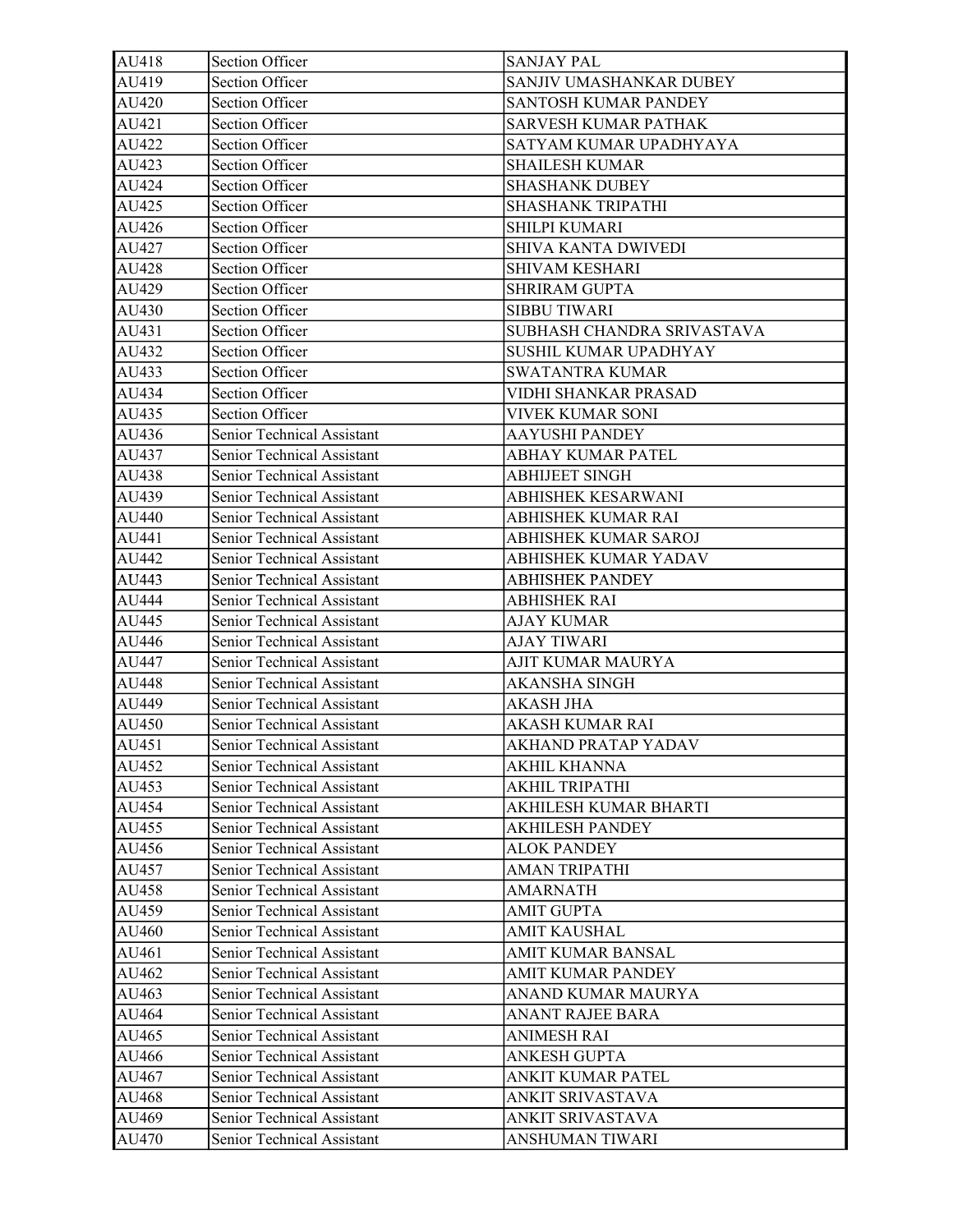| AU471 | Senior Technical Assistant        | ANUBHAV ASTHANA             |
|-------|-----------------------------------|-----------------------------|
| AU472 | Senior Technical Assistant        | <b>ANUPAMA BHARTI</b>       |
| AU473 | Senior Technical Assistant        | <b>APARNA SINGH</b>         |
| AU474 | Senior Technical Assistant        | <b>APOORVA PANDEY</b>       |
| AU475 | Senior Technical Assistant        | ARCHANA KUMARI              |
| AU476 | Senior Technical Assistant        | ARCHIT BAJPAI               |
| AU477 | Senior Technical Assistant        | ARJUN SHARMA                |
| AU478 | Senior Technical Assistant        | <b>ASHISH KUMAR</b>         |
| AU479 | Senior Technical Assistant        | ASHISH KUMAR PATEL          |
| AU480 | Senior Technical Assistant        | ASHISH KUMAR TIWARI         |
| AU481 | Senior Technical Assistant        | <b>ASHUTOSH RAI</b>         |
| AU482 | Senior Technical Assistant        | <b>ASHUTOSH SHUKLA</b>      |
| AU483 | Senior Technical Assistant        | ATISHAY DIXIT               |
| AU484 | Senior Technical Assistant        | ATIT BHARDWAJ               |
| AU485 | Senior Technical Assistant        | ATUL KUMAR CHATURVEDI       |
| AU486 | Senior Technical Assistant        | ATUL KUMAR MISHRA           |
| AU487 | Senior Technical Assistant        | <b>AURAG CHAUBEY</b>        |
| AU488 | Senior Technical Assistant        | AVINASH KUMAR TIWARI        |
| AU489 | Senior Technical Assistant        | <b>AVINASH PANDEY</b>       |
| AU490 | Senior Technical Assistant        | AYUSH KUMAR                 |
| AU491 | Senior Technical Assistant        | <b>BADRI PRASAD YADAV</b>   |
| AU492 | Senior Technical Assistant        | <b>BIRENDRA KUMAR</b>       |
| AU493 | Senior Technical Assistant        | BISHWAJIT KUMAR KUSHWAHA    |
| AU494 | Senior Technical Assistant        | CHITRESH KUMAR SINGH        |
| AU495 | Senior Technical Assistant        | DEEPAK SINGH GULIA          |
| AU496 | Senior Technical Assistant        | <b>DEOVRAT</b>              |
| AU497 | Senior Technical Assistant        | DEVENDRA KUMAR              |
| AU498 | Senior Technical Assistant        | DEVENDRA SINGH KUSHWAHA     |
| AU499 | Senior Technical Assistant        | DEVESH KUMAR SINGH          |
| AU500 | Senior Technical Assistant        | <b>DINESH PRASAD RAI</b>    |
| AU501 | Senior Technical Assistant        | <b>DIVYA THAKUR</b>         |
| AU502 | Senior Technical Assistant        | <b>GAJENDRA KUMAR SINGH</b> |
| AU503 | Senior Technical Assistant        | <b>GARIMA SINGH</b>         |
| AU504 | <b>Senior Technical Assistant</b> | <b>GAURAV KUMAR SINGH</b>   |
| AU505 | Senior Technical Assistant        | <b>GAURAV SHARMA</b>        |
| AU506 | Senior Technical Assistant        | <b>GAURAV SINGH</b>         |
| AU507 | Senior Technical Assistant        | <b>GEETANJALI</b>           |
| AU508 | Senior Technical Assistant        | HARISHANKAR PAL             |
| AU509 | Senior Technical Assistant        | <b>HARSHIT SWAROOP</b>      |
| AU510 | Senior Technical Assistant        | HIMANSHI VERMA              |
| AU511 | Senior Technical Assistant        | HIMANSHU SHUKLA             |
| AU512 | Senior Technical Assistant        | <b>ISHRAT JAMAL</b>         |
| AU513 | Senior Technical Assistant        | <b>JAYCHAND</b>             |
| AU514 | Senior Technical Assistant        | <b>JAYTANTRA KUMAR</b>      |
| AU515 | Senior Technical Assistant        | <b>JITENDRA KUMAR</b>       |
| AU516 | Senior Technical Assistant        | <b>JITENDRA SHARMA</b>      |
| AU517 | Senior Technical Assistant        | <b>JYOTI SINGH</b>          |
| AU518 | Senior Technical Assistant        | KOMAL JAISWAL               |
| AU519 | Senior Technical Assistant        | KSHETRAGYA SHUKLA           |
| AU520 | Senior Technical Assistant        | KSHITIZ SHUKLA              |
| AU521 | Senior Technical Assistant        | <b>MAHIMA SHANR PANDEY</b>  |
| AU522 | Senior Technical Assistant        | <b>MANISH KUMAR</b>         |
| AU523 | Senior Technical Assistant        | MANISH KUMAR MISHRA         |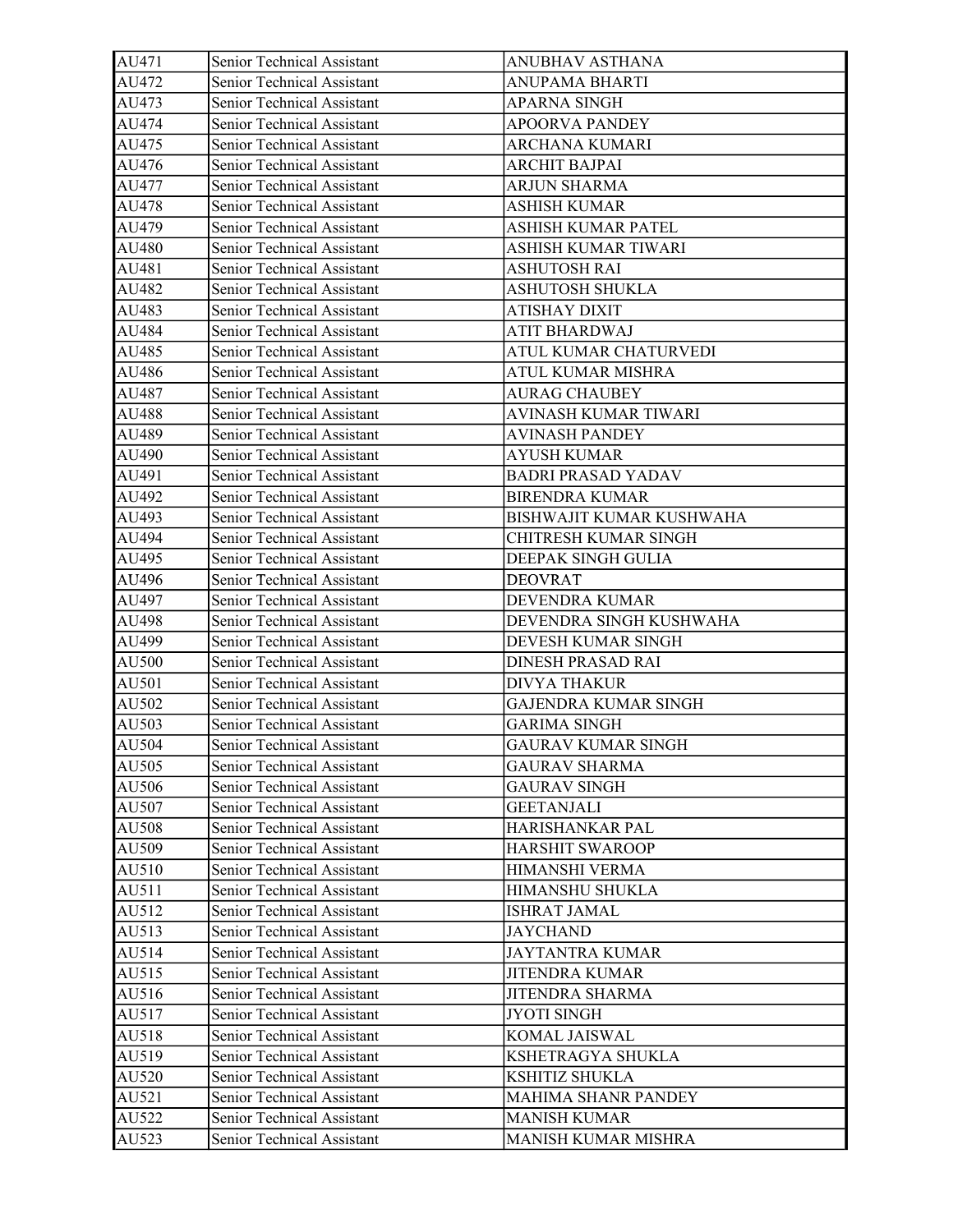| AU524 | Senior Technical Assistant        | MANISH KUMAR SHARMA     |
|-------|-----------------------------------|-------------------------|
| AU525 | Senior Technical Assistant        | <b>MANISH SHARMA</b>    |
| AU526 | Senior Technical Assistant        | MANOJ KUMAR SAROJ       |
| AU527 | Senior Technical Assistant        | <b>MAYUR VERMA</b>      |
| AU528 | Senior Technical Assistant        | MD. JAMIL AHMAD         |
| AU529 | Senior Technical Assistant        | MOHAMMAD ANEESH         |
| AU530 | Senior Technical Assistant        | MOHAMMAD FARHAN         |
| AU531 | Senior Technical Assistant        | MOHAMMAD YASIR          |
| AU532 | Senior Technical Assistant        | MONOJ KUMAR PAL         |
| AU533 | Senior Technical Assistant        | MOSD.GULMAN SIDDIQUI    |
| AU534 | Senior Technical Assistant        | MUKESH MAURYA           |
| AU535 | Senior Technical Assistant        | MUKUL JAIN              |
| AU536 | Senior Technical Assistant        | NAMRATA SRIVASTAVA      |
| AU537 | Senior Technical Assistant        | NANDINI VISHWAKARMA     |
| AU538 | Senior Technical Assistant        | NARENDRA MOHAN VERMA    |
| AU539 | Senior Technical Assistant        | NARESH KUMAR SEN        |
| AU540 | Senior Technical Assistant        | NEHA MISHRA             |
| AU541 | Senior Technical Assistant        | <b>NEHA RAI</b>         |
| AU542 | Senior Technical Assistant        | NIKHLESH KUMAR MISHRA   |
| AU543 | <b>Senior Technical Assistant</b> | <b>NIRAJ PANDEY</b>     |
| AU544 | Senior Technical Assistant        | NIVEDITA YADAV          |
| AU545 | Senior Technical Assistant        | NRIPENDRA NATH MISHRA   |
| AU546 | Senior Technical Assistant        | PALLAVI ANAND           |
| AU547 | Senior Technical Assistant        | PAWAN KUMAR SHUKLA      |
| AU548 | Senior Technical Assistant        | PRACHI CHAURASIYA       |
| AU549 | Senior Technical Assistant        | PRAGYA TRIVEDI          |
| AU550 | Senior Technical Assistant        | PRAGYAN PANDEY          |
| AU551 | Senior Technical Assistant        | PRAKHAR YADAV           |
| AU552 | Senior Technical Assistant        | PRAMOD KUMAR CHAUHAN    |
| AU553 | Senior Technical Assistant        | PRAMOD KUMAR SINGH      |
| AU554 | Senior Technical Assistant        | PRAVEEN KUMAR PANDEY    |
| AU555 | Senior Technical Assistant        | PRAVEEN KUMAR SHUKLA    |
| AU556 | Senior Technical Assistant        | PREETI PANDEY           |
| AU557 | <b>Senior Technical Assistant</b> | PRITHVI RAJ SINGH       |
| AU558 | Senior Technical Assistant        | PRIYANKA MAURYA         |
| AU559 | Senior Technical Assistant        | RAGHAVA RAO DULIPALA    |
| AU560 | Senior Technical Assistant        | RAGHVENDRA PRATAP SINGH |
| AU561 | Senior Technical Assistant        | RAHUL KESARWANI         |
| AU562 | Senior Technical Assistant        | <b>RAHUL KUMAR</b>      |
| AU563 | Senior Technical Assistant        | RAVI KUMAR TEWARI       |
| AU564 | Senior Technical Assistant        | <b>RAVINDER SINGH</b>   |
| AU565 | Senior Technical Assistant        | <b>RAVINDRA SAHU</b>    |
| AU566 | Senior Technical Assistant        | <b>RITA YADAV</b>       |
| AU567 | Senior Technical Assistant        | <b>ROHIT KUMAR</b>      |
| AU568 | Senior Technical Assistant        | RUDRA PRATAP SINGH      |
| AU569 | Senior Technical Assistant        | <b>SACHIN KUMAR</b>     |
| AU570 | Senior Technical Assistant        | SANDARBH SHUKLA         |
| AU571 | Senior Technical Assistant        | <b>SANDEEP GOSWAMI</b>  |
| AU572 | Senior Technical Assistant        | SANDEEP KUMAR MISHRA    |
| AU573 | Senior Technical Assistant        | <b>SANDEEP SINGH</b>    |
| AU574 | Senior Technical Assistant        | SANJAY KUMAR MALLIK     |
| AU575 | Senior Technical Assistant        | <b>SANJAY PAL</b>       |
| AU576 | Senior Technical Assistant        | SANJEEV KUMAR SHUKLA    |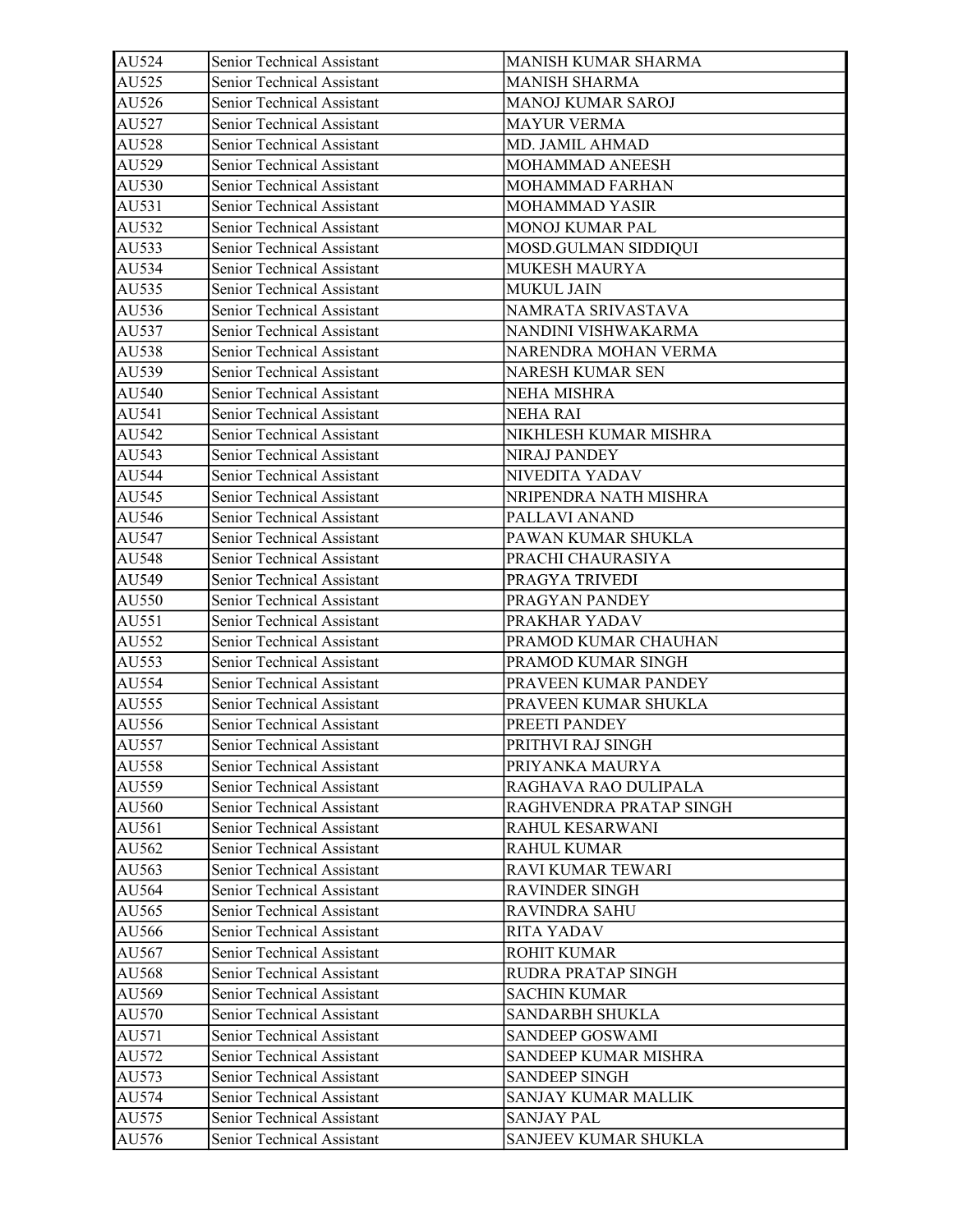| AU577 | Senior Technical Assistant        | SANJIV UMASHANKAR DUBEY  |
|-------|-----------------------------------|--------------------------|
| AU578 | Senior Technical Assistant        | SANKATA TIWARI           |
| AU579 | Senior Technical Assistant        | <b>SANTOSH DUBEY</b>     |
| AU580 | Senior Technical Assistant        | <b>SANTOSH KUMAR</b>     |
| AU581 | Senior Technical Assistant        | SATISH CHANDRA TIWARI    |
| AU582 | Senior Technical Assistant        | SATISH KUMAR AWASTHI     |
| AU583 | Senior Technical Assistant        | SATYAVRAT RAI            |
| AU584 | Senior Technical Assistant        | <b>SAUMYA SINGH</b>      |
| AU585 | Senior Technical Assistant        | SAUMYA SRIVASTAVA        |
| AU586 | Senior Technical Assistant        | <b>SAURABH KUMAR</b>     |
| AU587 | Senior Technical Assistant        | <b>SAURABH RAI</b>       |
| AU588 | Senior Technical Assistant        | <b>SAURAV TRIPATHI</b>   |
| AU589 | Senior Technical Assistant        | SHANI KUMAR SRIVASTAVA   |
| AU590 | Senior Technical Assistant        | <b>SHASHANK YADAV</b>    |
| AU591 | Senior Technical Assistant        | SHAYAM NARAYAN PANDEY    |
| AU592 | Senior Technical Assistant        | <b>SHEKHAR YADAV</b>     |
| AU593 | Senior Technical Assistant        | SHIV SHANKAR DWIVEDI     |
| AU594 | Senior Technical Assistant        | SHIVANI SIKKA            |
| AU595 | Senior Technical Assistant        | SHIVANSHU SHARMA         |
| AU596 | Senior Technical Assistant        | SHUBHANSHU SINGH         |
| AU597 | Senior Technical Assistant        | <b>SMRITI SHARMA</b>     |
| AU598 | Senior Technical Assistant        | <b>SNEHLATA</b>          |
| AU599 | Senior Technical Assistant        | SONALIKA SINGH           |
| AU600 | Senior Technical Assistant        | <b>SUDHA MISHRA</b>      |
| AU601 | Senior Technical Assistant        | SUDHAKAR MISHRA          |
| AU602 | Senior Technical Assistant        | <b>SUNIL KHAMARI</b>     |
| AU603 | Senior Technical Assistant        | <b>SURABHI TIWARI</b>    |
| AU604 | Senior Technical Assistant        | <b>SURAJ PRAKASH</b>     |
| AU605 | Senior Technical Assistant        | SURYA PRAKASH PANDEY     |
| AU606 | Senior Technical Assistant        | <b>SWATI RAWAT</b>       |
| AU607 | Senior Technical Assistant        | TANMAY YADAV             |
| AU608 | Senior Technical Assistant        | <b>UDAY PRATAP SINGH</b> |
| AU609 | Senior Technical Assistant        | UPENDRA KUMAR SINGH      |
| AU610 | <b>Senior Technical Assistant</b> | VANDANA VERMA            |
| AU611 | Senior Technical Assistant        | VANI VILAS SHUKLA        |
| AU612 | Senior Technical Assistant        | <b>VIKAS PANDEY</b>      |
| AU613 | Senior Technical Assistant        | VIKASH KUMAR SONI        |
| AU614 | Senior Technical Assistant        | VINAY KUMAR              |
| AU615 | Senior Technical Assistant        | VINAY KUMAR CHAUBEY      |
| AU616 | Senior Technical Assistant        | VINEET KUMAR SRIVASTAVA  |
| AU617 | Senior Technical Assistant        | VINOD KUMAR CHAUHAN      |
| AU618 | Senior Technical Assistant        | VIPUL SINGH              |
| AU619 | Senior Technical Assistant        | VISHNU JAISWAL           |
| AU620 | Senior Technical Assistant        | VISHWANATH DUBEY         |
| AU621 | Senior Technical Assistant        | VIVEK KUMAR SONI         |
| AU622 | Senior Technical Assistant        | VIVEK KUMAR YADAV        |
| AU623 | Senior Technical Assistant        | VIVEK KUSHWAHA           |
| AU624 | Senior Technical Assistant        | <b>VIVEK SINGH</b>       |
| AU625 | Senior Technical Assistant        | ABHIGYAN AISHWARYA       |
| AU626 | Senior Technical Assistant        | ABHISHEK KUMAR JAISWAL   |
| AU627 | Senior Technical Assistant        | <b>ABHISHEK VERMA</b>    |
| AU628 | Senior Technical Assistant        | AJAY KUMAR SAH           |
| AU629 | Senior Technical Assistant        | AJAY PRATAP SINGH        |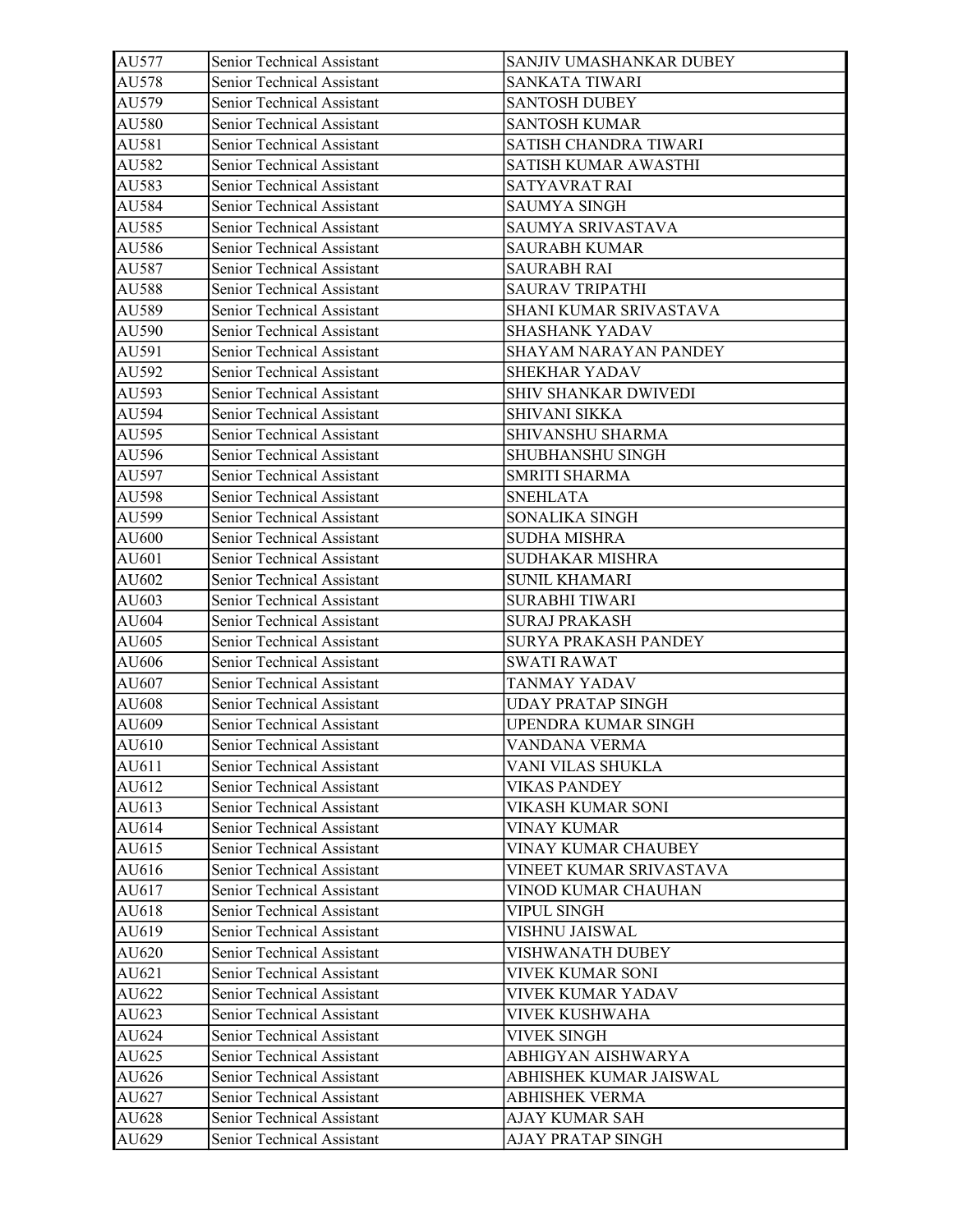| AU630 | Senior Technical Assistant | AJEET KUMAR SRIVASTAV      |
|-------|----------------------------|----------------------------|
| AU631 | Senior Technical Assistant | <b>ALKA MISHRA</b>         |
| AU632 | Senior Technical Assistant | AMIT KUMAR SRIVASTAVA      |
| AU633 | Senior Technical Assistant | <b>AMRENDRA DUBEY</b>      |
| AU634 | Senior Technical Assistant | <b>ANAND PRAKASH</b>       |
| AU635 | Senior Technical Assistant | ANAND PRAKASH TRIPATHI     |
| AU636 | Senior Technical Assistant | ANAND VARDHAN SHUKLA       |
| AU637 | Senior Technical Assistant | <b>ANEETA MISHRA</b>       |
| AU638 | Senior Technical Assistant | ANKUR SRIVASTAVA           |
| AU639 | Senior Technical Assistant | ANURAG SINGH CHAUHAN       |
| AU640 | Senior Technical Assistant | <b>ARVIND KUMAR</b>        |
| AU641 | Senior Technical Assistant | <b>ARVIND KUMAR</b>        |
| AU642 | Senior Technical Assistant | ASHISH KUMAR KHANNA        |
| AU643 | Senior Technical Assistant | ASHISH KUMAR RAI           |
| AU644 | Senior Technical Assistant | <b>AVANISH KUMAR</b>       |
| AU645 | Senior Technical Assistant | CHANDAN KANAUJIYA          |
| AU646 | Senior Technical Assistant | DEEPAK KUMAR PATHAK        |
| AU647 | Senior Technical Assistant | DEEPAK VERMA               |
| AU648 | Senior Technical Assistant | <b>DEVESH</b>              |
| AU649 | Senior Technical Assistant | DHEERAJ KUMAR PAL          |
| AU650 | Senior Technical Assistant | DHIRENDRA PRATAP SINGH     |
| AU651 | Senior Technical Assistant | <b>DILIP KUMAR</b>         |
| AU652 | Senior Technical Assistant | <b>DURGESH SINGH</b>       |
| AU653 | Senior Technical Assistant | <b>HEMANT KUMAR</b>        |
| AU654 | Senior Technical Assistant | LAVLESH KUMAR SHUKLA       |
| AU655 | Senior Technical Assistant | LOKENDRA KUMAR KHARE       |
| AU656 | Senior Technical Assistant | <b>MAHENDRA KUMAR</b>      |
| AU657 | Senior Technical Assistant | <b>MANISH TARAM</b>        |
| AU658 | Senior Technical Assistant | <b>MUKESH PANDEY</b>       |
| AU659 | Senior Technical Assistant | NEERAJ KUMAR               |
| AU660 | Senior Technical Assistant | PANKAJ KUMAR SHARMA        |
| AU661 | Senior Technical Assistant | PIYUSH KUMAR               |
| AU662 | Senior Technical Assistant | POONAM KESHARVANI          |
| AU663 | Senior Technical Assistant | PRADEEP KUMAR MISHRA       |
| AU664 | Senior Technical Assistant | PRASHANT TRIPATHI          |
| AU665 | Senior Technical Assistant | RAHUL MISHRA               |
| AU666 | Senior Technical Assistant | <b>RAJAT TIWARI</b>        |
| AU667 | Senior Technical Assistant | RAJESH KUMAR CHAUBEY       |
| AU668 | Senior Technical Assistant | <b>RAJNISH KUMAR</b>       |
| AU669 | Senior Technical Assistant | <b>RAVI KUMAR</b>          |
| AU670 | Senior Technical Assistant | <b>SANJEEV BHATT</b>       |
| AU671 | Senior Technical Assistant | SARVESH KUMAR SINGH        |
| AU672 | Senior Technical Assistant | <b>SAURABH TIWARI</b>      |
| AU673 | Senior Technical Assistant | <b>SHIVAM KESHARI</b>      |
| AU674 | Senior Technical Assistant | SHRIKANT KUMAR             |
| AU675 | Senior Technical Assistant | <b>SHUBHAM SHARMA</b>      |
| AU676 | Senior Technical Assistant | SHWETA VIKRAM              |
| AU677 | Senior Technical Assistant | SIDDHANT TRIPATHI          |
| AU678 | Senior Technical Assistant | <b>SUDEEP MITRA</b>        |
| AU679 | Senior Technical Assistant | SUDHANSHU SHARMA           |
| AU680 | Senior Technical Assistant | SUDHIR KUMAR GUPTA         |
| AU681 | Senior Technical Assistant | <b>SUSHIL PRATAP SINGH</b> |
| AU682 | Senior Technical Assistant | VARUN KUMAR SAHI           |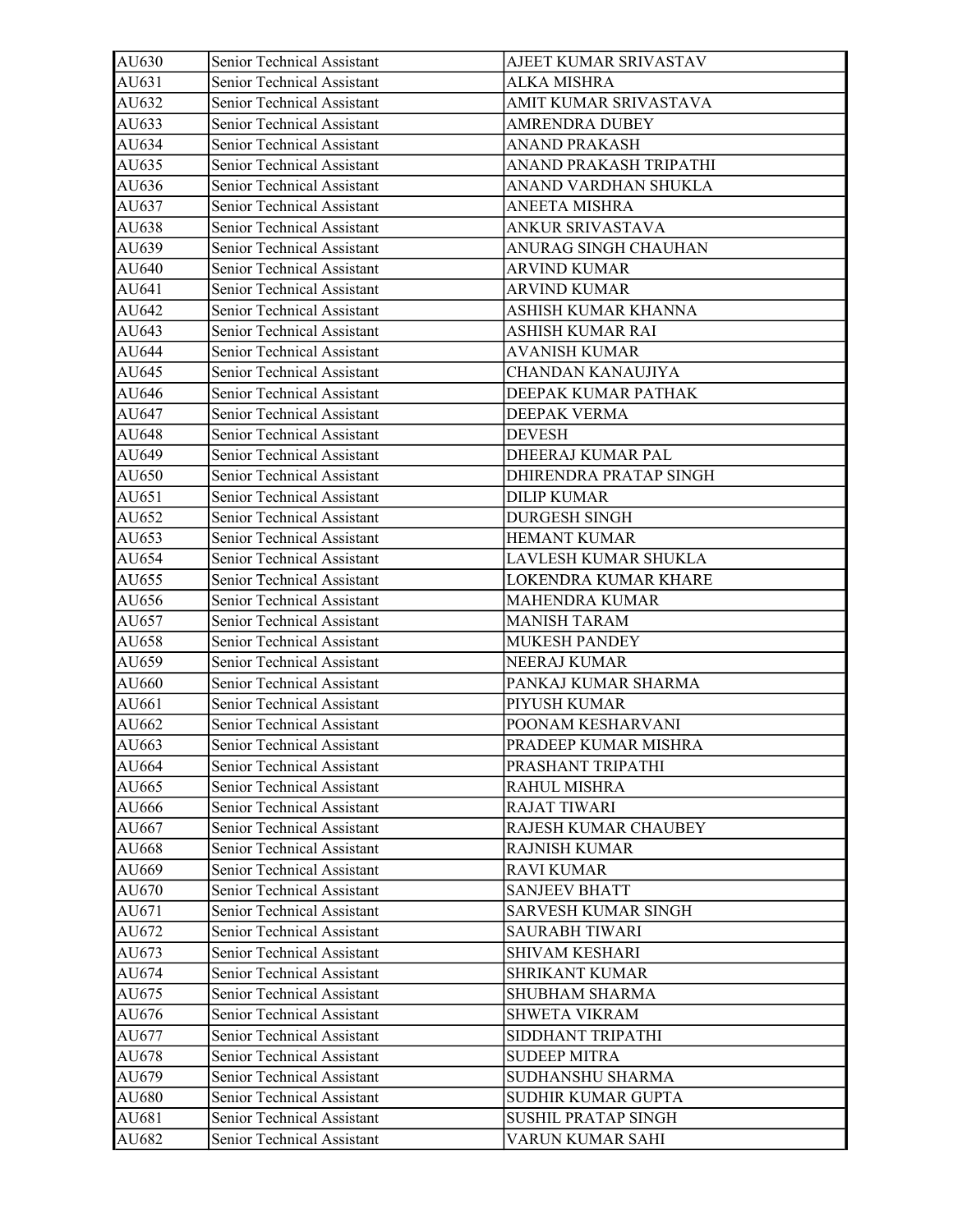| AU683 | Senior Technical Assistant  | <b>VIKASH PANDEY</b>     |
|-------|-----------------------------|--------------------------|
| AU684 | Senior Technical Assistant  | VIKRAM GAURAV SINGH      |
| AU685 | Senior Technical Assistant  | VIPIN KUMAR YADAV        |
| AU686 | Senior Technical Assistant  | VIPUL CHANDRA VARSHNEY   |
| AU687 | Senior Technical Assistant  | ZEESHAN RAZA             |
| AU688 | Senior Technical Assistant  | Domey                    |
| AU689 | Semi-Professional Assistant | AMIT KUMAR SINGH         |
| AU690 | Semi-Professional Assistant | KRISHNA BALLABH          |
| AU691 | Semi-Professional Assistant | A. B. DEEPAK             |
| AU692 | Semi-Professional Assistant | <b>ABHINAV RANA</b>      |
| AU693 | Semi-Professional Assistant | <b>ABHISHEK SHUKLA</b>   |
| AU694 | Semi-Professional Assistant | ABHISHEK SINGH RAJPUT    |
| AU695 | Semi-Professional Assistant | <b>ABHISHEK VETAL</b>    |
| AU696 | Semi-Professional Assistant | <b>AFTAB ALI</b>         |
| AU697 | Semi-Professional Assistant | AISHWARYA VERMA          |
| AU698 | Semi-Professional Assistant | <b>AJAY PRATAP</b>       |
| AU699 | Semi-Professional Assistant | <b>AJIT KUMAR</b>        |
| AU700 | Semi-Professional Assistant | AJIT KUMAR TRIPATHI      |
| AU701 | Semi-Professional Assistant | <b>AKASH DEEP</b>        |
| AU702 | Semi-Professional Assistant | AKHILESH KUMAR TRIPATHI  |
| AU703 | Semi-Professional Assistant | <b>ALKA</b>              |
| AU704 | Semi-Professional Assistant | <b>ALKA TIWARI</b>       |
| AU705 | Semi-Professional Assistant | <b>AMIT KUMAR</b>        |
| AU706 | Semi-Professional Assistant | <b>AMIT RAJ</b>          |
| AU707 | Semi-Professional Assistant | <b>ANAMIKA TIWARI</b>    |
| AU708 | Semi-Professional Assistant | <b>ANAND TIWARI</b>      |
| AU709 | Semi-Professional Assistant | <b>ANANDAN</b>           |
| AU710 | Semi-Professional Assistant | <b>ANIL KUMAR RANA</b>   |
| AU711 | Semi-Professional Assistant | <b>ANITA PANDEY</b>      |
| AU712 | Semi-Professional Assistant | <b>ANJALI SRIVASTAVA</b> |
| AU713 | Semi-Professional Assistant | <b>ANJU SINGH</b>        |
| AU714 | Semi-Professional Assistant | ANKIT RICHHARIYA         |
| AU715 | Semi-Professional Assistant | ANKITA SHRIVASTAVA       |
| AU716 | Semi-Professional Assistant | ANKITA SRIVASTAVA        |
| AU717 | Semi-Professional Assistant | <b>ANUBHAV HIGGINS</b>   |
| AU718 | Semi-Professional Assistant | <b>ANUJ NOEL SWING</b>   |
| AU719 | Semi-Professional Assistant | <b>ANURADHA YADAV</b>    |
| AU720 | Semi-Professional Assistant | ANURAG KUMAR TIWARI      |
| AU721 | Semi-Professional Assistant | APEKSHA SHARMA           |
| AU722 | Semi-Professional Assistant | ARIMA PRASNNA PANDEY     |
| AU723 | Semi-Professional Assistant | ARISHA CHOUDHARY         |
| AU724 | Semi-Professional Assistant | <b>ARSHIYA</b>           |
| AU725 | Semi-Professional Assistant | <b>ARTI CHAUHAN</b>      |
| AU726 | Semi-Professional Assistant | <b>ARTI PANDEY</b>       |
| AU727 | Semi-Professional Assistant | <b>ARUN SINGH</b>        |
| AU728 | Semi-Professional Assistant | ASHISH MISHRA            |
| AU729 | Semi-Professional Assistant | ASHISH MISHRA            |
| AU730 | Semi-Professional Assistant | ASHUTOSH SHUKLA          |
| AU731 | Semi-Professional Assistant | <b>ASHUTOSH SINGH</b>    |
| AU732 | Semi-Professional Assistant | ASTHA SINGH              |
| AU733 | Semi-Professional Assistant | <b>AVANTIKA TRIPATHI</b> |
| AU734 | Semi-Professional Assistant | <b>AVINASH KAUR</b>      |
| AU735 | Semi-Professional Assistant | AWADESH KUMAR SHUKLA     |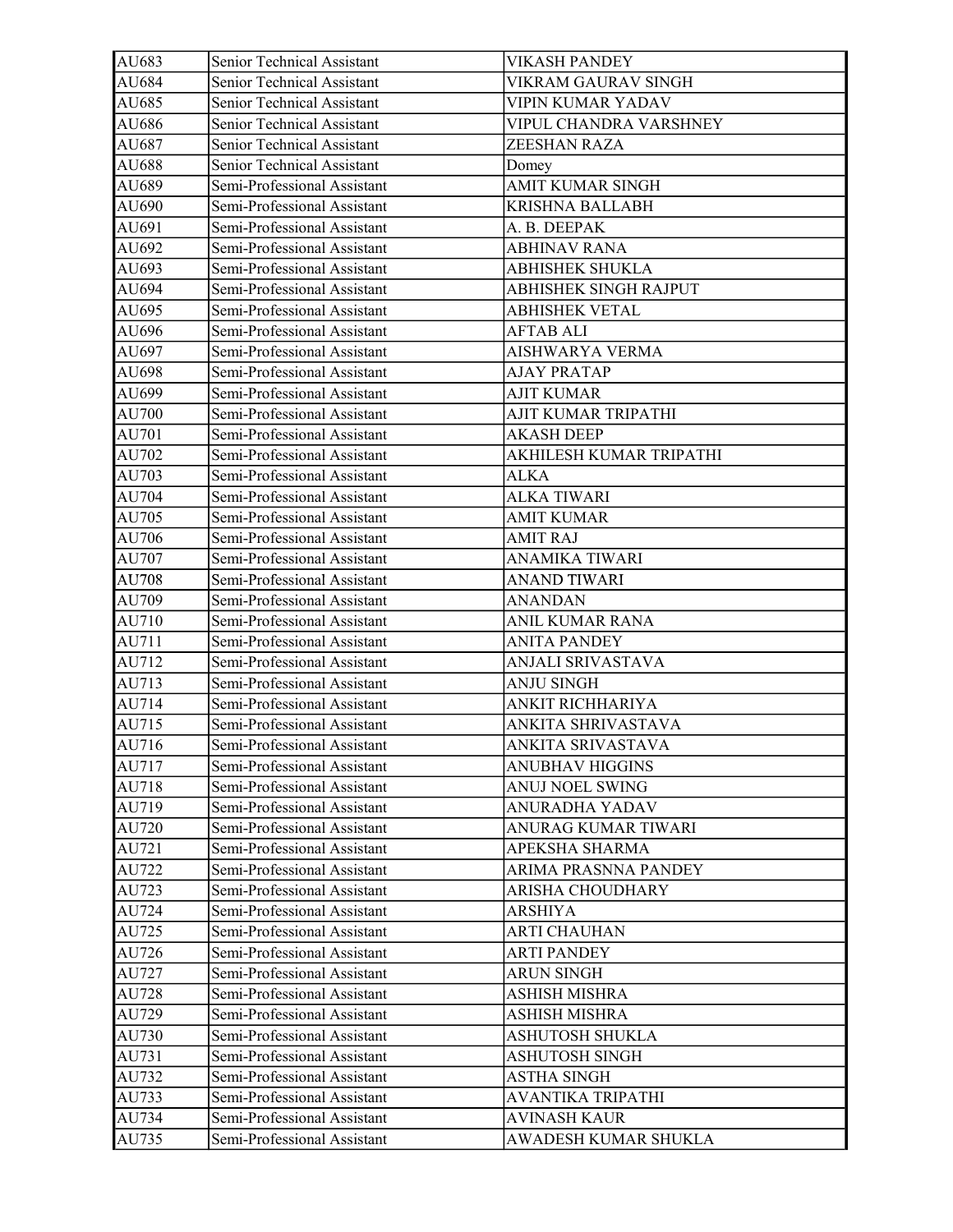| AU736 | Semi-Professional Assistant | <b>AZIZ KHAN</b>            |
|-------|-----------------------------|-----------------------------|
| AU737 | Semi-Professional Assistant | <b>BAL KRISHNA</b>          |
| AU738 | Semi-Professional Assistant | <b>BHASHA SHARMA</b>        |
| AU739 | Semi-Professional Assistant | <b>BISWABHUSAN JENA</b>     |
| AU740 | Semi-Professional Assistant | <b>BIVHA KUMARI</b>         |
| AU741 | Semi-Professional Assistant | <b>BRAJESH KUMAR SINGH</b>  |
| AU742 | Semi-Professional Assistant | <b>BRIJESH KUMAR</b>        |
| AU743 | Semi-Professional Assistant | CHANDRA SHEKHAR SINGH       |
| AU744 | Semi-Professional Assistant | CHANDRA SHEKHAR TRIPATHI    |
| AU745 | Semi-Professional Assistant | <b>CHHAYA GUPTA</b>         |
| AU746 | Semi-Professional Assistant | DARSHIKA MISHRA             |
| AU747 | Semi-Professional Assistant | DEEPAK KUMAR PANDEY         |
| AU748 | Semi-Professional Assistant | DEEPIKA SRIVASTAVA          |
| AU749 | Semi-Professional Assistant | DEEPTI SRIVASTAVA           |
| AU750 | Semi-Professional Assistant | DEVENDRA KUMAR MISHRA       |
| AU751 | Semi-Professional Assistant | DHANANJAY KUMAR JHA         |
| AU752 | Semi-Professional Assistant | DHANESH KUMAR SINGH         |
| AU753 | Semi-Professional Assistant | DIKSHA KATIYAR              |
| AU754 | Semi-Professional Assistant | <b>DINESH TIWARI</b>        |
| AU755 | Semi-Professional Assistant | <b>DIPAK SINGH</b>          |
| AU756 | Semi-Professional Assistant | DIPTI SRIVASTAVA            |
| AU757 | Semi-Professional Assistant | <b>DIVYA SINGH</b>          |
| AU758 | Semi-Professional Assistant | <b>DIVYA TIWARI</b>         |
| AU759 | Semi-Professional Assistant | <b>DIVYA TIWARI</b>         |
| AU760 | Semi-Professional Assistant | DURHANAND SHARMA            |
| AU761 | Semi-Professional Assistant | <b>FAEEM AHMAD</b>          |
| AU762 | Semi-Professional Assistant | <b>FURQAN AHMAD</b>         |
| AU763 | Semi-Professional Assistant | <b>GANESH UPADHYAY</b>      |
| AU764 | Semi-Professional Assistant | <b>GARIMA DWIVEDI</b>       |
| AU765 | Semi-Professional Assistant | <b>GARIMA SINGH</b>         |
| AU766 | Semi-Professional Assistant | <b>GARIMA SINGH</b>         |
| AU767 | Semi-Professional Assistant | <b>GARVIT SINGH</b>         |
| AU768 | Semi-Professional Assistant | <b>GAURAV SARAN</b>         |
| AU769 | Semi-Professional Assistant | <b>GAURAV SINGH CHAUHAN</b> |
| AU770 | Semi-Professional Assistant | GAYATRI KASHNIYAL           |
| AU771 | Semi-Professional Assistant | <b>GEETA SINGH</b>          |
| AU772 | Semi-Professional Assistant | <b>GOPAL DASS</b>           |
| AU773 | Semi-Professional Assistant | <b>GULAB SINGH</b>          |
| AU774 | Semi-Professional Assistant | <b>GUNJAN PANDEY</b>        |
| AU775 | Semi-Professional Assistant | HIMANSHU SHEKHAR            |
| AU776 | Semi-Professional Assistant | <b>ISHAN BHARDWAJ</b>       |
| AU777 | Semi-Professional Assistant | <b>ITARAT FATIMA</b>        |
| AU778 | Semi-Professional Assistant | <b>JATIN SHARMA</b>         |
| AU779 | Semi-Professional Assistant | <b>JUGAL KISHOR GUPTA</b>   |
| AU780 | Semi-Professional Assistant | <b>JYOTI SINGH</b>          |
| AU781 | Semi-Professional Assistant | <b>KAFIL AHMAD</b>          |
| AU782 | Semi-Professional Assistant | KAHKASHAN RIZVI             |
| AU783 | Semi-Professional Assistant | <b>KALYANI ROUT</b>         |
| AU784 | Semi-Professional Assistant | <b>KAMALA MOHANTY</b>       |
| AU785 | Semi-Professional Assistant | KASAM ALI                   |
| AU786 | Semi-Professional Assistant | KAUSALYA SUTAR              |
| AU787 | Semi-Professional Assistant | <b>KM BABITA</b>            |
| AU788 | Semi-Professional Assistant | <b>KM FARHEEN</b>           |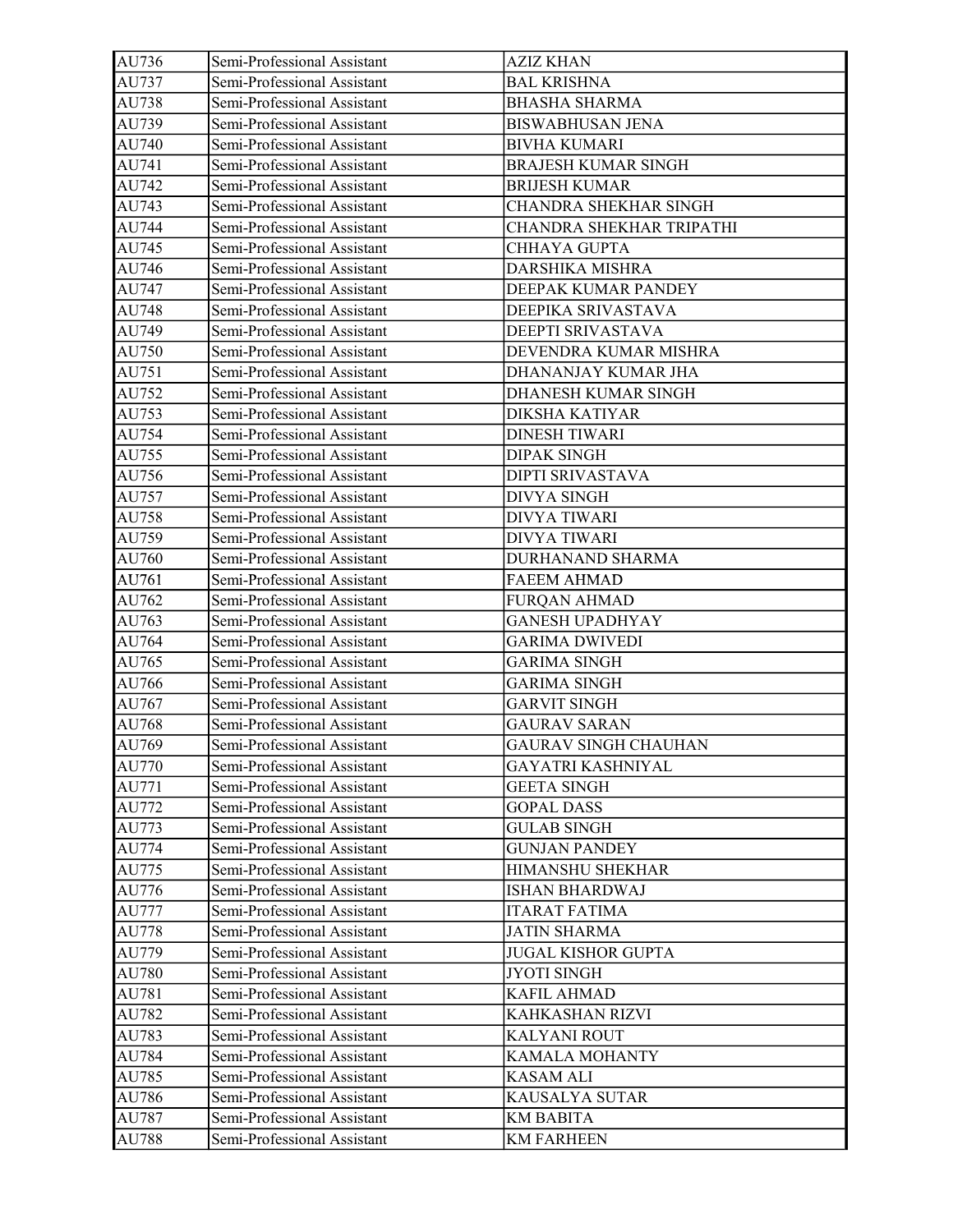| AU789 | Semi-Professional Assistant | KM NEETA MISHRA              |
|-------|-----------------------------|------------------------------|
| AU790 | Semi-Professional Assistant | <b>KM SARITA DEVI</b>        |
| AU791 | Semi-Professional Assistant | <b>KM SWETA</b>              |
| AU792 | Semi-Professional Assistant | KRISHNA KUMAR MISHRA         |
| AU793 | Semi-Professional Assistant | <b>KRITI JAIN</b>            |
| AU794 | Semi-Professional Assistant | KRITIKA UPADHYAY             |
| AU795 | Semi-Professional Assistant | <b>LAV KUSH SINGH</b>        |
| AU796 | Semi-Professional Assistant | <b>LEENA CHOUKSEY</b>        |
| AU797 | Semi-Professional Assistant | <b>MADHVI</b>                |
| AU798 | Semi-Professional Assistant | MAHENDRA SINGH               |
| AU799 | Semi-Professional Assistant | <b>MAHIMA SHANKER PANDEY</b> |
| AU800 | Semi-Professional Assistant | MAHIRAJ DHWAJ S CHANDEL      |
| AU801 | Semi-Professional Assistant | <b>MANSHA PANDEY</b>         |
| AU802 | Semi-Professional Assistant | <b>MAYUR JOSHI</b>           |
| AU803 | Semi-Professional Assistant | MD SHAHBAZ ALAM              |
| AU804 | Semi-Professional Assistant | <b>MD. MASROOR FAIYAZI</b>   |
| AU805 | Semi-Professional Assistant | MEENAKSHI CHAUDHARY          |
| AU806 | Semi-Professional Assistant | MEENAKSHI RAI                |
| AU807 | Semi-Professional Assistant | <b>MEETA KUMARI</b>          |
| AU808 | Semi-Professional Assistant | MEHRAB AHMAD KHAN            |
| AU809 | Semi-Professional Assistant | <b>MOHIT KUMAR</b>           |
| AU810 | Semi-Professional Assistant | <b>MOHIT KUMAR</b>           |
| AU811 | Semi-Professional Assistant | <b>MONIKA DIXIT</b>          |
| AU812 | Semi-Professional Assistant | MUKESH KUMAR JHA             |
| AU813 | Semi-Professional Assistant | NEERAJ KUMAR AGRAHARI        |
| AU814 | Semi-Professional Assistant | NEHA SHUKLA                  |
| AU815 | Semi-Professional Assistant | NEHA SRIVASTAV               |
| AU816 | Semi-Professional Assistant | NIDHI SHARMA                 |
| AU817 | Semi-Professional Assistant | NIDHI SHARMA                 |
| AU818 | Semi-Professional Assistant | NILESH KUMAR BHARDWAJ        |
| AU819 | Semi-Professional Assistant | NIRAJ KUMAR SINGH            |
| AU820 | Semi-Professional Assistant | NIRNIMESH PANDIYA            |
| AU821 | Semi-Professional Assistant | NISCHAL KUMAR SRIVASTAVA     |
| AU822 | Semi-Professional Assistant | NISHA SHARMA                 |
| AU823 | Semi-Professional Assistant | NISHA SINGH                  |
| AU824 | Semi-Professional Assistant | NIVEDITA SHUKLA              |
| AU825 | Semi-Professional Assistant | <b>NUTAN GAUD</b>            |
| AU826 | Semi-Professional Assistant | OM PRAKASH SINGH             |
| AU827 | Semi-Professional Assistant | PANKAJ KUMAR                 |
| AU828 | Semi-Professional Assistant | PANKAJ KUMAR PANDEY          |
| AU829 | Semi-Professional Assistant | PANKAJ PANDEY                |
| AU830 | Semi-Professional Assistant | PANKAJ SHARMA                |
| AU831 | Semi-Professional Assistant | PARTH PRAKASH                |
| AU832 | Semi-Professional Assistant | POOJA SINGH                  |
| AU833 | Semi-Professional Assistant | POOJA VASHISHTA              |
| AU834 | Semi-Professional Assistant | POONAM PATHAK                |
| AU835 | Semi-Professional Assistant | PRABHAKAR UPADHYAY           |
| AU836 | Semi-Professional Assistant | PRAGYA MISHRA                |
| AU837 | Semi-Professional Assistant | PRAMOD KUMAR JHA             |
| AU838 | Semi-Professional Assistant | PRANTIKA ARI                 |
| AU839 | Semi-Professional Assistant | PRASHANT SHARMA              |
| AU840 | Semi-Professional Assistant | PRATIBHA SINGH               |
| AU841 | Semi-Professional Assistant | PRAVAL PRATAP SINGH PARIHAR  |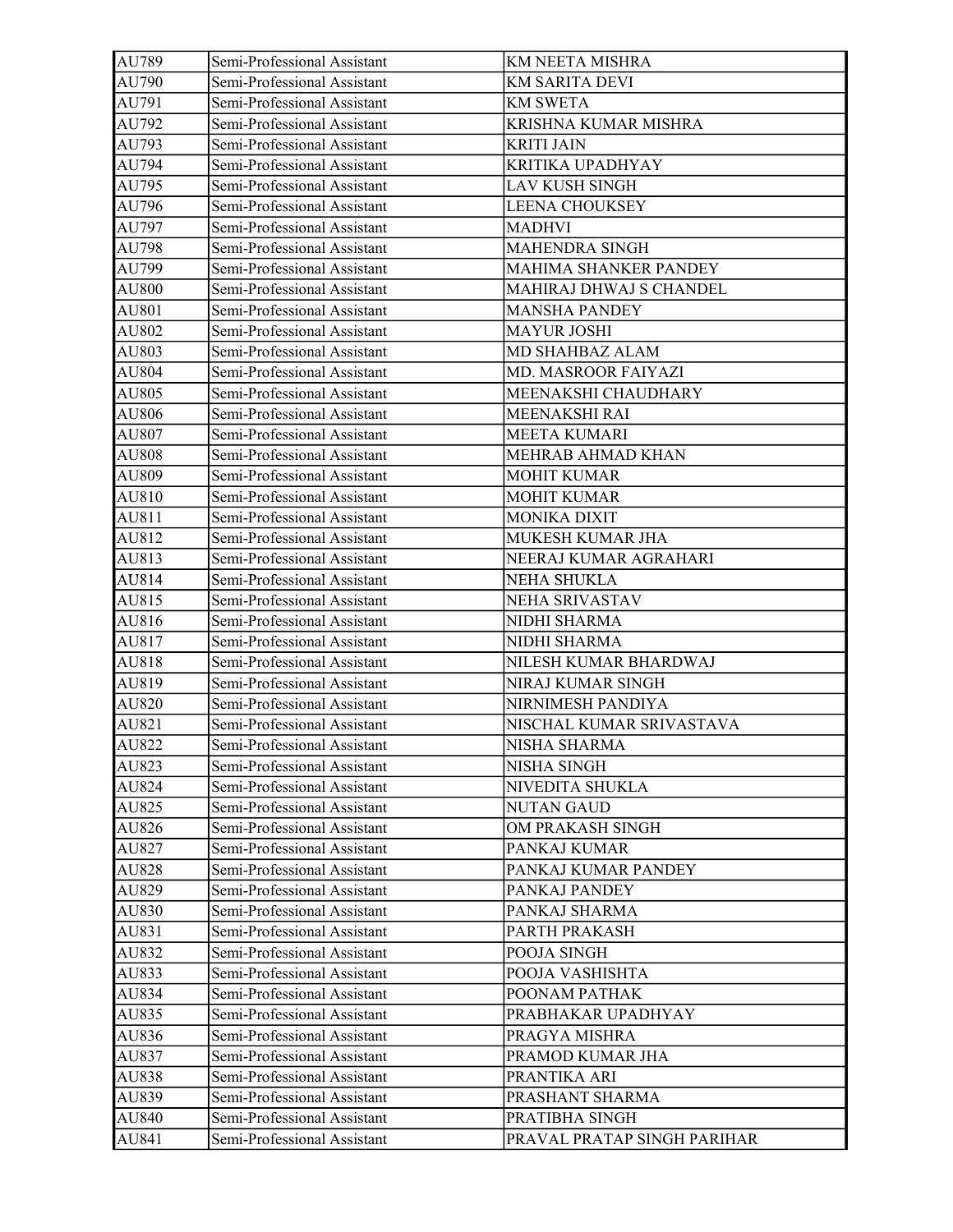| AU842 | Semi-Professional Assistant | PRAVESH SRIVASTAVA      |
|-------|-----------------------------|-------------------------|
| AU843 | Semi-Professional Assistant | PRIESH GHOSH            |
| AU844 | Semi-Professional Assistant | <b>PRIYA</b>            |
| AU845 | Semi-Professional Assistant | PRIYA NIGAM             |
| AU846 | Semi-Professional Assistant | PRIYADARSHANI MISHRA    |
| AU847 | Semi-Professional Assistant | PRIYANKA MISHRA         |
| AU848 | Semi-Professional Assistant | PRIYANKA MISHRA         |
| AU849 | Semi-Professional Assistant | PRIYANKA MISHRA         |
| AU850 | Semi-Professional Assistant | PRIYANKA RASTOGI        |
| AU851 | Semi-Professional Assistant | PRIYANKA TRIPATHI       |
| AU852 | Semi-Professional Assistant | PRIYANKA VERMA          |
| AU853 | Semi-Professional Assistant | PUJA PANDEY             |
| AU854 | Semi-Professional Assistant | PUNEET KUMAR OJHA       |
| AU855 | Semi-Professional Assistant | PUNEET SRIVASTAV        |
| AU856 | Semi-Professional Assistant | PURNIMA SAH             |
| AU857 | Semi-Professional Assistant | PUSPA SHARMA            |
| AU858 | Semi-Professional Assistant | <b>RAGINI SAGAR</b>     |
| AU859 | Semi-Professional Assistant | RAJA RAM BHAT           |
| AU860 | Semi-Professional Assistant | <b>RAJEEV RANJAN</b>    |
| AU861 | Semi-Professional Assistant | RAJENDRA JAIN           |
| AU862 | Semi-Professional Assistant | RAJNI SRIVASTAVA        |
| AU863 | Semi-Professional Assistant | <b>RAKESH KUMAR</b>     |
| AU864 | Semi-Professional Assistant | <b>RAKESH ROSHAN</b>    |
| AU865 | Semi-Professional Assistant | RAMESH KUMAR DWIVEDI    |
| AU866 | Semi-Professional Assistant | RANJEET RAGHUVANSHI     |
| AU867 | Semi-Professional Assistant | RASHID HUSSAIN KHAN     |
| AU868 | Semi-Professional Assistant | <b>RASHMI PANDEY</b>    |
| AU869 | Semi-Professional Assistant | <b>RAVI SHUKLA</b>      |
| AU870 | Semi-Professional Assistant | RAVINDRA AGNIHOTRI      |
| AU871 | Semi-Professional Assistant | REENA DIXIT             |
| AU872 | Semi-Professional Assistant | REENU TIWARI            |
| AU873 | Semi-Professional Assistant | RICHA MISHRA            |
| AU874 | Semi-Professional Assistant | RICHA SRIVASTAVA        |
| AU875 | Semi-Professional Assistant | <b>RIMA SINGH</b>       |
| AU876 | Semi-Professional Assistant | <b>RISHI KUMAR</b>      |
| AU877 | Semi-Professional Assistant | RITIKA BISHT            |
| AU878 | Semi-Professional Assistant | <b>RUCHI</b>            |
| AU879 | Semi-Professional Assistant | SAISANGEETA NAYAK       |
| AU880 | Semi-Professional Assistant | SALMAN ALI KHAN         |
| AU881 | Semi-Professional Assistant | <b>SAMPAT KUMAR</b>     |
| AU882 | Semi-Professional Assistant | <b>SANA JAMAL</b>       |
| AU883 | Semi-Professional Assistant | <b>SANDEEP TIWARI</b>   |
| AU884 | Semi-Professional Assistant | SANJEEV KUMAR SINGH     |
| AU885 | Semi-Professional Assistant | SANJEEV KUMAR TIWARI    |
| AU886 | Semi-Professional Assistant | SANTOSH KUMAR GUPTA     |
| AU887 | Semi-Professional Assistant | SANTOSH KUMAR TRIPATHI  |
| AU888 | Semi-Professional Assistant | SARITA MISHRA           |
| AU889 | Semi-Professional Assistant | <b>SARITA SHAHI</b>     |
| AU890 | Semi-Professional Assistant | <b>SARVESH KUMAR</b>    |
| AU891 | Semi-Professional Assistant | <b>SATVINDER KAUR</b>   |
| AU892 | Semi-Professional Assistant | SATYA                   |
| AU893 | Semi-Professional Assistant | SATYA PRAKASH SINGH     |
| AU894 | Semi-Professional Assistant | SATYAM PRAKASH TRIPATHI |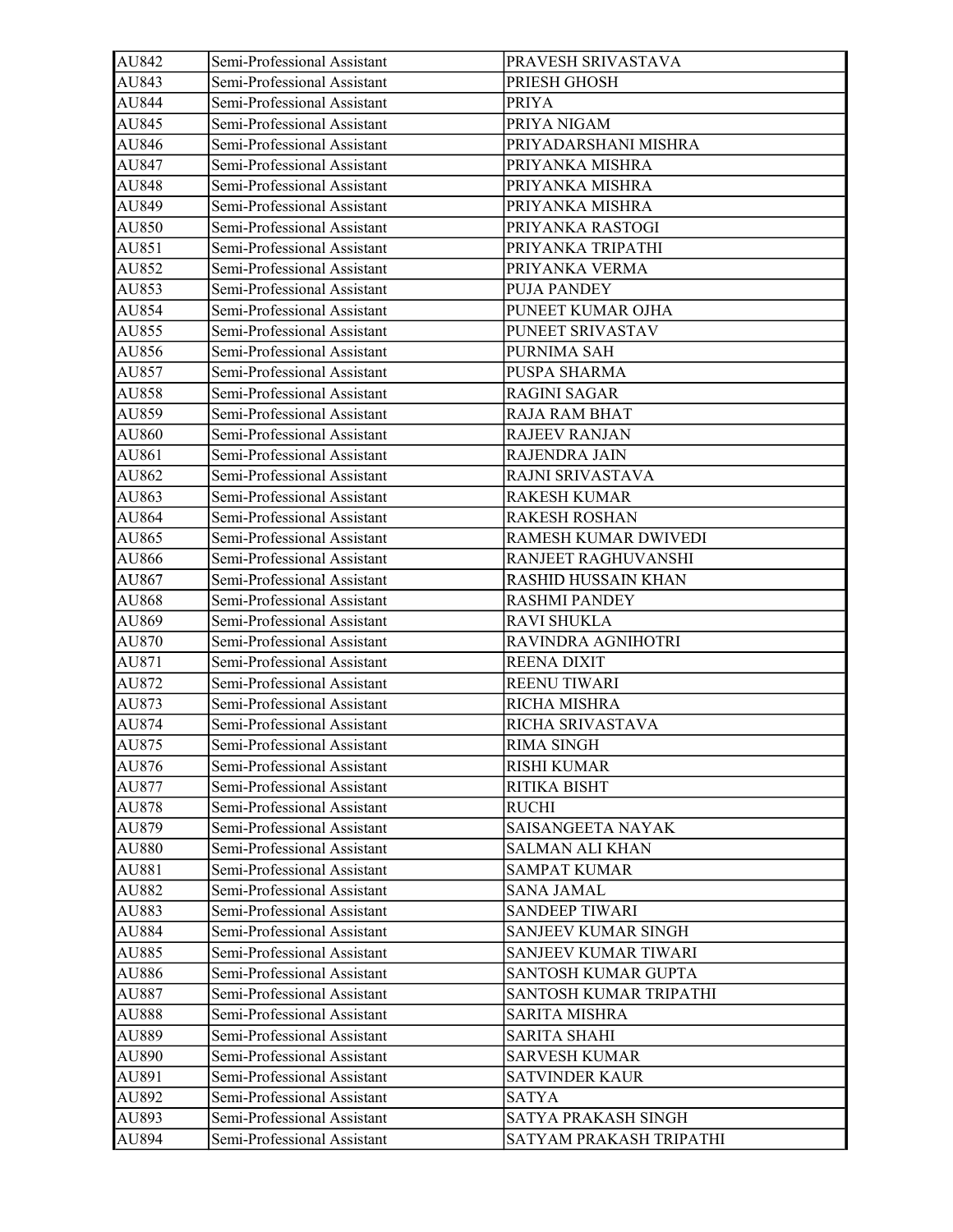| AU895 | Semi-Professional Assistant | <b>SATYAM RAI</b>            |
|-------|-----------------------------|------------------------------|
| AU896 | Semi-Professional Assistant | SATYENDRA KUMAR SINGH        |
| AU897 | Semi-Professional Assistant | SAUMYA AWASTHI               |
| AU898 | Semi-Professional Assistant | SAUMYA SRIVASTAVA            |
| AU899 | Semi-Professional Assistant | <b>SAURABH DIXIT</b>         |
| AU900 | Semi-Professional Assistant | SAURABH SRIVASTAVA           |
| AU901 | Semi-Professional Assistant | <b>SHAGUFTA NAAZ</b>         |
| AU902 | Semi-Professional Assistant | <b>SHAHID KAMAL</b>          |
| AU903 | Semi-Professional Assistant | <b>SHAIDA HUSAIN</b>         |
| AU904 | Semi-Professional Assistant | SHAILENDRA KUMAR SRIVASTAVA  |
| AU905 | Semi-Professional Assistant | <b>SHAILESH DHAR DWIVEDI</b> |
| AU906 | Semi-Professional Assistant | <b>SHAJARUL ISLAM KHAN</b>   |
| AU907 | Semi-Professional Assistant | <b>SHALINI PANDEY</b>        |
| AU908 | Semi-Professional Assistant | SHALINI TRIPATHI             |
| AU909 | Semi-Professional Assistant | SHARAD KUMAR PANDEY          |
| AU910 | Semi-Professional Assistant | <b>SHARDENDU PANDEY</b>      |
| AU911 | Semi-Professional Assistant | SHASHANK SHEKHAR SHUKLA      |
| AU912 | Semi-Professional Assistant | SHASHANK SHEKHAR SINGH       |
| AU913 | Semi-Professional Assistant | SHASHI KUMAR JHA             |
| AU914 | Semi-Professional Assistant | SHASHI PRAKASH UPADHYAY      |
| AU915 | Semi-Professional Assistant | SHIKHA PANDEY                |
| AU916 | Semi-Professional Assistant | SHIKHA SHRIVASTAVA           |
| AU917 | Semi-Professional Assistant | SHIKHA SOLANKEY              |
| AU918 | Semi-Professional Assistant | <b>SHIVANSHI</b>             |
| AU919 | Semi-Professional Assistant | SHRADHA SHUKLA               |
| AU920 | Semi-Professional Assistant | SHREYANSH TRIPATHI           |
| AU921 | Semi-Professional Assistant | SHRIKANT SINGH               |
| AU922 | Semi-Professional Assistant | SHUBHI SEHGAL                |
| AU923 | Semi-Professional Assistant | <b>SHWETA</b>                |
| AU924 | Semi-Professional Assistant | <b>SHWETA JHA</b>            |
| AU925 | Semi-Professional Assistant | SHYAMA NAND SINGH            |
| AU926 | Semi-Professional Assistant | SMITA SRIVASTAVA             |
| AU927 | Semi-Professional Assistant | SOUMEN KUMAR MONDAL          |
| AU928 | Semi-Professional Assistant | <b>SOURAV PATRA</b>          |
| AU929 | Semi-Professional Assistant | SRIJAN AGARWAL               |
| AU930 | Semi-Professional Assistant | <b>SUBODH KUMAR DUBEY</b>    |
| AU931 | Semi-Professional Assistant | SUDHANSHU BAJPAI             |
| AU932 | Semi-Professional Assistant | <b>SUMAN MAZEUMDER</b>       |
| AU933 | Semi-Professional Assistant | <b>SUMAN MISHRA</b>          |
| AU934 | Semi-Professional Assistant | <b>SUMAN SINGH</b>           |
| AU935 | Semi-Professional Assistant | <b>SUMITRA BARAL</b>         |
| AU936 | Semi-Professional Assistant | SUNANDA KUMAR SAHOO          |
| AU937 | Semi-Professional Assistant | <b>SUNEEL KUMAR PANDEY</b>   |
| AU938 | Semi-Professional Assistant | <b>SUNIL KUMAR NISHAD</b>    |
| AU939 | Semi-Professional Assistant | SUPRIYA SINGH                |
| AU940 | Semi-Professional Assistant | SUPRIYA SRIVASTAVA           |
| AU941 | Semi-Professional Assistant | SURAJ KUMAR DUBEY            |
| AU942 | Semi-Professional Assistant | SUSANTA KUMAR GOUDA          |
| AU943 | Semi-Professional Assistant | SWANGINI SRIVASTAVA          |
| AU944 | Semi-Professional Assistant | SWAPNA SINGH                 |
| AU945 | Semi-Professional Assistant | SWATI AWASTHI                |
| AU946 | Semi-Professional Assistant | SWATI VASHISTHA              |
| AU947 | Semi-Professional Assistant | <b>SWEETY JAIN</b>           |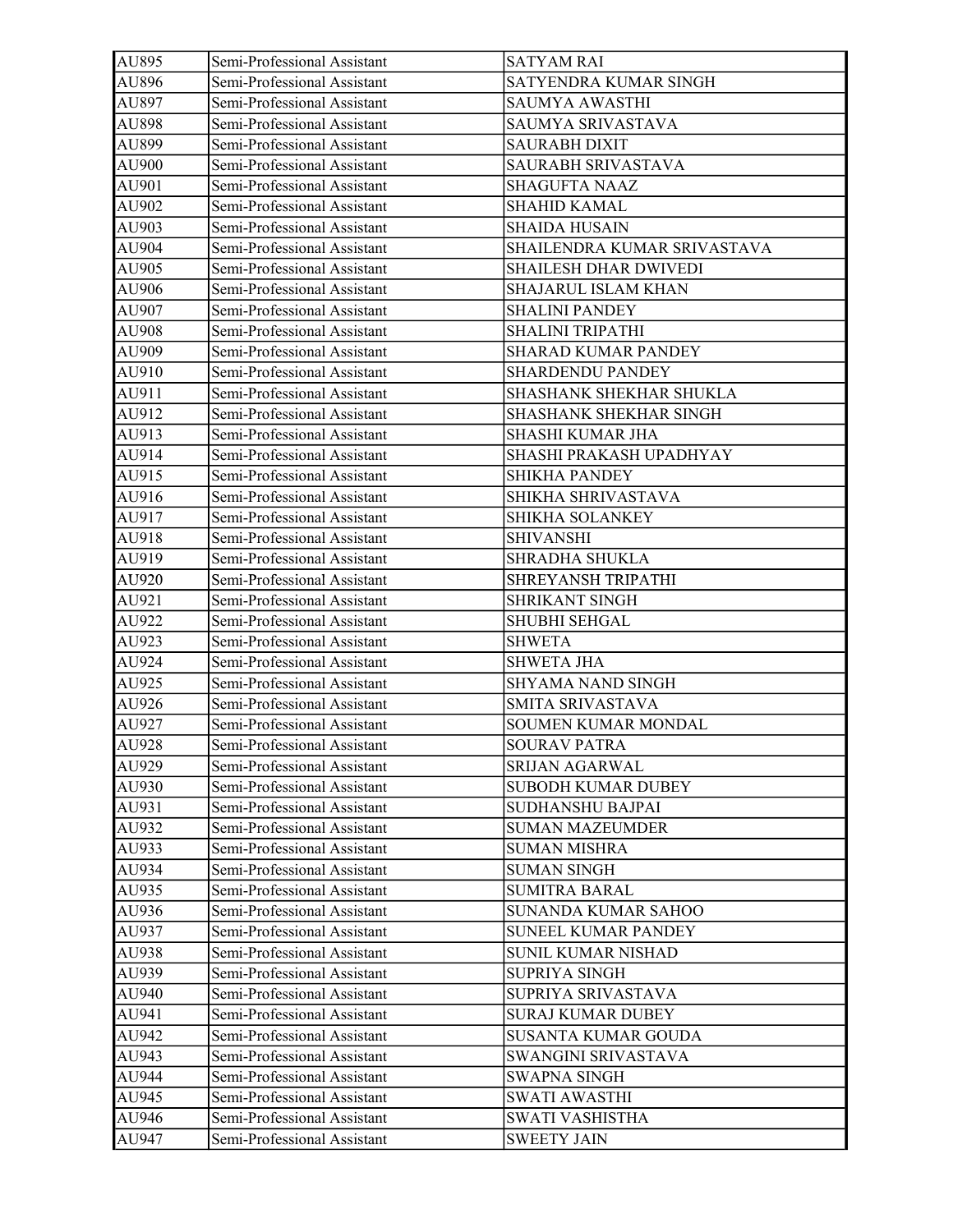| AU948  | Semi-Professional Assistant | SYED AMEEN UL HASAN          |
|--------|-----------------------------|------------------------------|
| AU949  | Semi-Professional Assistant | <b>SYED FARHAN AHMAD</b>     |
| AU950  | Semi-Professional Assistant | TARUN KUMAR SHUKLA           |
| AU951  | Semi-Professional Assistant | UMA PANDEY                   |
| AU952  | Semi-Professional Assistant | <b>UPANSANA TIWARI</b>       |
| AU953  | Semi-Professional Assistant | VANDANA SINGH                |
| AU954  | Semi-Professional Assistant | VANDANA SINGH                |
| AU955  | Semi-Professional Assistant | VIJAY KUMAR TIWARI           |
| AU956  | Semi-Professional Assistant | <b>VIKAS</b>                 |
| AU957  | Semi-Professional Assistant | <b>VIKAS AGNIHOTRI</b>       |
| AU958  | Semi-Professional Assistant | VINEET SRIVASTAVA            |
| AU959  | Semi-Professional Assistant | VINOD KUMAR PATEL            |
| AU960  | Semi-Professional Assistant | VINOD KUMAR SHARMA           |
| AU961  | Semi-Professional Assistant | VINOD KUMAR SINGH            |
| AU962  | Semi-Professional Assistant | VISHAL KUMAR                 |
| AU963  | Semi-Professional Assistant | <b>VISHAL MISHRA</b>         |
| AU964  | Semi-Professional Assistant | YOGENDRA NATH PANDEY         |
| AU965  | Semi-Professional Assistant | YOGENDRA PRATAP SINGH        |
| AU966  | Semi-Professional Assistant | ZEBA KHANAM                  |
| AU967  | Semi-Professional Assistant | AJAY KUMAR TRIPATHI          |
| AU968  | Semi-Professional Assistant | SHREE PRAKASH PAL            |
| AU969  | Semi-Professional Assistant | <b>ABHISHEK KUMAR</b>        |
| AU970  | Semi-Professional Assistant | <b>ABHISHEK MAURYA</b>       |
| AU971  | Semi-Professional Assistant | <b>ABHISHEK YADAV</b>        |
| AU972  | Semi-Professional Assistant | <b>AINAN AHMAD</b>           |
| AU973  | Semi-Professional Assistant | <b>AJAY KUMAR</b>            |
| AU974  | Semi-Professional Assistant | <b>AJAZUL HASAN</b>          |
| AU975  | Semi-Professional Assistant | AJIT KUMAR YADAV             |
| AU976  | Semi-Professional Assistant | ALI RAZA                     |
| AU977  | Semi-Professional Assistant | <b>ALOK KUMAR</b>            |
| AU978  | Semi-Professional Assistant | <b>ALOK KUMAR</b>            |
| AU979  | Semi-Professional Assistant | <b>AMIT MAURYA</b>           |
| AU980  | Semi-Professional Assistant | <b>AMITA</b>                 |
| AU981  | Semi-Professional Assistant | <b>ANAND GUPTA</b>           |
| AU982  | Semi-Professional Assistant | ANIL KUMAR SINGH             |
| AU983  | Semi-Professional Assistant | <b>ANJALI VERMA</b>          |
| AU984  | Semi-Professional Assistant | ANJALI YADAV                 |
| AU985  | Semi-Professional Assistant | ANKITA JAISWAL               |
| AU986  | Semi-Professional Assistant | <b>ANOOP KUMAR</b>           |
| AU987  | Semi-Professional Assistant | ANOOP KUMAR VERMA            |
| AU988  | Semi-Professional Assistant | ANU SHRI GUPTA               |
| AU989  | Semi-Professional Assistant | <b>ANURAG SINGH</b>          |
| AU990  | Semi-Professional Assistant | <b>ARCHNA</b>                |
| AU991  | Semi-Professional Assistant | ARVIND KUMAR SINGH           |
| AU992  | Semi-Professional Assistant | <b>ASALAM AHMAD</b>          |
| AU993  | Semi-Professional Assistant | ASHISH KUMAR                 |
| AU994  | Semi-Professional Assistant | AVINASH KUMAR SINGH          |
| AU995  | Semi-Professional Assistant | AWADHESH KUMAR SINGH         |
| AU996  | Semi-Professional Assistant | <b>BAIJANTI PATEL</b>        |
| AU997  | Semi-Professional Assistant | <b>BAJRANG BAHADUR PATEL</b> |
| AU998  | Semi-Professional Assistant | <b>BEENA GUPTA</b>           |
| AU999  | Semi-Professional Assistant | BHARAT PAL MAURYA            |
| AU1000 | Semi-Professional Assistant | BRIJESH KUMAR VERMA          |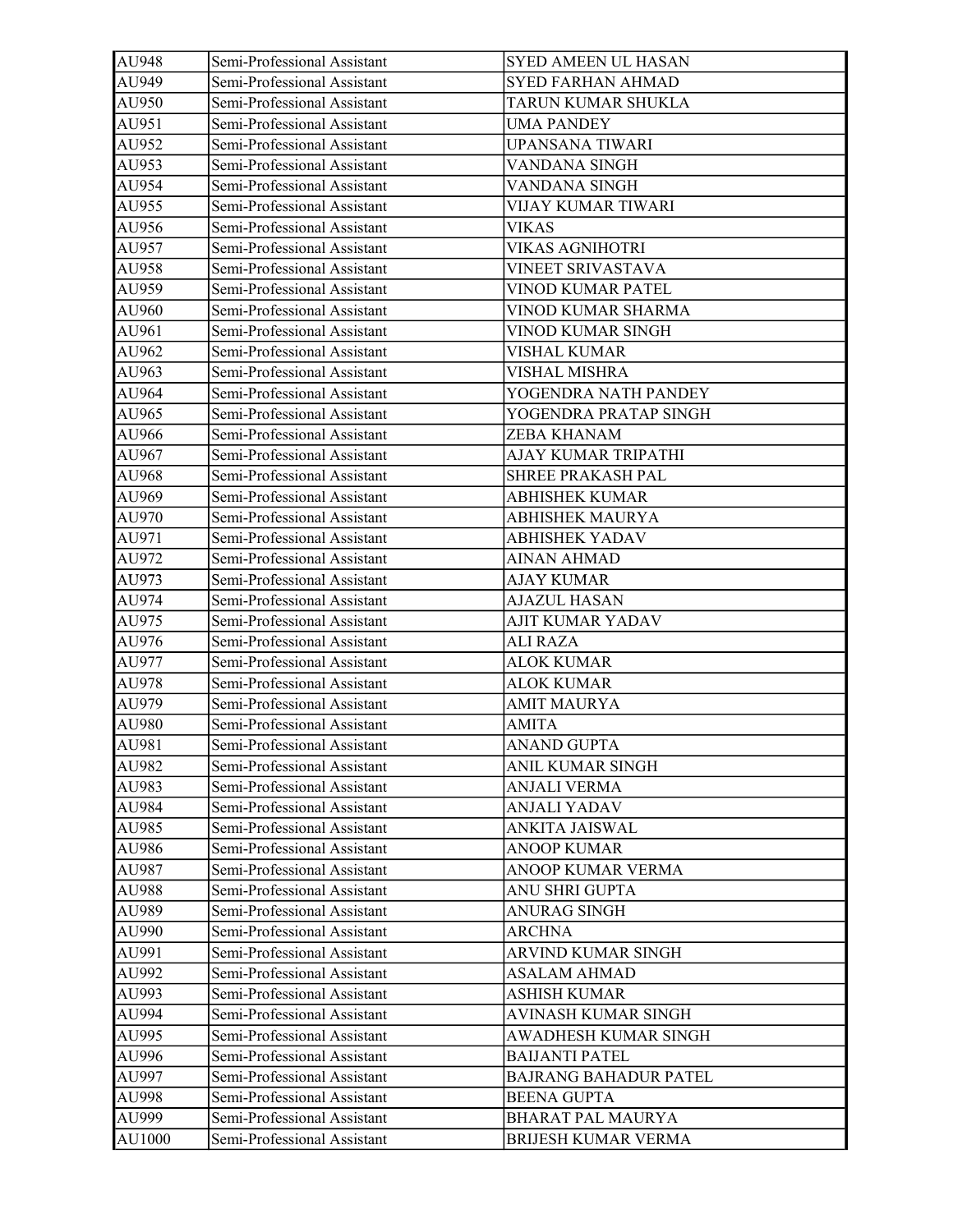| AU1001 | Semi-Professional Assistant | <b>CHANDAN KUMAR</b>        |
|--------|-----------------------------|-----------------------------|
| AU1002 | Semi-Professional Assistant | CHANDRA SHEKHAR YADAV       |
| AU1003 | Semi-Professional Assistant | CHINTAMANI YADAV            |
| AU1004 | Semi-Professional Assistant | <b>DASHRATH PATIDAR</b>     |
| AU1005 | Semi-Professional Assistant | DEV KUMAR                   |
| AU1006 | Semi-Professional Assistant | DHARMENDRA KUMAR PATEL      |
| AU1007 | Semi-Professional Assistant | DR. SANTOSH KUMAR           |
| AU1008 | Semi-Professional Assistant | DURGESH PRATAP SINGH        |
| AU1009 | Semi-Professional Assistant | <b>GAGAN GOSWAMI</b>        |
| AU1010 | Semi-Professional Assistant | <b>GAURAV KUMAR JAISWAL</b> |
| AU1011 | Semi-Professional Assistant | <b>GIRISH KUMAR BHAGAT</b>  |
| AU1012 | Semi-Professional Assistant | <b>GOKUL SONI</b>           |
| AU1013 | Semi-Professional Assistant | <b>GUDIYA SAVITA</b>        |
| AU1014 | Semi-Professional Assistant | GYANENDRA PRASAD YADAV      |
| AU1015 | Semi-Professional Assistant | <b>INDRA BHAN YADAV</b>     |
| AU1016 | Semi-Professional Assistant | <b>JITENDRA NAMDEV</b>      |
| AU1017 | Semi-Professional Assistant | <b>JYOTI MAURYA</b>         |
| AU1018 | Semi-Professional Assistant | <b>JYOTI RANI</b>           |
| AU1019 | Semi-Professional Assistant | <b>KANCHAN KUMARI</b>       |
| AU1020 | Semi-Professional Assistant | KAPIL KUMAR KACHHI          |
| AU1021 | Semi-Professional Assistant | <b>KAPIL MUNI</b>           |
| AU1022 | Semi-Professional Assistant | <b>KIRAN MAURYA</b>         |
| AU1023 | Semi-Professional Assistant | KUMARI KUNTAL               |
| AU1024 | Semi-Professional Assistant | <b>KUNAL KISHOR</b>         |
| AU1025 | Semi-Professional Assistant | <b>LAVKUSH</b>              |
| AU1026 | Semi-Professional Assistant | <b>LOKESH KUMAR</b>         |
| AU1027 | Semi-Professional Assistant | <b>MAMTA JAYASWAL</b>       |
| AU1028 | Semi-Professional Assistant | <b>MAMTA YADAV</b>          |
| AU1029 | Semi-Professional Assistant | <b>MANISH KUMAR YADAV</b>   |
| AU1030 | Semi-Professional Assistant | <b>MANJU RANI</b>           |
| AU1031 | Semi-Professional Assistant | MANOJ KUMAR SAHOO           |
| AU1032 | Semi-Professional Assistant | MANOJ SINGH YADAV           |
| AU1033 | Semi-Professional Assistant | MARSHAL VERMA               |
| AU1034 | Semi-Professional Assistant | MEENAKSHI YADAV             |
| AU1035 | Semi-Professional Assistant | MOHAMMAD ASIF               |
| AU1036 | Semi-Professional Assistant | MOHAN LAL KAUSHAL           |
| AU1037 | Semi-Professional Assistant | <b>MOHINI GUPTA</b>         |
| AU1038 | Semi-Professional Assistant | MONA YADAV                  |
| AU1039 | Semi-Professional Assistant | <b>MUKESH KUMAR</b>         |
| AU1040 | Semi-Professional Assistant | <b>NEETU GIRI</b>           |
| AU1041 | Semi-Professional Assistant | NEETU YADAV                 |
| AU1042 | Semi-Professional Assistant | NIDHI PAL                   |
| AU1043 | Semi-Professional Assistant | NIKHILESH SINGH             |
| AU1044 | Semi-Professional Assistant | NISHA YADAV                 |
| AU1045 | Semi-Professional Assistant | PANKAJ KUMAR SAHU           |
| AU1046 | Semi-Professional Assistant | PARAS NATH YADAV            |
| AU1047 | Semi-Professional Assistant | PARWEZ AHMAD ANSARI         |
| AU1048 | Semi-Professional Assistant | PAWAN KUMAR SINGH           |
| AU1049 | Semi-Professional Assistant | PRABHAKAR YADAV             |
| AU1050 | Semi-Professional Assistant | PRABHAT SINGH THAKUR        |
| AU1051 | Semi-Professional Assistant | PRADEEP KUMAR               |
| AU1052 | Semi-Professional Assistant | PRADEEP KUMAR SINGH         |
| AU1053 | Semi-Professional Assistant | PRAMOD KUMAR                |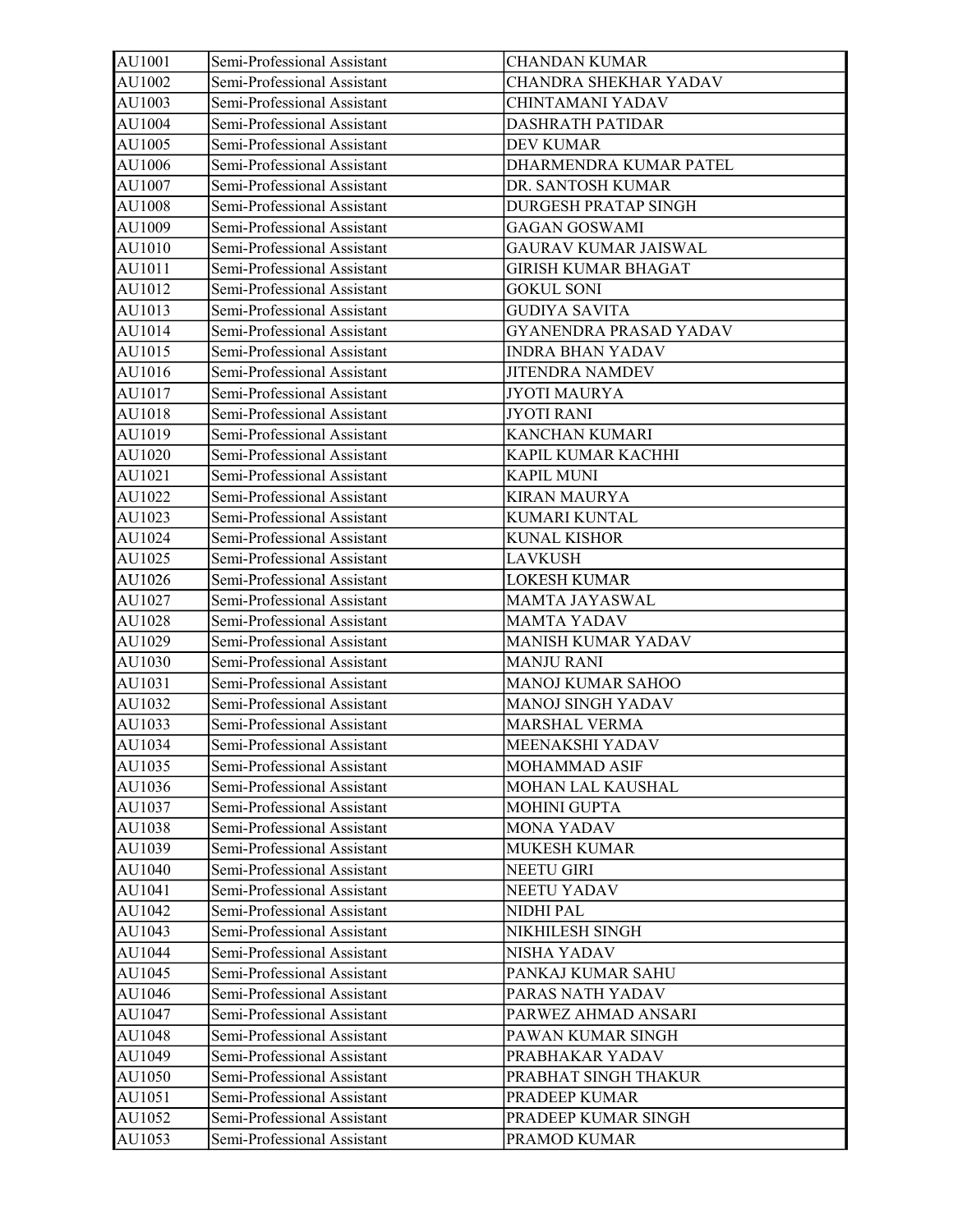| AU1054 | Semi-Professional Assistant | PRAMOD SINGH             |
|--------|-----------------------------|--------------------------|
| AU1055 | Semi-Professional Assistant | PRASHASTI JAISWAL        |
| AU1056 | Semi-Professional Assistant | PRATIMA PAL              |
| AU1057 | Semi-Professional Assistant | PRAVEEN KUMAR GOND       |
| AU1058 | Semi-Professional Assistant | PRITEE SHARMA            |
| AU1059 | Semi-Professional Assistant | PUSHPENDRA SINGH LODHI   |
| AU1060 | Semi-Professional Assistant | RAJAT KASHYAP            |
| AU1061 | Semi-Professional Assistant | RAJESH KUMAR KASHYAP     |
| AU1062 | Semi-Professional Assistant | RAJESH KUMAR PATEL       |
| AU1063 | Semi-Professional Assistant | <b>RAKESH KUMAR</b>      |
| AU1064 | Semi-Professional Assistant | <b>RAKESH KUMAR SAHU</b> |
| AU1065 | Semi-Professional Assistant | RAMANI RANJAN SAHU       |
| AU1066 | Semi-Professional Assistant | <b>RASHMI GANGWAR</b>    |
| AU1067 | Semi-Professional Assistant | RASHMI SHARMA            |
| AU1068 | Semi-Professional Assistant | <b>RASHNA</b>            |
| AU1069 | Semi-Professional Assistant | <b>RATNA SAHU</b>        |
| AU1070 | Semi-Professional Assistant | RAVI KUMAR SINGH YADAV   |
| AU1071 | Semi-Professional Assistant | <b>REENA RANI</b>        |
| AU1072 | Semi-Professional Assistant | <b>REETA SINGH</b>       |
| AU1073 | Semi-Professional Assistant | RISHI KAMAL              |
| AU1074 | Semi-Professional Assistant | ROHIT KUMAR YADAV        |
| AU1075 | Semi-Professional Assistant | <b>RUCHI PATEL</b>       |
| AU1076 | Semi-Professional Assistant | <b>RUNIIA RANJAN</b>     |
| AU1077 | Semi-Professional Assistant | <b>RUPA GUPTA</b>        |
| AU1078 | Semi-Professional Assistant | <b>RUPA PATEL</b>        |
| AU1079 | Semi-Professional Assistant | <b>SACHIN SAHU</b>       |
| AU1080 | Semi-Professional Assistant | SADHANA YADAV            |
| AU1081 | Semi-Professional Assistant | <b>SADIK ANSARI</b>      |
| AU1082 | Semi-Professional Assistant | <b>SAKRAJIT PATRA</b>    |
| AU1083 | Semi-Professional Assistant | <b>SALALUDDEEN KHAN</b>  |
| AU1084 | Semi-Professional Assistant | <b>SANDEEP SEN</b>       |
| AU1085 | Semi-Professional Assistant | <b>SANJAY KUMAR</b>      |
| AU1086 | Semi-Professional Assistant | SANJAY KUMAR YADAV       |
| AU1087 | Semi-Professional Assistant | SANTOSH KUMAR SEN        |
| AU1088 | Semi-Professional Assistant | <b>SARITA</b>            |
| AU1089 | Semi-Professional Assistant | SATISH SINGH CHAUHAN     |
| AU1090 | Semi-Professional Assistant | <b>SEEMA YADAV</b>       |
| AU1091 | Semi-Professional Assistant | SHAGUFTA PARWEEN SIDDIQI |
| AU1092 | Semi-Professional Assistant | SHAHIDULLAH SANABILI     |
| AU1093 | Semi-Professional Assistant | <b>SHAIK MEERA</b>       |
| AU1094 | Semi-Professional Assistant | <b>SHAILESH SHARMA</b>   |
| AU1095 | Semi-Professional Assistant | <b>SHALINI RAJPUT</b>    |
| AU1096 | Semi-Professional Assistant | SHEEL BHADRA YADAV       |
| AU1097 | Semi-Professional Assistant | SHEFALI GUPTA            |
| AU1098 | Semi-Professional Assistant | SHIKHA JAISWAL           |
| AU1099 | Semi-Professional Assistant | <b>SHRADDHA VERMA</b>    |
| AU1100 | Semi-Professional Assistant | SHWETA VERMA             |
| AU1101 | Semi-Professional Assistant | SOFIA ALVERA             |
| AU1102 | Semi-Professional Assistant | SONOO GUPTA              |
| AU1103 | Semi-Professional Assistant | <b>SOURABH SUMAN</b>     |
| AU1104 | Semi-Professional Assistant | <b>SUMIT KUMAR</b>       |
| AU1105 | Semi-Professional Assistant | SUNIL KUMAR NISHAD       |
| AU1106 | Semi-Professional Assistant | SUR CHANDRA SINGH        |
|        |                             |                          |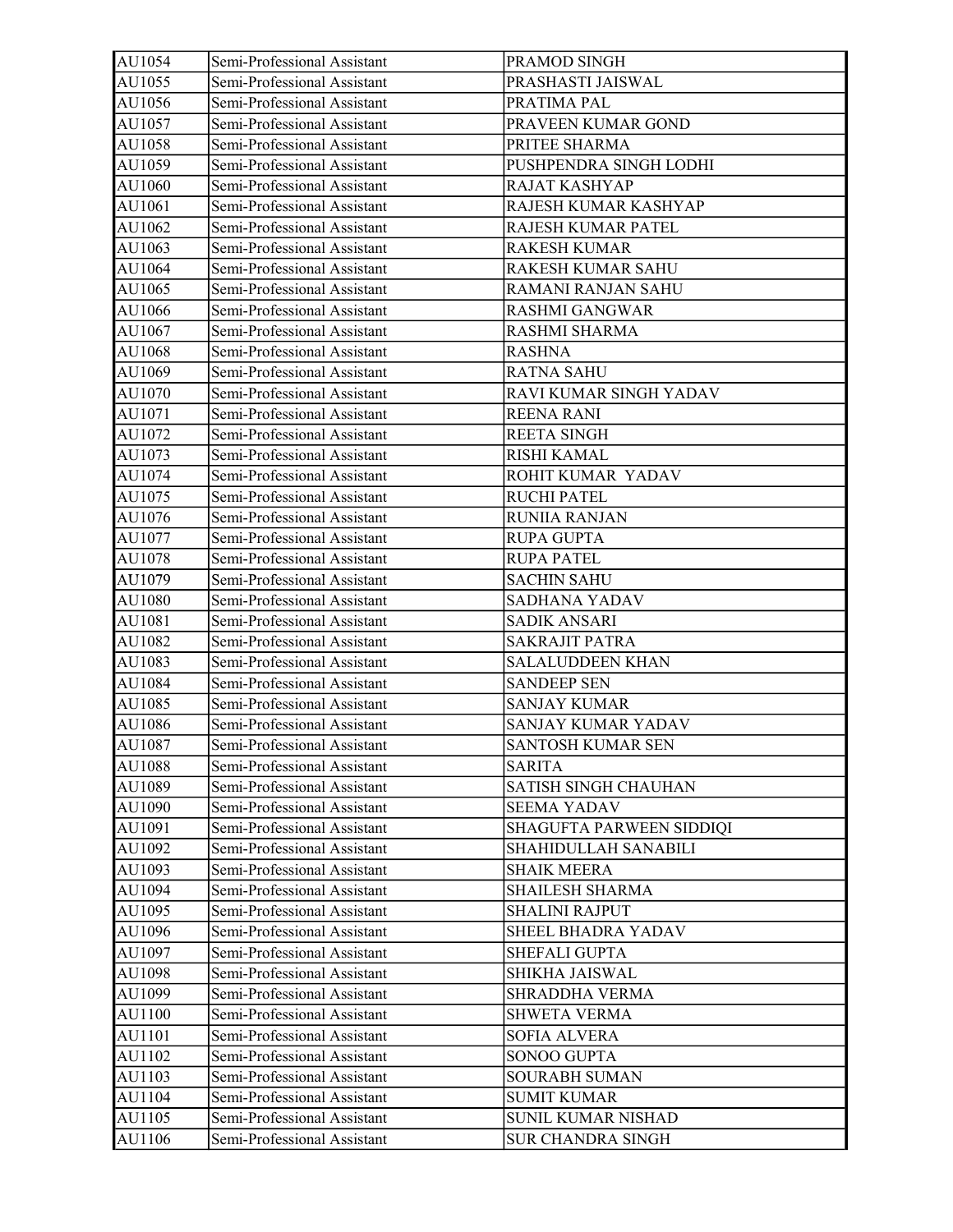| AU1107 | Semi-Professional Assistant | <b>SURAJ PAL</b>          |
|--------|-----------------------------|---------------------------|
| AU1108 | Semi-Professional Assistant | <b>SURESH KUMAR VERMA</b> |
| AU1109 | Semi-Professional Assistant | <b>SURESH SEN</b>         |
| AU1110 | Semi-Professional Assistant | <b>SWATI</b>              |
| AU1111 | Semi-Professional Assistant | TABISH KAMAL              |
| AU1112 | Semi-Professional Assistant | TARUN KUMAR SINGH         |
| AU1113 | Semi-Professional Assistant | THOTA SANDEEP KUMAR       |
| AU1114 | Semi-Professional Assistant | <b>VIJAY KUMAR</b>        |
| AU1115 | Semi-Professional Assistant | VIKAS KUMAR JAISWAL       |
| AU1116 | Semi-Professional Assistant | <b>VIKASH KUMAR</b>       |
| AU1117 | Semi-Professional Assistant | VIPIN KUMAR               |
| AU1118 | Semi-Professional Assistant | <b>VISHAL GUPTA</b>       |
| AU1119 | Semi-Professional Assistant | YOUGESH SINGH DANGI       |
| AU1120 | Semi-Professional Assistant | <b>SUSHIL KUMAR</b>       |
| AU1121 | Semi-Professional Assistant | RAVENDRA SINGH            |
| AU1122 | Semi-Professional Assistant | ADITYA PRABHAKAR          |
| AU1123 | Semi-Professional Assistant | AJAY KUMAR CHOUDHARY      |
| AU1124 | Semi-Professional Assistant | ANURADHA KANOUJIYA        |
| AU1125 | Semi-Professional Assistant | <b>ARCHANA GAUTAM</b>     |
| AU1126 | Semi-Professional Assistant | ARUN KUMAR                |
| AU1127 | Semi-Professional Assistant | <b>AVINASH ANAND</b>      |
| AU1128 | Semi-Professional Assistant | <b>BEENA KUMARI</b>       |
| AU1129 | Semi-Professional Assistant | <b>CHANDANI</b>           |
| AU1130 | Semi-Professional Assistant | CHANDRA SHEKHAR SUSHIL    |
| AU1131 | Semi-Professional Assistant | <b>CHARU SUSHMITA</b>     |
| AU1132 | Semi-Professional Assistant | CHOUDHARY DILKESH KUMAR   |
| AU1133 | Semi-Professional Assistant | DAYA SHANKAR              |
| AU1134 | Semi-Professional Assistant | <b>DINESH KUMAR</b>       |
| AU1135 | Semi-Professional Assistant | KAMAL LOCHAN SETHI        |
| AU1136 | Semi-Professional Assistant | KARNVEER KUMAR SUDHANSHU  |
| AU1137 | Semi-Professional Assistant | KRISHNA KUMAR SONKAR      |
| AU1138 | Semi-Professional Assistant | KRISHNAKANT VERMA         |
| AU1139 | Semi-Professional Assistant | <b>LAXMI RAI</b>          |
| AU1140 | Semi-Professional Assistant | <b>MADHU BALA</b>         |
| AU1141 | Semi-Professional Assistant | <b>MANISHA</b>            |
| AU1142 | Semi-Professional Assistant | <b>MANJU VERMA</b>        |
| AU1143 | Semi-Professional Assistant | <b>MAYA GAUTAM</b>        |
| AU1144 | Semi-Professional Assistant | MONIKA SINGH              |
| AU1145 | Semi-Professional Assistant | NARESH KUMAR              |
| AU1146 | Semi-Professional Assistant | NEHA VERMA                |
| AU1147 | Semi-Professional Assistant | NEHA VERMA                |
| AU1148 | Semi-Professional Assistant | NITIN PRABHA FARAINZIA    |
| AU1149 | Semi-Professional Assistant | PARMESHWAR SWARAJ         |
| AU1150 | Semi-Professional Assistant | PHULENDRA SONKAR          |
| AU1151 | Semi-Professional Assistant | <b>PINKY</b>              |
| AU1152 | Semi-Professional Assistant | POOJA SINGH RAWAT         |
| AU1153 | Semi-Professional Assistant | POOJA VERMA               |
| AU1154 | Semi-Professional Assistant | PRABHA KANT               |
| AU1155 | Semi-Professional Assistant | PRATIMA KUMARI            |
| AU1156 | Semi-Professional Assistant | PRINCE RAJA KAPTAN        |
| AU1157 | Semi-Professional Assistant | PRITI SINGH GAUTAM        |
| AU1158 | Semi-Professional Assistant | PRIYA KUMARI              |
| AU1159 | Semi-Professional Assistant | PRIYANKA RAJPOOT          |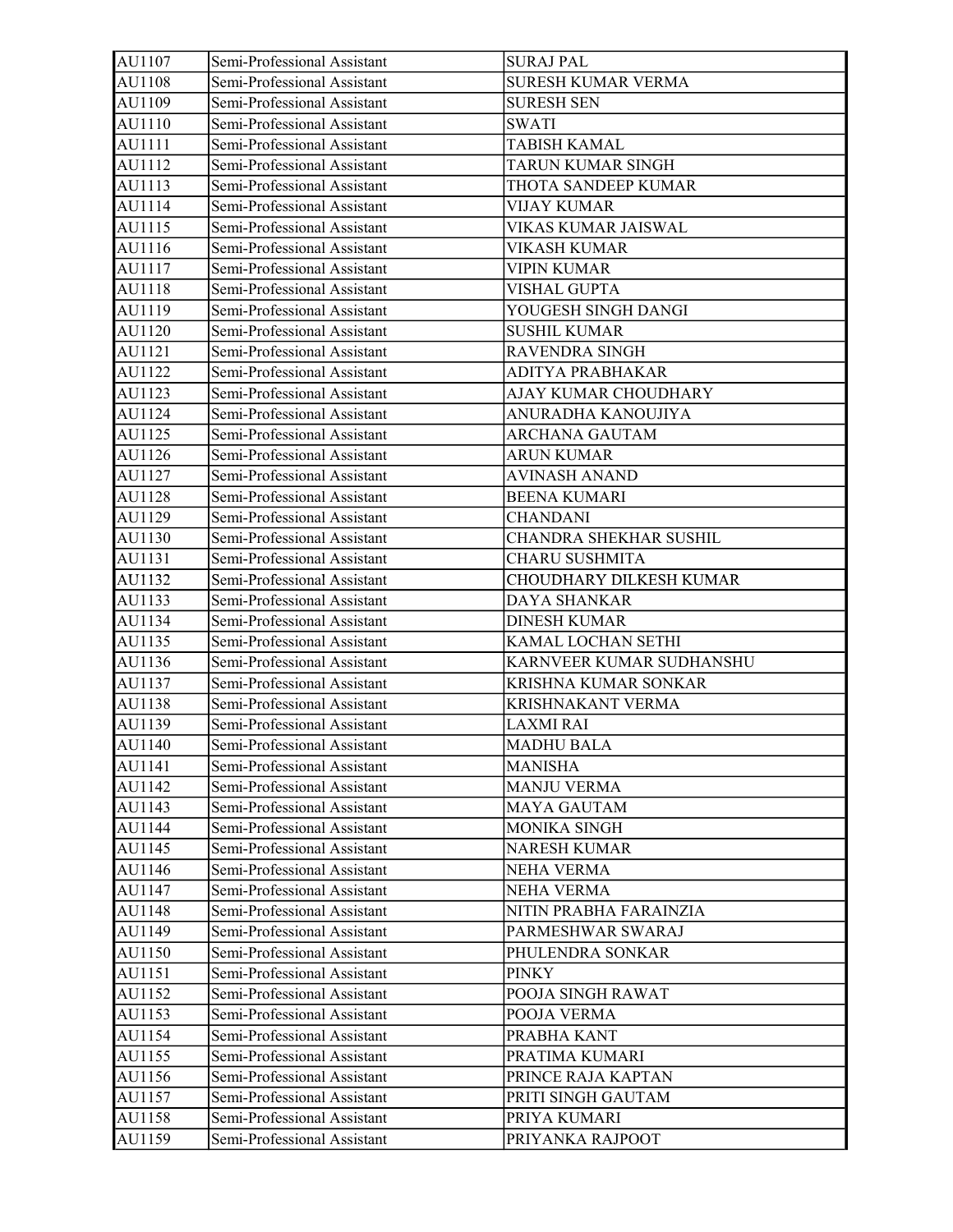| AU1160 | Semi-Professional Assistant | <b>PUSHPA DEVI</b>       |
|--------|-----------------------------|--------------------------|
| AU1161 | Semi-Professional Assistant | <b>RAJESH KUMAR</b>      |
| AU1162 | Semi-Professional Assistant | RAJESH KUMAR GAUTAM      |
| AU1163 | Semi-Professional Assistant | <b>RAJIV KUMAR</b>       |
| AU1164 | Semi-Professional Assistant | <b>RAJNEE SINGH</b>      |
| AU1165 | Semi-Professional Assistant | <b>RAJNISH RANJAN</b>    |
| AU1166 | Semi-Professional Assistant | <b>RANJEET KUMAR</b>     |
| AU1167 | Semi-Professional Assistant | <b>RASHMI VERMA</b>      |
| AU1168 | Semi-Professional Assistant | RAVINDRA KUMAR BHARTI    |
| AU1169 | Semi-Professional Assistant | REKHA CHOUDHARY          |
| AU1170 | Semi-Professional Assistant | <b>ROMA SINGH</b>        |
| AU1171 | Semi-Professional Assistant | SADANAND KUMAR CHOUDHARY |
| AU1172 | Semi-Professional Assistant | <b>SANDEEP KANAUJIA</b>  |
| AU1173 | Semi-Professional Assistant | <b>SANDEEP KUMAR</b>     |
| AU1174 | Semi-Professional Assistant | <b>SANDEEP KUMAR</b>     |
| AU1175 | Semi-Professional Assistant | <b>SANJAY KUMAR</b>      |
| AU1176 | Semi-Professional Assistant | SANJAY KUMAR VERMA       |
| AU1177 | Semi-Professional Assistant | SANTOSH KUMAR BHARATI    |
| AU1178 | Semi-Professional Assistant | <b>SARIKA SINGH</b>      |
| AU1179 | Semi-Professional Assistant | <b>SATISH KUMAR</b>      |
| AU1180 | Semi-Professional Assistant | <b>SHAILENDRA KUMAR</b>  |
| AU1181 | Semi-Professional Assistant | SHAILENDRA KUMAR SHASTRY |
| AU1182 | Semi-Professional Assistant | <b>SHAILZA SINGH</b>     |
| AU1183 | Semi-Professional Assistant | <b>SHAKTI KUMAR</b>      |
| AU1184 | Semi-Professional Assistant | SHIPRA SWARAJ            |
| AU1185 | Semi-Professional Assistant | <b>SIKANDAR KUMAR</b>    |
| AU1186 | Semi-Professional Assistant | <b>SONAM SAHI</b>        |
| AU1187 | Semi-Professional Assistant | <b>SUDHIR KUMAR</b>      |
| AU1188 | Semi-Professional Assistant | <b>SUNEETA GAUTAM</b>    |
| AU1189 | Semi-Professional Assistant | <b>SUNIL KUMAR</b>       |
| AU1190 | Semi-Professional Assistant | <b>SUSANTA SETHI</b>     |
| AU1191 | Semi-Professional Assistant | <b>SUSHIL KUMAR</b>      |
| AU1192 | Semi-Professional Assistant | <b>SUSHMA KUMARI</b>     |
| AU1193 | Semi-Professional Assistant | <b>SWATI SWARAJ</b>      |
| AU1194 | Semi-Professional Assistant | TANWI MANDAL             |
| AU1195 | Semi-Professional Assistant | VANDANA SATYARTHI        |
| AU1196 | Semi-Professional Assistant | VIJAY PAL                |
| AU1197 | Semi-Professional Assistant | VINAY KUMAR              |
| AU1198 | Semi-Professional Assistant | <b>VINOD KUMAR</b>       |
| AU1199 | Semi-Professional Assistant | VINOD SINGH KAYAT        |
| AU1200 | Semi-Professional Assistant | VIRENDRA KUMAR           |
| AU1201 | Semi-Professional Assistant | VIRENDRA KUMAR           |
| AU1202 | Semi-Professional Assistant | YESHPAL SINGH            |
| AU1203 | Semi-Professional Assistant | <b>ANITA KUMARI</b>      |
| AU1204 | Semi-Professional Assistant | <b>ANURADHA</b>          |
| AU1205 | Semi-Professional Assistant | MANISHA SENGAR           |
| AU1206 | Semi-Professional Assistant | MONIKA MEENA             |
| AU1207 | Semi-Professional Assistant | SANJAY KUMAR             |
| AU1209 | Professional Assistant      | <b>RAJA RAM BHAT</b>     |
| AU1210 | Professional Assistant      | PAVAN KUMAR GUPTA        |
| AU1211 | Professional Assistant      | SHASHI SHUKLA            |
| AU1212 | Professional Assistant      | PARUL MISHRA             |
| AU1213 | Professional Assistant      | MADHULIKA NIGAM          |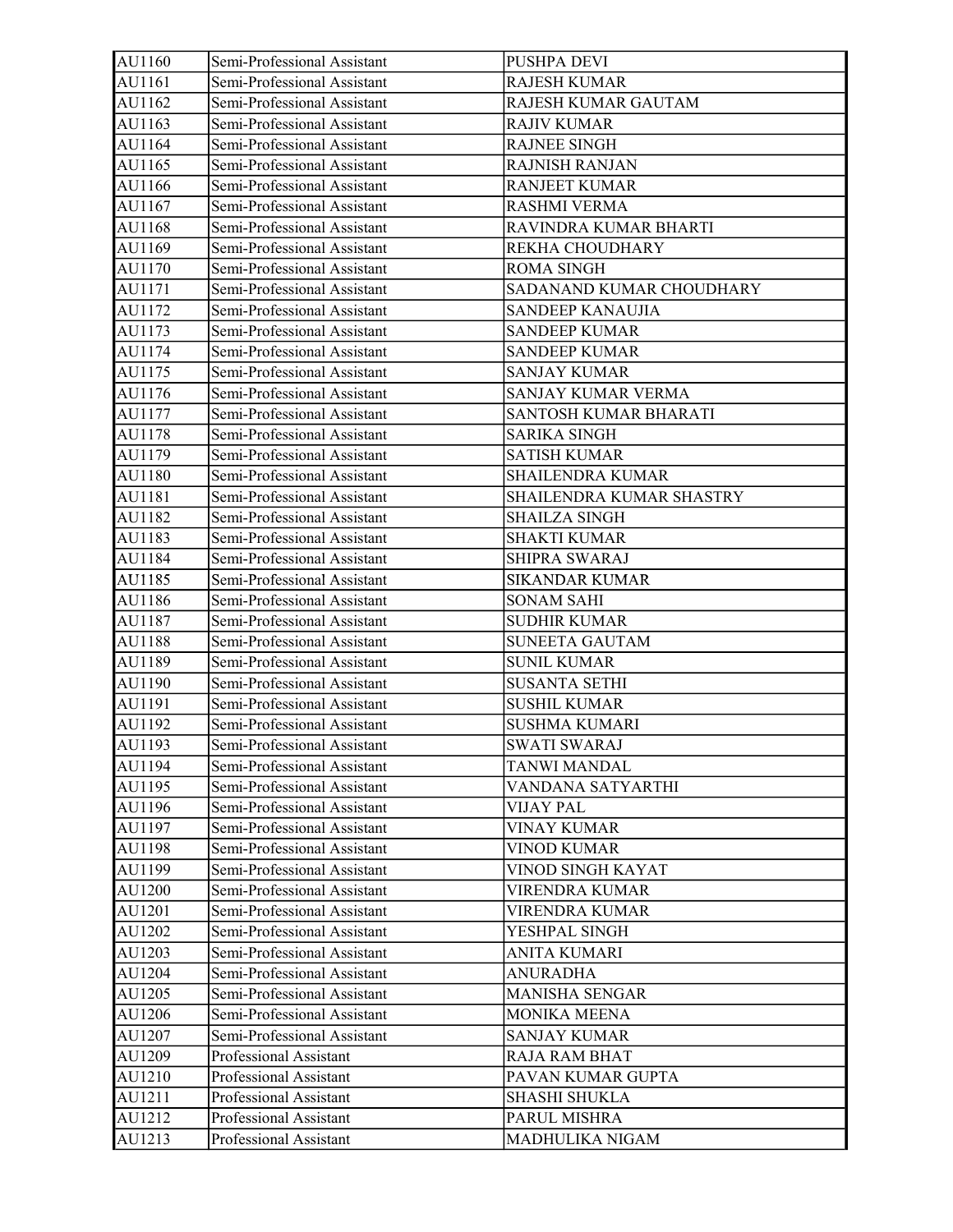| AU1214 | Professional Assistant | SWARNALI DEBNATH          |
|--------|------------------------|---------------------------|
| AU1215 | Professional Assistant | <b>AJIT KUMAR</b>         |
| AU1216 | Professional Assistant | SHAJARUL ISLAM KHAN       |
| AU1217 | Professional Assistant | RAJNI SRIVASTAVA          |
| AU1218 | Professional Assistant | GOPALASETTI RAJASEKHAR    |
| AU1219 | Professional Assistant | <b>BRIJESH KUMAR</b>      |
| AU1220 | Professional Assistant | <b>KRITI JAIN</b>         |
| AU1221 | Professional Assistant | <b>LAV KUSH SINGH</b>     |
| AU1222 | Professional Assistant | PRANJALI SHUKLA           |
| AU1223 | Professional Assistant | PRANTIKA ARI              |
| AU1224 | Professional Assistant | ANJAR JAMAL               |
| AU1225 | Professional Assistant | MITHILESH KUMARI MISHRA   |
| AU1226 | Professional Assistant | TARUN KUMAR SHUKLA        |
| AU1227 | Professional Assistant | MANISH KUMAR DUBEY        |
| AU1228 | Professional Assistant | SWANGINI SRIVASTAVA       |
| AU1229 | Professional Assistant | <b>ABHISHEK VETAL</b>     |
| AU1230 | Professional Assistant | <b>RAJARSHI DAS</b>       |
| AU1231 | Professional Assistant | <b>RAJEEV RANJAN</b>      |
| AU1232 | Professional Assistant | AVINASH KUMAR SINGH       |
| AU1233 | Professional Assistant | SWAPNA SINGH              |
| AU1234 | Professional Assistant | <b>GULAB SINGH</b>        |
| AU1235 | Professional Assistant | <b>JUGAL KISHOR GUPTA</b> |
| AU1236 | Professional Assistant | <b>KUSHUM SINGH</b>       |
| AU1237 | Professional Assistant | <b>ATUL DWIVEDI</b>       |
| AU1238 | Professional Assistant | RAVI SHANKAR KESHARWANI   |
| AU1239 | Professional Assistant | HARSHAL DIXIT             |
| AU1240 | Professional Assistant | SAGARIKA SAMAL            |
| AU1241 | Professional Assistant | <b>SWEETA JHA</b>         |
| AU1242 | Professional Assistant | AJAY KUMAR SAHU           |
| AU1243 | Professional Assistant | <b>GHAZALA FIRDOUS</b>    |
| AU1244 | Professional Assistant | NILESH KUMAR BHARDWAJ     |
| AU1245 | Professional Assistant | <b>SALMAN ALI KHAN</b>    |
| AU1246 | Professional Assistant | <b>GUNJAN GUPTA</b>       |
| AU1247 | Professional Assistant | <b>SATVINDER KAUR</b>     |
| AU1248 | Professional Assistant | RAHUL KUMAR CHATURVEDI    |
| AU1249 | Professional Assistant | <b>DEBASIS DAS</b>        |
| AU1250 | Professional Assistant | KUNAL KISHORE SINGH       |
| AU1251 | Professional Assistant | <b>ABHISHEK SHUKLA</b>    |
| AU1252 | Professional Assistant | <b>ARCHANA MISHRA</b>     |
| AU1253 | Professional Assistant | <b>BRAJKANT MISHRA</b>    |
| AU1254 | Professional Assistant | NEHA SHUKLA               |
| AU1255 | Professional Assistant | PUNEET KUMAR OJHA         |
| AU1256 | Professional Assistant | ARADHANA SRIVASTAVA       |
| AU1257 | Professional Assistant | <b>GARIMA SINGH</b>       |
| AU1258 | Professional Assistant | ABHIMANYU PRADHAN         |
| AU1259 | Professional Assistant | <b>BRAJ KISHOR GUPTA</b>  |
| AU1260 | Professional Assistant | <b>RAKESH KUMAR</b>       |
| AU1261 | Professional Assistant | PUSHPA SHARMA             |
| AU1262 | Professional Assistant | SMITA SRIVASTAVA          |
| AU1263 | Professional Assistant | MS. VINEETA JAIN          |
| AU1264 | Professional Assistant | <b>MD ASLAM PERWEZ</b>    |
| AU1265 | Professional Assistant | SHAILENDER BISHT          |
| AU1266 | Professional Assistant | <b>ANAND MISHRA</b>       |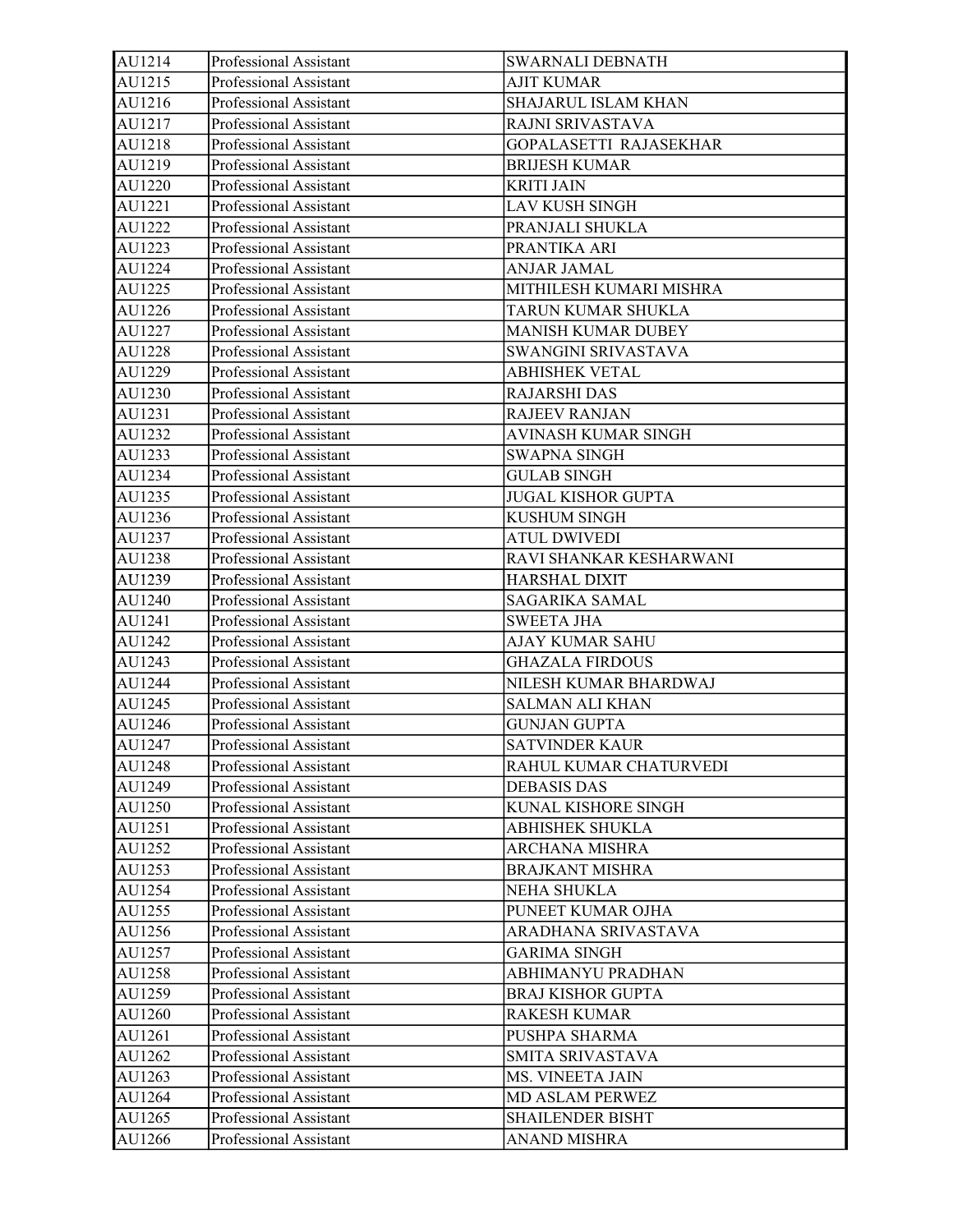| AU1267 | Professional Assistant | <b>FURQAN AHMAD</b>       |
|--------|------------------------|---------------------------|
| AU1268 | Professional Assistant | <b>SUNIL KUMAR MISHRA</b> |
| AU1269 | Professional Assistant | MRITYUNJAI KUMAR          |
| AU1270 | Professional Assistant | <b>ARTI PANDEY</b>        |
| AU1271 | Professional Assistant | RAVINDRA AGNIHOTRI        |
| AU1272 | Professional Assistant | <b>ARCHANA DUBEY</b>      |
| AU1273 | Professional Assistant | PRIYANKA MISHRA           |
| AU1274 | Professional Assistant | DEBARATI SARKAR           |
| AU1275 | Professional Assistant | VIRENDRA KUMAR SHUKLA     |
| AU1276 | Professional Assistant | YOGENDRA NARAYAN SHUKLA   |
| AU1277 | Professional Assistant | DHARA SHARMA              |
| AU1278 | Professional Assistant | <b>AZIZ KHAN</b>          |
| AU1279 | Professional Assistant | CHANDRA SHEKHAR TRIPATHI  |
| AU1280 | Professional Assistant | OM PRAKASH SINGH          |
| AU1281 | Professional Assistant | CHAKRADHAR RANA           |
| AU1282 | Professional Assistant | <b>REKHA RANI</b>         |
| AU1283 | Professional Assistant | TRIPTI SRIVASTAVA         |
| AU1284 | Professional Assistant | <b>ARSHIYA</b>            |
| AU1285 | Professional Assistant | MANYAJI GAURAV            |
| AU1286 | Professional Assistant | VIDUSHI SARASWATI         |
| AU1287 | Professional Assistant | SIDHARTHA GUPTA           |
| AU1288 | Professional Assistant | SHYAM SUNDER ROY          |
| AU1289 | Professional Assistant | SATYENDRA KUMAR SINGH     |
| AU1290 | Professional Assistant | <b>ARTI SINGH</b>         |
| AU1291 | Professional Assistant | RAJESH PATHAK             |
| AU1292 | Professional Assistant | ANKITA SHRIVASTAVA        |
| AU1293 | Professional Assistant | POOJA SINGH               |
| AU1294 | Professional Assistant | <b>SHAIDA HUSAIN</b>      |
| AU1295 | Professional Assistant | PAWAN DHARI CHATURVEDI    |
| AU1296 | Professional Assistant | POOJA RANI                |
| AU1297 | Professional Assistant | MAHIMA SHANKER PANDEY     |
| AU1298 | Professional Assistant | SHAILENDRA KUMAR JAIN     |
| AU1299 | Professional Assistant | <b>JITADITYA JANA</b>     |
| AU1300 | Professional Assistant | VINOD KUMAR SINGH         |
| AU1301 | Professional Assistant | ANANDAN                   |
| AU1302 | Professional Assistant | <b>MEGHA MALINI</b>       |
| AU1303 | Professional Assistant | PRITAM KUMAR PAUL         |
| AU1304 | Professional Assistant | NIDHI SINGH               |
| AU1305 | Professional Assistant | <b>APARNA DIXIT</b>       |
| AU1306 | Professional Assistant | POONAM PATHAK             |
| AU1307 | Professional Assistant | DIPTI RANJAN SAHOO        |
| AU1308 | Professional Assistant | MOHD. AZEEM               |
| AU1309 | Professional Assistant | <b>DANISH IFTIKHAR</b>    |
| AU1310 | Professional Assistant | <b>REENA DIXIT</b>        |
| AU1311 | Professional Assistant | <b>MAYUR JOSHI</b>        |
| AU1312 | Professional Assistant | SMITA SRIVASTAVA          |
| AU1313 | Professional Assistant | MD SHAHBAZ ALAM           |
| AU1314 | Professional Assistant | <b>PREETI</b>             |
| AU1315 | Professional Assistant | SNEHALATA SAHOO           |
| AU1316 | Professional Assistant | KRITIKA UPADHYAY          |
| AU1317 | Professional Assistant | ANIL KUMAR RANA           |
| AU1318 | Professional Assistant | SANT SHARAN MISHRA        |
| AU1319 | Professional Assistant | <b>AJME BEE</b>           |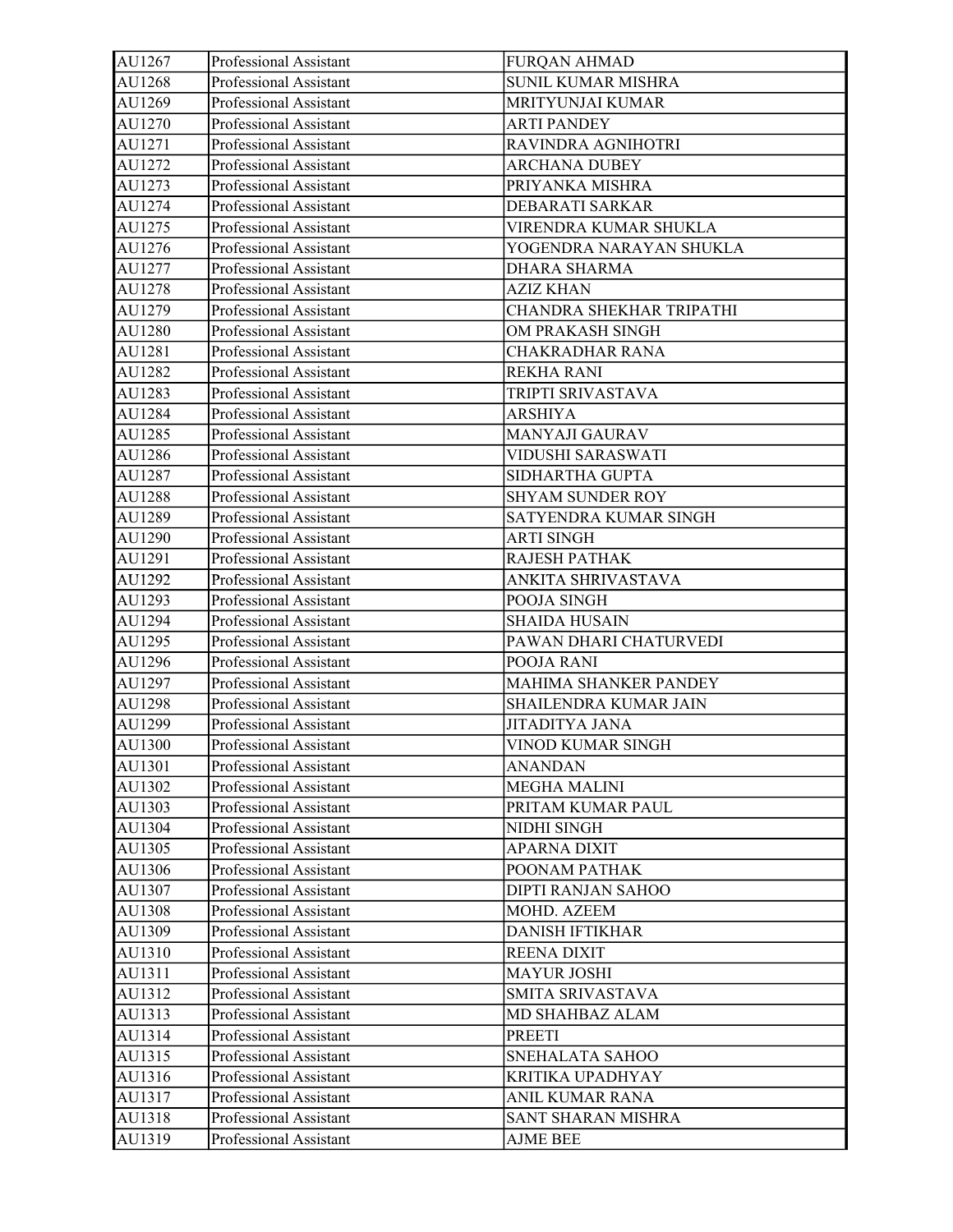| AU1320 | Professional Assistant | MEHRAB AHMAD KHAN        |
|--------|------------------------|--------------------------|
| AU1321 | Professional Assistant | DEEKSHA MISHRA           |
| AU1322 | Professional Assistant | <b>RAJESH DWIVEDI</b>    |
| AU1323 | Professional Assistant | ANKIT RICHHARIYA         |
| AU1324 | Professional Assistant | ABHISHEK SINGH RAJPUT    |
| AU1325 | Professional Assistant | PRAVEEN KUMAR PANDEY     |
| AU1326 | Professional Assistant | NIRAJ KUMAR SINGH        |
| AU1327 | Professional Assistant | MEENAKSHI PANDEY         |
| AU1328 | Professional Assistant | RITESH KUMAR SEN         |
| AU1329 | Professional Assistant | <b>GAURAV MALVIYA</b>    |
| AU1330 | Professional Assistant | SHAILENDRA KUAMR SHASTRY |
| AU1331 | Professional Assistant | <b>TAZEEN FATIMA</b>     |
| AU1332 | Professional Assistant | DEVENDRA KUMAR MISHRA    |
| AU1333 | Professional Assistant | <b>ANKUSH JAIN</b>       |
| AU1334 | Professional Assistant | PANKAJ KUMAR PANDEY      |
| AU1335 | Professional Assistant | <b>JATIN SHARMA</b>      |
| AU1336 | Professional Assistant | SANJEEV KUMAR TIWARI     |
| AU1337 | Professional Assistant | <b>AZFAR HUSAIN</b>      |
| AU1338 | Professional Assistant | <b>SHAFIQUE ALAM</b>     |
| AU1339 | Professional Assistant | PRIYANKA TRIPATHI        |
| AU1340 | Professional Assistant | NIVEDITA RATHORE         |
| AU1341 | Professional Assistant | SAMARANIKA M ISHRA       |
| AU1342 | Professional Assistant | <b>RAJNISH SINGH</b>     |
| AU1343 | Professional Assistant | <b>SARITA VERMA</b>      |
| AU1344 | Professional Assistant | SHAMIM AKTAR MUNSHI      |
| AU1345 | Professional Assistant | DIPTI SRIVASTAVA         |
| AU1346 | Professional Assistant | KAPIL KUMAR GUPTA        |
| AU1347 | Professional Assistant | PRACHI SRIVASTAVA        |
| AU1348 | Professional Assistant | AVANTIKA TRIPATHI        |
| AU1349 | Professional Assistant | PREETI THAKUR            |
| AU1350 | Professional Assistant | SANTOSH KUMAR MISHRA     |
| AU1351 | Professional Assistant | RAVI SRIVASTAVA          |
| AU1352 | Professional Assistant | <b>GAURAV PANDEY</b>     |
| AU1353 | Professional Assistant | <b>SANAD KUMAR</b>       |
| AU1354 | Professional Assistant | PRAWISH CHANDRA RAI      |
| AU1355 | Professional Assistant | RICHA AGNIHOTRI          |
| AU1356 | Professional Assistant | <b>SUMAN SINGH</b>       |
| AU1357 | Professional Assistant | SNEHASHISH DASH          |
| AU1358 | Professional Assistant | AJAY KUMAR CHAUBEY       |
| AU1359 | Professional Assistant | ARIMA PRASNNA PANDEY     |
| AU1360 | Professional Assistant | RAJESH KUMAR RAI         |
| AU1361 | Professional Assistant | <b>GOPAL DASS</b>        |
| AU1362 | Professional Assistant | <b>ALKA TIWARI</b>       |
| AU1363 | Professional Assistant | PRATIBHA SINGH           |
| AU1364 | Professional Assistant | DARSHIKA MISHRA          |
| AU1365 | Professional Assistant | SHASHANK SHEKHAR SHUKLA  |
| AU1366 | Professional Assistant | KAHKASHAN RIZVI          |
| AU1367 | Professional Assistant | <b>SHIVCHARAN</b>        |
| AU1368 | Professional Assistant | ARADHANA SRIVASTAVA      |
| AU1369 | Professional Assistant | <b>SHIKHA PANDEY</b>     |
| AU1370 | Professional Assistant | NISHA SINGH              |
| AU1371 | Professional Assistant | PUNEET SRIVASTAV         |
| AU1372 | Professional Assistant | PRIYANKA RASTOGI         |
|        |                        |                          |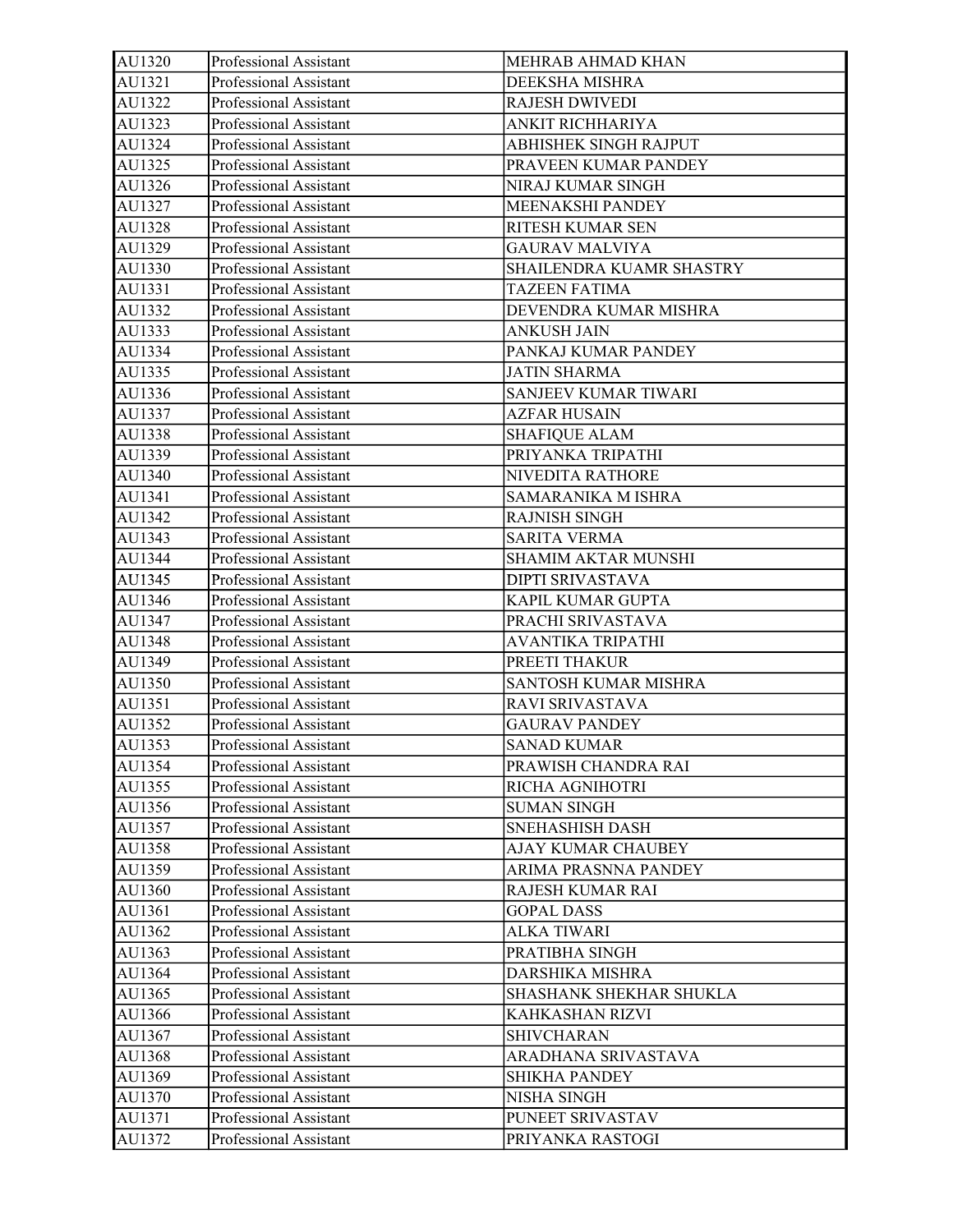| AU1373 | Professional Assistant | MOHAMMAD SHAKIR             |
|--------|------------------------|-----------------------------|
| AU1374 | Professional Assistant | <b>AFTAB ALI</b>            |
| AU1375 | Professional Assistant | DIVYANSHU GUPTA             |
| AU1376 | Professional Assistant | VIPIN PRAKASH SHUKLA        |
| AU1377 | Professional Assistant | <b>ASHUTOSH SHUKLA</b>      |
| AU1378 | Professional Assistant | <b>KULDEEP KUMAR</b>        |
| AU1379 | Professional Assistant | <b>JYOTI BAJPAI</b>         |
| AU1380 | Professional Assistant | SHUBHI SEHGAL               |
| AU1381 | Professional Assistant | POOJA VERMA                 |
| AU1382 | Professional Assistant | NAUSHABA PARVEEN            |
| AU1383 | Professional Assistant | ANAND PRAKSH DWIVEDI        |
| AU1384 | Professional Assistant | <b>RAVI SHUKLA</b>          |
| AU1385 | Professional Assistant | SYED AMEEN UL HAHAN         |
| AU1386 | Professional Assistant | ANUJ NOEL SWING             |
| AU1387 | Professional Assistant | <b>RAJKUMARI</b>            |
| AU1388 | Professional Assistant | <b>NOOPUR DWIVEDI</b>       |
| AU1389 | Professional Assistant | <b>SHREYA BANERJEE</b>      |
| AU1390 | Professional Assistant | <b>CHHAYA GUPTA</b>         |
| AU1391 | Professional Assistant | VIKASH KUMAR DWIVEDI        |
| AU1392 | Professional Assistant | PRIYANKA MISHRA             |
| AU1393 | Professional Assistant | <b>GAYATRI KASHNIYAL</b>    |
| AU1394 | Professional Assistant | <b>SANDIP DAS</b>           |
| AU1395 | Professional Assistant | <b>ANITA PANDEY</b>         |
| AU1396 | Professional Assistant | ABHISHEK SINGH KALHANS      |
| AU1397 | Professional Assistant | SOUMYA SINGH TOMAR          |
| AU1398 | Professional Assistant | HENDRE POORVA MOHAN         |
| AU1399 | Professional Assistant | <b>SUMITA SANTRA</b>        |
| AU1400 | Professional Assistant | PRAMEETA SHARMA             |
| AU1401 | Professional Assistant | <b>DINESH TIWARI</b>        |
| AU1402 | Professional Assistant | PANKAJ KUMAR PANDEY         |
| AU1403 | Professional Assistant | <b>SUMAN SINGH</b>          |
| AU1404 | Professional Assistant | RUPESH GUPTA                |
| AU1405 | Professional Assistant | ANKITA SRIVASTAVA           |
| AU1406 | Professional Assistant | <b>KAMALA MOHANTY</b>       |
| AU1407 | Professional Assistant | MUSHEER AHMAD KHAN          |
| AU1408 | Professional Assistant | <b>VIKAS</b>                |
| AU1409 | Professional Assistant | ARTI SHARMA                 |
| AU1410 | Professional Assistant | PRATIMA KUMARI              |
| AU1411 | Professional Assistant | YOGENDRA PRATAP SINGH       |
| AU1412 | Professional Assistant | NAVNEET KUMAR SHARMA        |
| AU1413 | Professional Assistant | RITA SHARMA                 |
| AU1414 | Professional Assistant | <b>VIBHA MISHRA</b>         |
| AU1415 | Professional Assistant | <b>KUMAR GAURAV</b>         |
| AU1416 | Professional Assistant | SHASHI KUMAR JHA            |
| AU1417 | Professional Assistant | <b>MANJU CHANDOLA</b>       |
| AU1418 | Professional Assistant | <b>RINI MISHRA</b>          |
| AU1419 | Professional Assistant | LEENA CHAUKSEY              |
| AU1420 | Professional Assistant | ASHISH MISHRA               |
| AU1421 | Professional Assistant | SHIKHA PANDEY               |
| AU1422 | Professional Assistant | <b>GAURAV SINGH CHAUHAN</b> |
| AU1423 | Professional Assistant | <b>ABHINAV RANA</b>         |
| AU1424 | Professional Assistant | <b>RAKESH ROSHAN</b>        |
| AU1425 | Professional Assistant | <b>ALAMGIR BISWAS</b>       |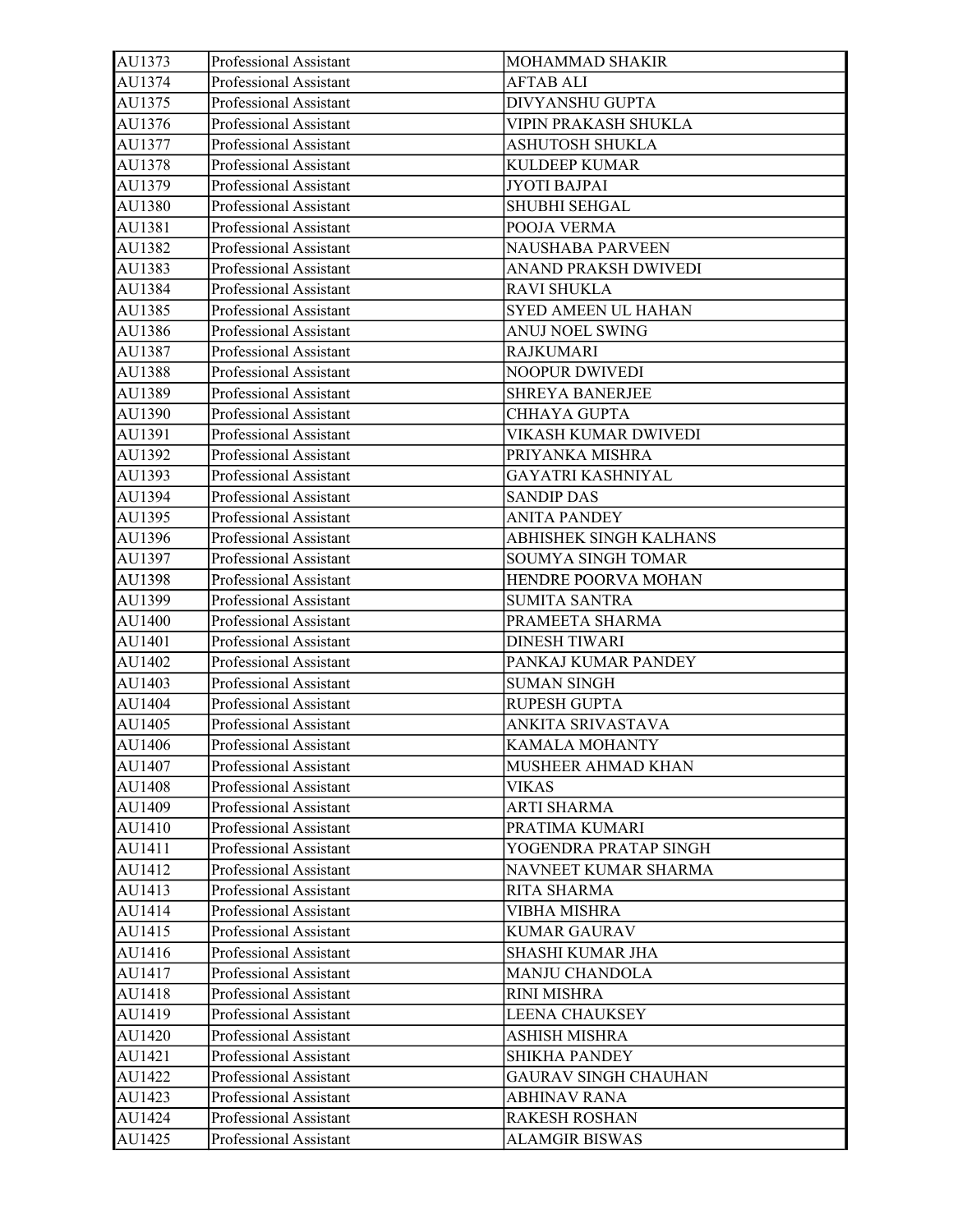| AU1426 | Professional Assistant | <b>SATYA MISHRA</b>           |
|--------|------------------------|-------------------------------|
| AU1427 | Professional Assistant | ANJALI SRIVASTAVA             |
| AU1428 | Professional Assistant | <b>SUNIL</b>                  |
| AU1429 | Professional Assistant | <b>GANESH UPADHYAY</b>        |
| AU1430 | Professional Assistant | MOHAMMAD IBRAHIM              |
| AU1431 | Professional Assistant | <b>SHASHI BHUSHAN DUBEY</b>   |
| AU1432 | Professional Assistant | <b>AMIT KUMAR SINGH</b>       |
| AU1433 | Professional Assistant | <b>KASHISH FATIMA</b>         |
| AU1434 | Professional Assistant | ARFAT AKHTAR KHAN             |
| AU1435 | Professional Assistant | CHANDRA SHEKHAR SINGH         |
| AU1436 | Professional Assistant | <b>SUJEET KUMAR JHA</b>       |
| AU1437 | Professional Assistant | SWATI VASHISTHA               |
| AU1438 | Professional Assistant | NIMISH TIWARI                 |
| AU1439 | Professional Assistant | <b>BHAGYASHREE KESHERWANI</b> |
| AU1440 | Professional Assistant | DHARMENDRA KUMAR              |
| AU1441 | Professional Assistant | <b>MANSHA PANDEY</b>          |
| AU1442 | Professional Assistant | <b>MANISHA</b>                |
| AU1443 | Professional Assistant | <b>JAYKRUSHNA KAMILA</b>      |
| AU1444 | Professional Assistant | <b>ARUN SINGH</b>             |
| AU1445 | Professional Assistant | KASAM ALI                     |
| AU1446 | Professional Assistant | MEERA DEVI RAIKWAR            |
| AU1447 | Professional Assistant | <b>SHEHZAD HUASIN</b>         |
| AU1448 | Professional Assistant | <b>NEHA LATA</b>              |
| AU1449 | Professional Assistant | ZEBA KHANAM                   |
| AU1450 | Professional Assistant | CHHAYAKANTA BIRTIA            |
| AU1451 | Professional Assistant | PAWAN KUMAR SINGH             |
| AU1452 | Professional Assistant | <b>SUPREETI DAS</b>           |
| AU1453 | Professional Assistant | AMIT KUMAR RAI                |
| AU1454 | Professional Assistant | <b>RAVENDRA SINGH</b>         |
| AU1455 | Professional Assistant | SHRADHA SHUKLA                |
| AU1456 | Professional Assistant | AKANSHA TRIPATHI              |
| AU1457 | Professional Assistant | AKHILESH KUMAR TRIPATHI       |
| AU1458 | Professional Assistant | SATYA PRAKASH SINGH           |
| AU1459 | Professional Assistant | <b>SHAGUFTA NAAZ</b>          |
| AU1460 | Professional Assistant | <b>MUMTAJ</b>                 |
| AU1461 | Professional Assistant | KASHIFTA KHATOON              |
| AU1462 | Professional Assistant | PANKAJ KUMAR                  |
| AU1463 | Professional Assistant | NIDHI SHARMA                  |
| AU1464 | Professional Assistant | <b>ANUP DAS</b>               |
| AU1465 | Professional Assistant | SATISH KUMAR BAJPAI           |
| AU1466 | Professional Assistant | <b>SUBODH KUMAR DUBEY</b>     |
| AU1467 | Professional Assistant | MUKESH KUMAR JHA              |
| AU1468 | Professional Assistant | REENA MISHRA                  |
| AU1469 | Professional Assistant | ASHISH KUMAR SHUKLA           |
| AU1470 | Professional Assistant | SYED JAVED RAZA JAFRI         |
| AU1471 | Professional Assistant | ROFIQUE UDDIN LASKAR          |
| AU1472 | Professional Assistant | PAWAN                         |
| AU1473 | Professional Assistant | <b>MOHIT KUMAR</b>            |
| AU1474 | Professional Assistant | ASHUTOSH KUMAR MISHRA         |
| AU1475 | Professional Assistant | SUDHANSHU BAJPAI              |
| AU1476 | Professional Assistant | PRIYA PANDEY                  |
| AU1477 | Professional Assistant | NIRNIMESH PANDIYA             |
| AU1478 | Professional Assistant | PRITAM DAS GUPTA              |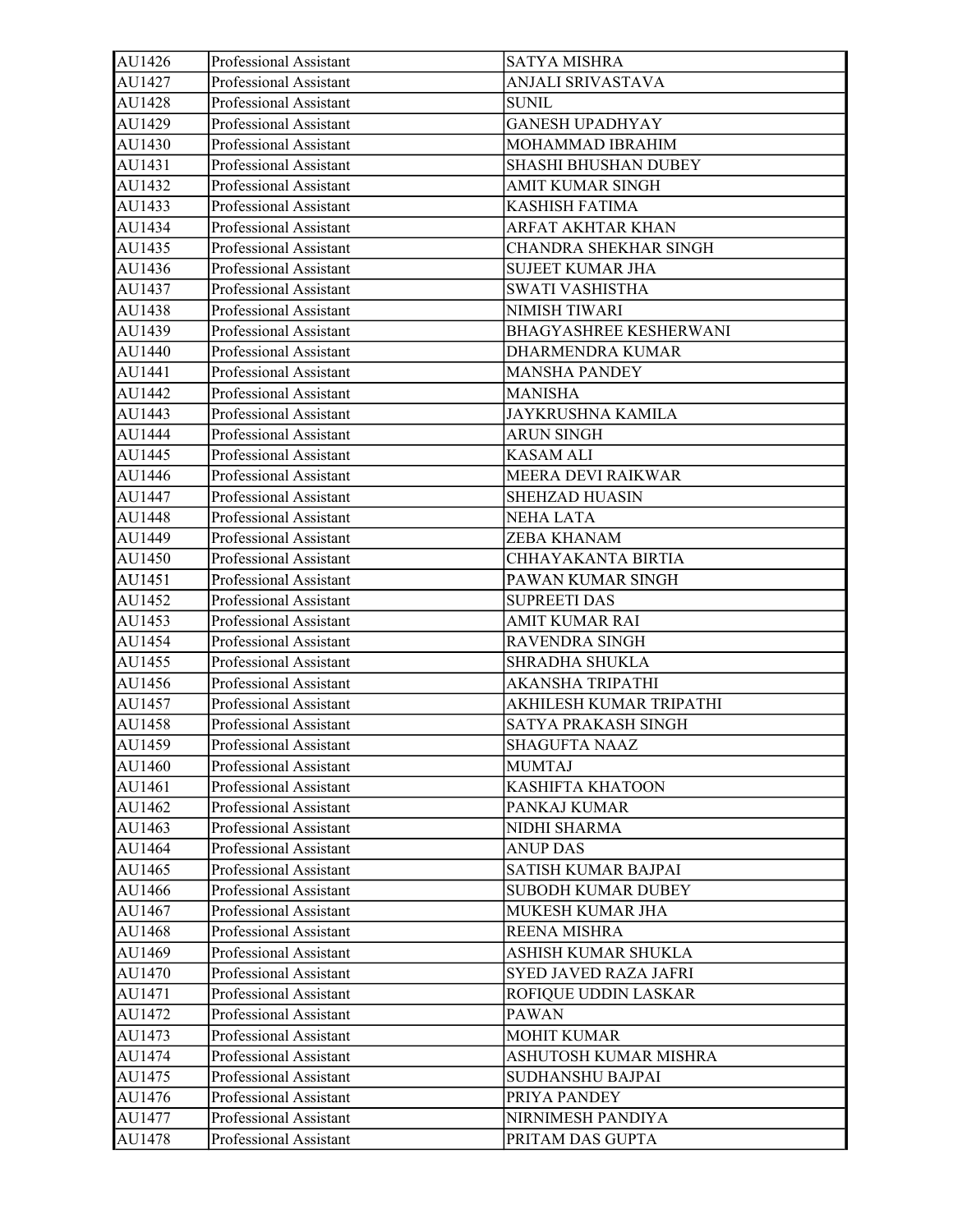| AU1479 | Professional Assistant | VIBHA AWASTHI               |
|--------|------------------------|-----------------------------|
| AU1480 | Professional Assistant | RICHA SRIVASTAVA            |
| AU1481 | Professional Assistant | <b>MEGA ARORA</b>           |
| AU1482 | Professional Assistant | AJIT KUMAR TRIPATHI         |
| AU1483 | Professional Assistant | <b>SHALINI PANDEY</b>       |
| AU1484 | Professional Assistant | ASHUTOSH KUMAR AGRAHARI     |
| AU1485 | Professional Assistant | <b>BAL KRISHNA</b>          |
| AU1486 | Professional Assistant | <b>SANJEEV KUMAR SINGH</b>  |
| AU1487 | Professional Assistant | DEEPENDRA KUMAR             |
| AU1488 | Professional Assistant | SHARAD KUMAR PANDEY         |
| AU1489 | Professional Assistant | SAHILENDRA KUMAR SRIVASTAVA |
| AU1490 | Professional Assistant | <b>RAMENDRA KUMAR</b>       |
| AU1491 | Professional Assistant | <b>SIMRAN GUPTA</b>         |
| AU1492 | Professional Assistant | <b>UMA PANDEY</b>           |
| AU1493 | Professional Assistant | <b>BHASKAR SINGH</b>        |
| AU1494 | Professional Assistant | ALOK KUMAR TRIPATHI         |
| AU1495 | Professional Assistant | SHALINI TRIPATHI            |
| AU1496 | Professional Assistant | MUSHTAQ AHMAD               |
| AU1497 | Professional Assistant | ABU TAIYAB ASHRAFI          |
| AU1498 | Professional Assistant | <b>GARVITA JHAMB</b>        |
| AU1499 | Professional Assistant | SUNIL KUMAR MISHRA          |
| AU1500 | Professional Assistant | <b>SONI MISHRA</b>          |
| AU1501 | Professional Assistant | <b>GARIMA SINGH</b>         |
| AU1502 | Professional Assistant | <b>SEEMA TIWARI</b>         |
| AU1503 | Professional Assistant | <b>SHARIYAN AHMED</b>       |
| AU1504 | Professional Assistant | <b>SYED SHAZ HUSAIN</b>     |
| AU1505 | Professional Assistant | ANAND HANDA                 |
| AU1506 | Professional Assistant | PANKAJ SHARMA               |
| AU1507 | Professional Assistant | ANKIT MALHOTRA              |
| AU1508 | Professional Assistant | SUPRIYA SRIVASTAVA          |
| AU1509 | Professional Assistant | <b>SANJOY KAR</b>           |
| AU1510 | Professional Assistant | SAURABH SRIVASTAVA          |
| AU1511 | Professional Assistant | <b>MOHIT KUMAR</b>          |
| AU1512 | Professional Assistant | ANURAG KUMAR TIWARI         |
| AU1513 | Professional Assistant | VIJAY KUMAR TIWARI          |
| AU1514 | Professional Assistant | <b>SHILPI VYAS</b>          |
| AU1515 | Professional Assistant | DIVYA MISHRA                |
| AU1516 | Professional Assistant | PRAVAL PRATAP SINGH PARIHAR |
| AU1517 | Professional Assistant | ABHISHEK SRIVASTAVA         |
| AU1518 | Professional Assistant | <b>SHAHIDA HAIDER</b>       |
| AU1519 | Professional Assistant | PRITI SHUKLA                |
| AU1520 | Professional Assistant | <b>ALI NAQI</b>             |
| AU1521 | Professional Assistant | <b>ARTI GUPTA</b>           |
| AU1522 | Professional Assistant | <b>ABHISHEK KUMAR</b>       |
| AU1523 | Professional Assistant | YOGENDRA NATH PANDEY        |
| AU1524 | Professional Assistant | <b>ASHUTOSH SINGH</b>       |
| AU1525 | Professional Assistant | <b>SUMAN MISHRA</b>         |
| AU1526 | Professional Assistant | <b>ANIL SINGH</b>           |
| AU1527 | Professional Assistant | VANDANA SINGH               |
| AU1528 | Professional Assistant | VIKAS MISHRA                |
| AU1529 | Professional Assistant | LAXMI CHAND SHARMA          |
| AU1530 | Professional Assistant | NEERAJ KUMAR AGRAHARI       |
| AU1531 | Professional Assistant | VIVEK CHANDRA MISHRA        |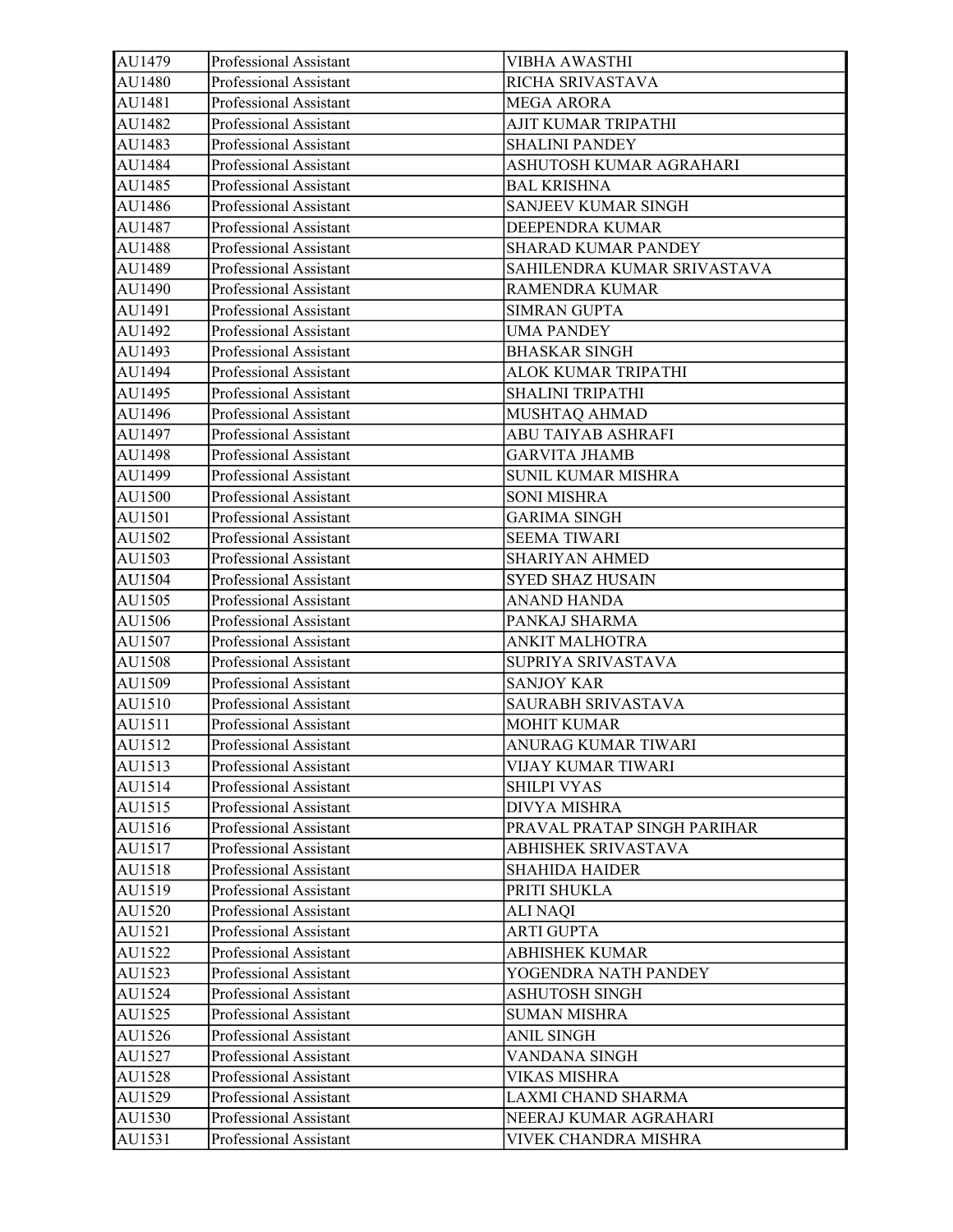| AU1532 | Professional Assistant | <b>DAUD KHAN</b>             |
|--------|------------------------|------------------------------|
| AU1533 | Professional Assistant | VANDANA SINGH                |
| AU1534 | Professional Assistant | <b>SHAILESH DHAR DWIVEDI</b> |
| AU1535 | Professional Assistant | RATNAKAR UPADHYAY            |
| AU1536 | Professional Assistant | MAYANK KUMAR RAI             |
| AU1537 | Professional Assistant | <b>RASHMI PANDEY</b>         |
| AU1538 | Professional Assistant | <b>JYOTI MISHRA</b>          |
| AU1539 | Professional Assistant | <b>RASHMI SHUKLA</b>         |
| AU1540 | Professional Assistant | UTKAL BEDI                   |
| AU1541 | Professional Assistant | AVNISH KUMAR SRIVASTAVA      |
| AU1542 | Professional Assistant | SUPRIYA SINGH                |
| AU1543 | Professional Assistant | PRAVESH SRIVASTAVA           |
| AU1544 | Professional Assistant | <b>VIVEK KUMAR</b>           |
| AU1545 | Professional Assistant | <b>VIPUL JAIN</b>            |
| AU1546 | Professional Assistant | A B DEEPAK                   |
| AU1547 | Professional Assistant | <b>MADHVI</b>                |
| AU1548 | Professional Assistant | JAYANTA KUMAR SAHU           |
| AU1549 | Professional Assistant | <b>RAVI KANT SINGH</b>       |
| AU1550 | Professional Assistant | NEHA SRIVASTAV               |
| AU1551 | Professional Assistant | RAMESH CHANDRA JOSHI         |
| AU1552 | Professional Assistant | AISHWARYA VERMA              |
| AU1553 | Professional Assistant | <b>FAEEM AHMAD</b>           |
| AU1554 | Professional Assistant | <b>SYED FARHAN AHMAD</b>     |
| AU1555 | Professional Assistant | <b>REENA SINGH</b>           |
| AU1556 | Professional Assistant | <b>UDAYAN SINGH</b>          |
| AU1557 | Professional Assistant | <b>SAURABH LOHIA</b>         |
| AU1558 | Professional Assistant | PRACHI BAHUGUNA              |
| AU1559 | Professional Assistant | <b>SATYA PAL SINGH</b>       |
| AU1560 | Professional Assistant | <b>SUNEEL KUMAR PANDEY</b>   |
| AU1561 | Professional Assistant | ANURADHA YADAV               |
| AU1562 | Professional Assistant | SRIJAN AGARWAL               |
| AU1563 | Professional Assistant | <b>SUNIL SHARMA</b>          |
| AU1564 | Professional Assistant | PAWAN KUMAR SINGH            |
| AU1565 | Professional Assistant | SANTOSH KUMAR TIWARI         |
| AU1566 | Professional Assistant | UMMEY KULSOOM                |
| AU1567 | Professional Assistant | ATUL MISHRA                  |
| AU1568 | Professional Assistant | <b>JYOTI SHULKA</b>          |
| AU1569 | Professional Assistant | <b>SARITA SHAHI</b>          |
| AU1570 | Professional Assistant | <b>MAMTA MISHRA</b>          |
| AU1571 | Professional Assistant | <b>AMIT KUMAR</b>            |
| AU1572 | Professional Assistant | SHASHI SHUKLA                |
| AU1573 | Professional Assistant | PADAM CHAND SAINI            |
| AU1574 | Professional Assistant | <b>SHABNAM KHANAM</b>        |
| AU1575 | Professional Assistant | DHARMENDRA SINGH             |
| AU1576 | Professional Assistant | <b>ARUNIMA</b>               |
| AU1577 | Professional Assistant | KM LAKSHMI PANDEY            |
| AU1578 | Professional Assistant | <b>SHIKHA SOLANKEY</b>       |
| AU1579 | Professional Assistant | <b>GARIMA SRIVASTAVA</b>     |
| AU1580 | Professional Assistant | PRASHANT SHEKHAR MISHRA      |
| AU1581 | Professional Assistant | <b>SUDHAKAR KUMAR</b>        |
| AU1582 | Professional Assistant | GARVITA SINGH                |
| AU1583 | Professional Assistant | SATYA PRAKASH PANDEY         |
| AU1584 | Professional Assistant | <b>RIMA SINGH</b>            |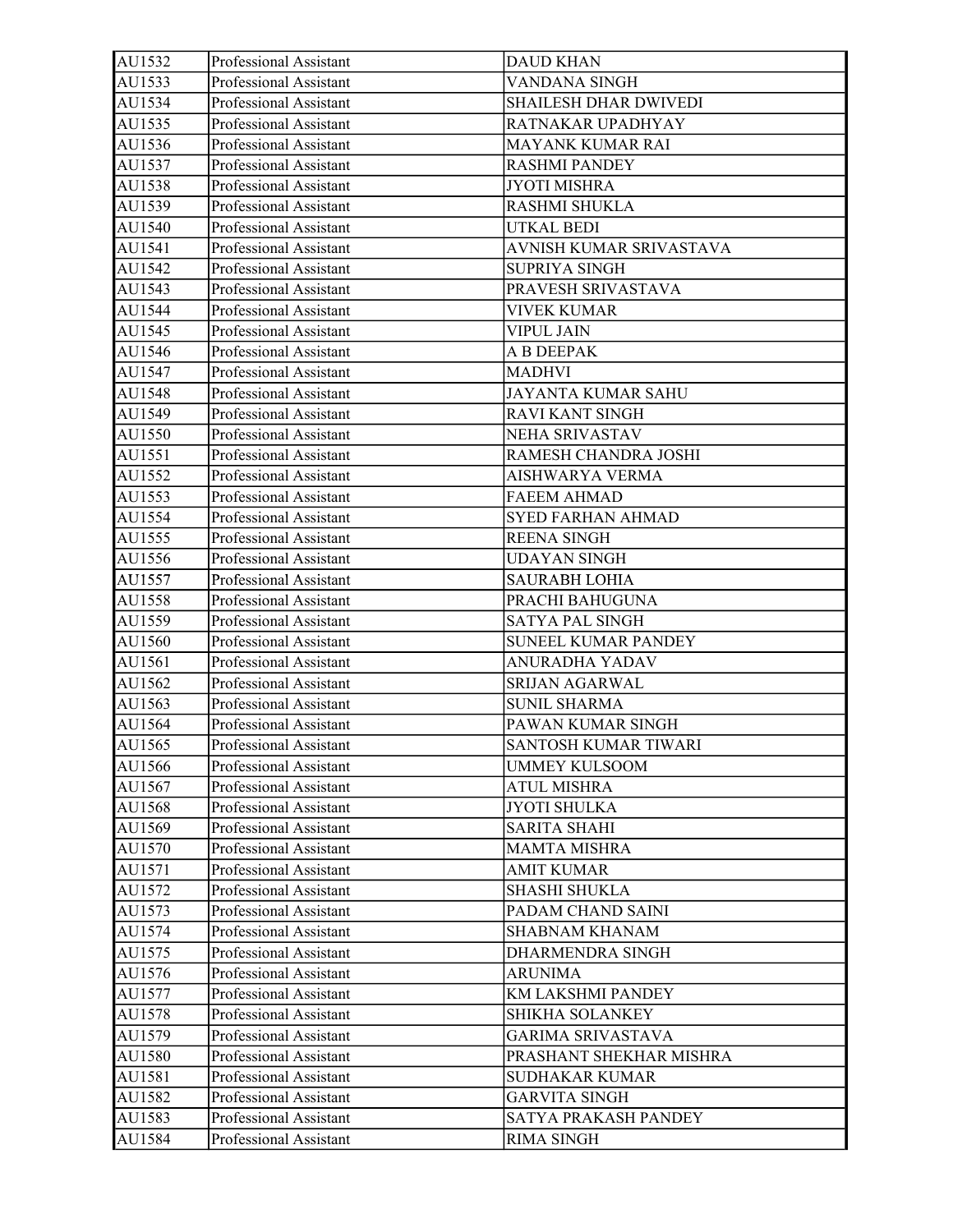| AU1585 | Professional Assistant | PRAVEEN SINGH                |
|--------|------------------------|------------------------------|
| AU1586 | Professional Assistant | ARCHANA JAISWAL              |
| AU1587 | Professional Assistant | <b>SUDHANSHU SACHAN</b>      |
| AU1588 | Professional Assistant | <b>RAJIV RANJAN</b>          |
| AU1589 | Professional Assistant | SHIVANAND SINGH              |
| AU1590 | Professional Assistant | ANIL KUMAR CHAURASIYA        |
| AU1591 | Professional Assistant | <b>RISHI SIROHI</b>          |
| AU1592 | Professional Assistant | KM SANCHITA SINGH            |
| AU1593 | Professional Assistant | <b>RUPA PATEL</b>            |
| AU1594 | Professional Assistant | ANU SHRI GUPTA               |
| AU1595 | Professional Assistant | <b>VINAY KUMAR</b>           |
| AU1596 | Professional Assistant | SUNIL KUMAR KATIYAR          |
| AU1597 | Professional Assistant | DHARMENDRA KUMAR PATEL       |
| AU1598 | Professional Assistant | MONA YADAV                   |
| AU1599 | Professional Assistant | ALEKHA KARADIA               |
| AU1600 | Professional Assistant | SHREE PRAKASH PAL            |
| AU1601 | Professional Assistant | RAVI RANJAN KUMAR            |
| AU1602 | Professional Assistant | AKHILESH KUMAR VARMA         |
| AU1603 | Professional Assistant | MOHAMMAD ARIF SIDDIQUI       |
| AU1604 | Professional Assistant | <b>MANOJ KUMAR PAL</b>       |
| AU1605 | Professional Assistant | SATYA PRAKASH MAURYA         |
| AU1606 | Professional Assistant | NAZIA SALAUDDIN              |
| AU1607 | Professional Assistant | <b>ARUN RUHELA</b>           |
| AU1608 | Professional Assistant | <b>HALKE BHAI</b>            |
| AU1609 | Professional Assistant | YOGESH KUMAR                 |
| AU1610 | Professional Assistant | <b>SWATI YADAV</b>           |
| AU1611 | Professional Assistant | <b>ARCHANA VERMA</b>         |
| AU1612 | Professional Assistant | MOHAMMAD ASIF                |
| AU1613 | Professional Assistant | <b>SUDHIR</b>                |
| AU1614 | Professional Assistant | PRITEE SHARMA                |
| AU1615 | Professional Assistant | <b>TABASSUM BANO</b>         |
| AU1616 | Professional Assistant | <b>SAMRAT MAURYA</b>         |
| AU1617 | Professional Assistant | <b>AFTAB ANSARI</b>          |
| AU1618 | Professional Assistant | PRADYUMAN SINGH YADAV        |
| AU1619 | Professional Assistant | <b>AJAZUL HASAN</b>          |
| AU1620 | Professional Assistant | <b>AINAN AHMAD</b>           |
| AU1621 | Professional Assistant | <b>ANAND GUPTA</b>           |
| AU1622 | Professional Assistant | AMRISH KUMAR MAURYA          |
| AU1623 | Professional Assistant | SATISH SINGH CHAUHAN         |
| AU1624 | Professional Assistant | CHINTAMANI YADAV             |
| AU1625 | Professional Assistant | RASHMI KUSHWAHA              |
| AU1626 | Professional Assistant | BIBHUTI BHUSAN MAHARANA      |
| AU1627 | Professional Assistant | <b>GAURAV KUMAR JAISWAL</b>  |
| AU1628 | Professional Assistant | MOHAN LAL VISHWAKARMA        |
| AU1629 | Professional Assistant | <b>GOPAL KRISHNA CHHATAR</b> |
| AU1630 | Professional Assistant | <b>SUMAN KUMAI</b>           |
| AU1631 | Professional Assistant | RIZWAN AHMAD                 |
| AU1632 | Professional Assistant | <b>SAEMA YASMIN</b>          |
| AU1633 | Professional Assistant | RISHI KAMAL                  |
| AU1634 | Professional Assistant | TARUN KUMAR SINGH            |
| AU1635 | Professional Assistant | ASLAM ANSARI                 |
| AU1636 | Professional Assistant | <b>ANUBHAV SHAH</b>          |
| AU1637 | Professional Assistant | PUSHPENDRA SINGH LODHI       |
|        |                        |                              |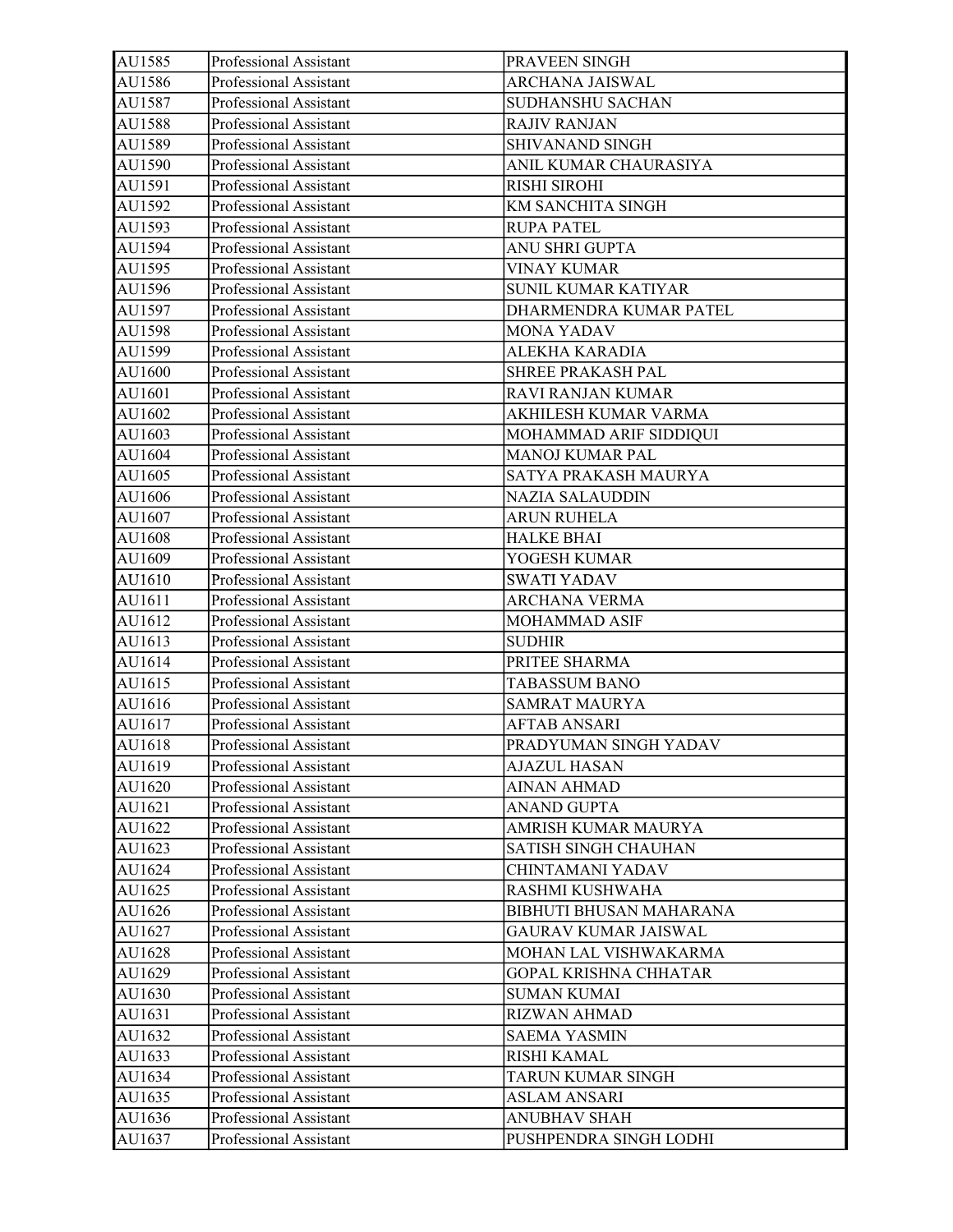| AU1638 | Professional Assistant | <b>GAUTAM SWARAJ</b>      |
|--------|------------------------|---------------------------|
| AU1639 | Professional Assistant | AJAY KUMAR                |
| AU1640 | Professional Assistant | RAKESH KUMAR SAHU         |
| AU1641 | Professional Assistant | <b>ABHISHEK KUMAR</b>     |
| AU1642 | Professional Assistant | KAUSHAR ALI               |
| AU1643 | Professional Assistant | AZRA BANO                 |
| AU1644 | Professional Assistant | <b>SUSHIL KUMAR GUPTA</b> |
| AU1645 | Professional Assistant | <b>SADAF FATMA</b>        |
| AU1646 | Professional Assistant | <b>SHAIK MEERA</b>        |
| AU1647 | Professional Assistant | RITESH KUMAR              |
| AU1648 | Professional Assistant | <b>RATNA SAHU</b>         |
| AU1649 | Professional Assistant | <b>MANISHA GANGWAR</b>    |
| AU1650 | Professional Assistant | MANISH KUMAR YADAV        |
| AU1651 | Professional Assistant | RAVI SHANKAR PRAJAPATI    |
| AU1652 | Professional Assistant | <b>BABITA YADAV</b>       |
| AU1653 | Professional Assistant | <b>MAMTA PATEL</b>        |
| AU1654 | Professional Assistant | <b>ALOK KUMAR SINGH</b>   |
| AU1655 | Professional Assistant | SANJAY KUMAR VERMA        |
| AU1656 | Professional Assistant | DEEPAK DANGI              |
| AU1657 | Professional Assistant | YOGESH SINGH DANGI        |
| AU1658 | Professional Assistant | <b>SURESH SEN</b>         |
| AU1659 | Professional Assistant | <b>SANDEEP SEN</b>        |
| AU1660 | Professional Assistant | <b>RUPA GUPTA</b>         |
| AU1661 | Professional Assistant | <b>MANJU RANI</b>         |
| AU1662 | Professional Assistant | RAMANI RANJAN SAHU        |
| AU1663 | Professional Assistant | <b>RAKESH KUMAR</b>       |
| AU1664 | Professional Assistant | SIDDHARTH AWADHIYA        |
| AU1665 | Professional Assistant | JAYANT KUMAR SINGHA       |
| AU1666 | Professional Assistant | <b>JAWED AKHTAR</b>       |
| AU1667 | Professional Assistant | SHANMUGAM.S               |
| AU1668 | Professional Assistant | ASHA RANI                 |
| AU1669 | Professional Assistant | JYOTI RANI                |
| AU1670 | Professional Assistant | <b>SARVESH KUMAR</b>      |
| AU1671 | Professional Assistant | PURSHOTTAM NAMDEO         |
| AU1672 | Professional Assistant | <b>JOSHIYA VERMA</b>      |
| AU1673 | Professional Assistant | <b>SANTOSH KUMAR</b>      |
| AU1674 | Professional Assistant | ANIL KUMAR SINGH          |
| AU1675 | Professional Assistant | <b>CHARU</b>              |
| AU1676 | Professional Assistant | SANTOSH KUMAR SEN         |
| AU1677 | Professional Assistant | PRADEEP KUMAR YADAV       |
| AU1678 | Professional Assistant | <b>GHANSHYAM SAHU</b>     |
| AU1679 | Professional Assistant | KANCHAN VERMA             |
| AU1680 | Professional Assistant | <b>MD. FIRDAUS</b>        |
| AU1681 | Professional Assistant | <b>ANIL KUMAR</b>         |
| AU1682 | Professional Assistant | <b>RASHNA</b>             |
| AU1683 | Professional Assistant | GYANENDRA PRASAD YADAV    |
| AU1684 | Professional Assistant | PRABHAT SINGH THAKUR      |
| AU1685 | Professional Assistant | <b>AMIT MAURYA</b>        |
| AU1686 | Professional Assistant | JYOTI                     |
| AU1687 | Professional Assistant | <b>GAURAV TAMRAKAR</b>    |
| AU1688 | Professional Assistant | SHEEL BHADRA YADAVA       |
| AU1689 | Professional Assistant | KM. SHAHANA SULTANA       |
| AU1690 | Professional Assistant | <b>RASHMI GANGWAR</b>     |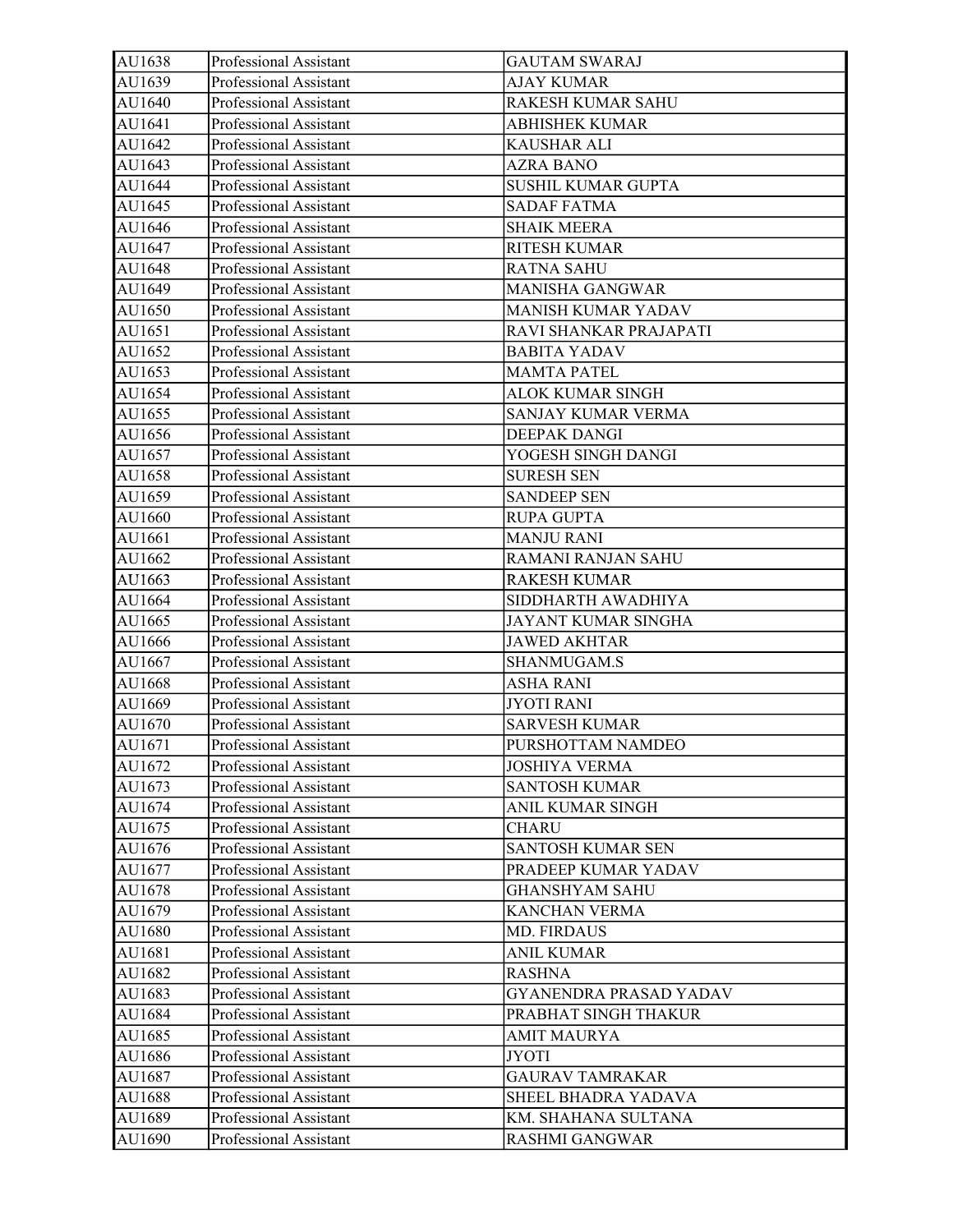| AU1691 | Professional Assistant | PARWEZ AHMAD ANSARI           |
|--------|------------------------|-------------------------------|
| AU1692 | Professional Assistant | KANCHAN KUMARI                |
| AU1693 | Professional Assistant | SANJAY KUMAR PATEL            |
| AU1694 | Professional Assistant | KAPIL KUMAR KACHHI            |
| AU1695 | Professional Assistant | <b>SOFIA ALVERA</b>           |
| AU1696 | Professional Assistant | <b>SUR CHANDRA SINGH</b>      |
| AU1697 | Professional Assistant | <b>SEEMA YADAV</b>            |
| AU1698 | Professional Assistant | <b>MANMEET KAUR</b>           |
| AU1699 | Professional Assistant | AJAY KUMAR                    |
| AU1700 | Professional Assistant | <b>KUMAR GAURAV</b>           |
| AU1701 | Professional Assistant | <b>ASIT KUMAR YADAV</b>       |
| AU1702 | Professional Assistant | RAJESH KUMAR PATEL            |
| AU1703 | Professional Assistant | VINAY KUMAR GUPTA             |
| AU1704 | Professional Assistant | SADHANA YADAV                 |
| AU1705 | Professional Assistant | MOHD HILAL                    |
| AU1706 | Professional Assistant | CHANDRA SHEKHAR YADAV         |
| AU1707 | Professional Assistant | <b>SOURABH SUMAN</b>          |
| AU1708 | Professional Assistant | <b>BAIJANTI PATEL</b>         |
| AU1709 | Professional Assistant | <b>SEEMA YADAV</b>            |
| AU1710 | Professional Assistant | NEETU YADAV                   |
| AU1711 | Professional Assistant | NEELIMA KUSHWAHA              |
| AU1712 | Professional Assistant | SHAILESH SHARMA               |
| AU1713 | Professional Assistant | ANAMIKA MAURYA                |
| AU1714 | Professional Assistant | <b>JIMI KUMARI YADAV</b>      |
| AU1715 | Professional Assistant | DHIRAJ KUMAR SHARMA           |
| AU1716 | Professional Assistant | <b>VIJAY KUMAR</b>            |
| AU1717 | Professional Assistant | <b>GAJANDRA KUMAR KAUSHIK</b> |
| AU1718 | Professional Assistant | RAJESH KUMAR KASHYAP          |
| AU1719 | Professional Assistant | UMA SHANKAR                   |
| AU1720 | Professional Assistant | <b>ANIL KUSHWAHA</b>          |
| AU1721 | Professional Assistant | <b>SWATI</b>                  |
| AU1722 | Professional Assistant | <b>AJAY KUMAR</b>             |
| AU1723 | Professional Assistant | SHAILENDRA NIRANJAN           |
| AU1724 | Professional Assistant | <b>PRADEEP KUMAR SINGH</b>    |
| AU1725 | Professional Assistant | <b>VISHAL GUPTA</b>           |
| AU1726 | Professional Assistant | <b>SARITA</b>                 |
| AU1727 | Professional Assistant | SHEETALA PRASAD SINGH         |
| AU1728 | Professional Assistant | <b>GEETANJALI YADAV</b>       |
| AU1729 | Professional Assistant | ARVIND KUMAR SINGH            |
| AU1730 | Professional Assistant | DEEPIKA SAHU                  |
| AU1731 | Professional Assistant | <b>RAMCHANDRA</b>             |
| AU1732 | Professional Assistant | RUPESH SINGH DANGI            |
| AU1733 | Professional Assistant | <b>SHARMILA VERMA</b>         |
| AU1734 | Professional Assistant | <b>ALOK KUMAR</b>             |
| AU1735 | Professional Assistant | MOHIT KUMAR VERMA             |
| AU1736 | Professional Assistant | <b>SHWETA VERMA</b>           |
| AU1737 | Professional Assistant | AZRA AFTAB                    |
| AU1738 | Professional Assistant | PRAMOD SINGH                  |
| AU1739 | Professional Assistant | SHAGUFTA PARWEEN SIDDIQI      |
| AU1740 | Professional Assistant | MEHFOOZUL HASAN               |
| AU1741 | Professional Assistant | SK ABDUL GAFFAR               |
| AU1742 | Professional Assistant | <b>MIREKH BANO</b>            |
| AU1743 | Professional Assistant | ABDUL KARIM ANSARI            |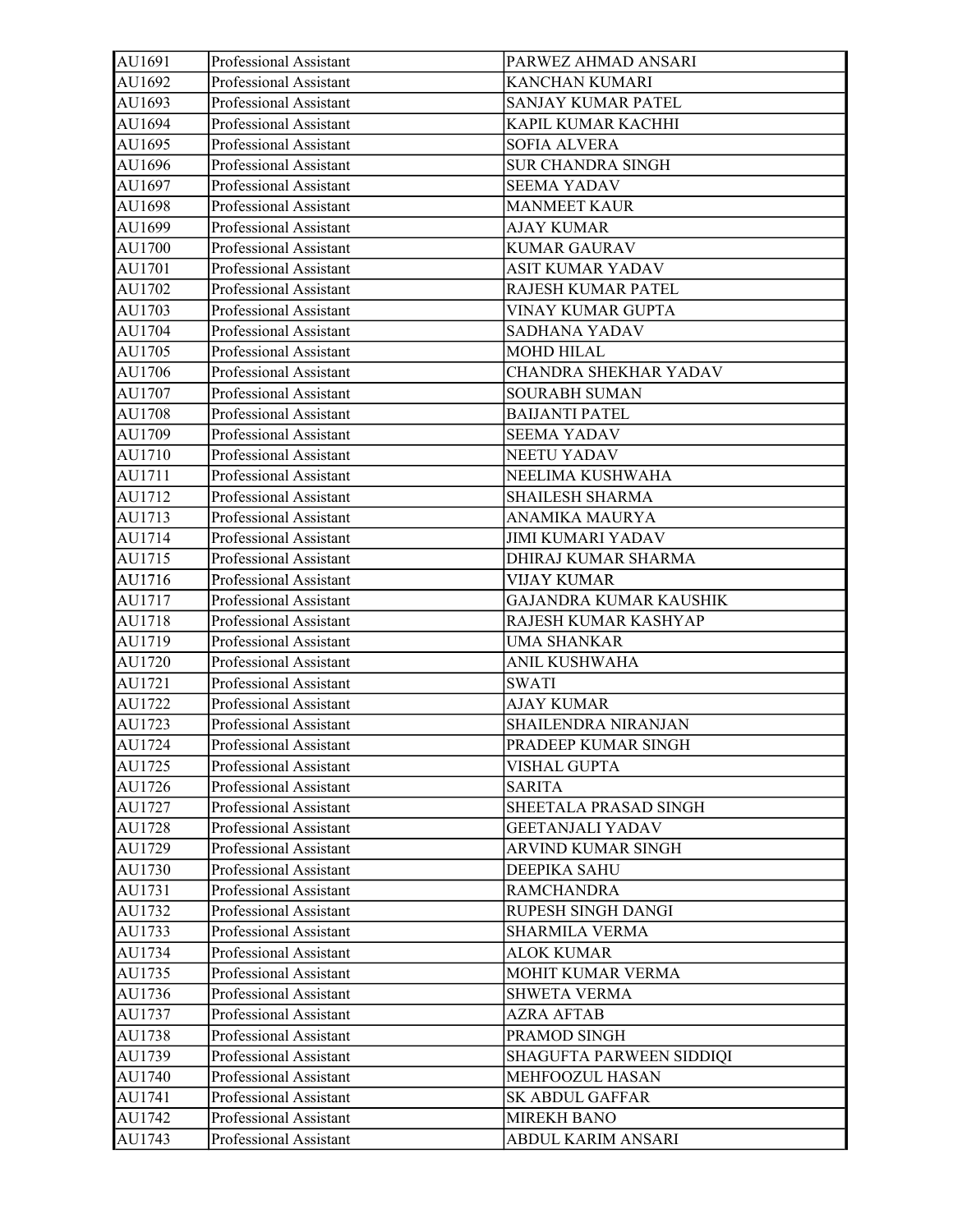| AU1744 | Professional Assistant | ATUL KUMAR PAL            |
|--------|------------------------|---------------------------|
| AU1745 | Professional Assistant | ANIKT KUMAR SINGH         |
| AU1746 | Professional Assistant | <b>KM ALKA</b>            |
| AU1747 | Professional Assistant | <b>SUGRIV SINGH</b>       |
| AU1748 | Professional Assistant | <b>SADIK ANSARI</b>       |
| AU1749 | Professional Assistant | <b>VIBHA GUPTA</b>        |
| AU1750 | Professional Assistant | <b>ABHISHEK YADAV</b>     |
| AU1751 | Professional Assistant | SANDEEPA YADAV            |
| AU1752 | Professional Assistant | <b>BHOOPENDRA SINGH</b>   |
| AU1753 | Professional Assistant | MEENAKSHI YADAV           |
| AU1754 | Professional Assistant | <b>SHIPRA GUPTA</b>       |
| AU1755 | Professional Assistant | JYOTI KUMAR SINGH         |
| AU1756 | Professional Assistant | SAHIDULLAH SANABILI       |
| AU1757 | Professional Assistant | VINAY KUMAR SINGH         |
| AU1758 | Professional Assistant | APARNA PAL                |
| AU1759 | Professional Assistant | <b>ARCHANA</b>            |
| AU1760 | Professional Assistant | <b>REENA RANI</b>         |
| AU1761 | Professional Assistant | NIVAS KUMAR MAURYA        |
| AU1762 | Professional Assistant | VIKASH KUMAR JAISWAL      |
| AU1763 | Professional Assistant | WASIM RAHAMAN             |
| AU1764 | Professional Assistant | ASHISH KUMAR SINGH        |
| AU1765 | Professional Assistant | <b>SUMIT KUMAR</b>        |
| AU1766 | Professional Assistant | UMESH CHANDRA YADAV       |
| AU1767 | Professional Assistant | <b>BHARAT PAL MAURYA</b>  |
| AU1768 | Professional Assistant | BRIJESH KUMAR VERMA       |
| AU1769 | Professional Assistant | <b>GAUTAM SWARAJ</b>      |
| AU1770 | Professional Assistant | NIKHILESH SINGH           |
| AU1771 | Professional Assistant | <b>TILOTTAMA</b>          |
| AU1772 | Professional Assistant | <b>SHALINI RAJPUT</b>     |
| AU1773 | Professional Assistant | KRISHNA KUMAR MAURYA      |
| AU1774 | Professional Assistant | ANSHU KUMARI              |
| AU1775 | Professional Assistant | SATENDRA KUMAR CHAURASIYA |
| AU1776 | Professional Assistant | ASHISH KOUSHIK            |
| AU1777 | Professional Assistant | AJAY SHANKER GAUR         |
| AU1778 | Professional Assistant | KAMESH BABU SHAKYA        |
| AU1779 | Professional Assistant | <b>IMRAN AHMAD</b>        |
| AU1780 | Professional Assistant | <b>SALAUDDEEN KHAN</b>    |
| AU1781 | Professional Assistant | ALI RAZA                  |
| AU1782 | Professional Assistant | PRADEEP KUMAR VERMA       |
| AU1783 | Professional Assistant | <b>GOVIND SAHU</b>        |
| AU1784 | Professional Assistant | VANDANA SINGH             |
| AU1785 | Professional Assistant | ANAND                     |
| AU1786 | Professional Assistant | ARJUN KUMAR PATEL         |
| AU1787 | Professional Assistant | <b>LOKESH KUMAR</b>       |
| AU1788 | Professional Assistant | <b>MANOJ KUMAR SA</b>     |
| AU1789 | Professional Assistant | RADHA PAL                 |
| AU1790 | Professional Assistant | PRITI SINGH               |
| AU1791 | Professional Assistant | <b>KAVITA SARAN</b>       |
| AU1792 | Professional Assistant | SIRAJUDDIN ALI            |
| AU1793 | Professional Assistant | AMITA                     |
| AU1794 | Professional Assistant | DR RAJEEV KUMAR JAISWAL   |
| AU1795 | Professional Assistant | SANJAY KUMAR YADAV        |
| AU1796 | Professional Assistant | MANOJ KUMAR SINGH         |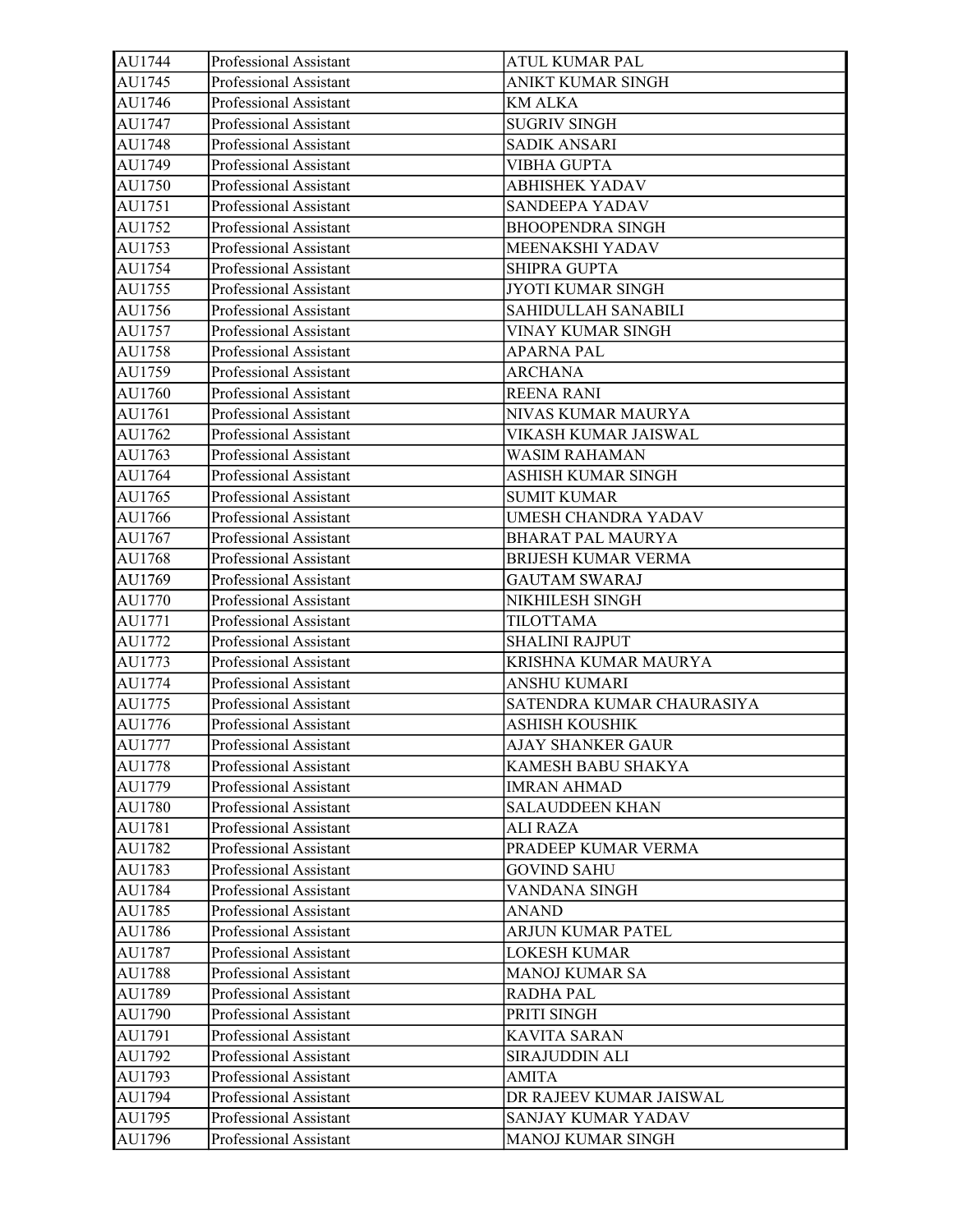| AU1797 | Professional Assistant | SHIKHA JAISWAL           |
|--------|------------------------|--------------------------|
| AU1798 | Professional Assistant | NARENDRA BAHADUR         |
| AU1799 | Professional Assistant | <b>AJEET KUMAR</b>       |
| AU1800 | Professional Assistant | <b>ANJALI GUPTA</b>      |
| AU1801 | Professional Assistant | MOHAMMAD KHALID SIDDIQI  |
| AU1802 | Professional Assistant | <b>ARUN KUMAR</b>        |
| AU1803 | Professional Assistant | <b>KAPIL MUNI</b>        |
| AU1804 | Professional Assistant | <b>SHYAMBALI KUMAR</b>   |
| AU1805 | Professional Assistant | CHANDRALATA              |
| AU1806 | Professional Assistant | <b>SUJATA GUPTA</b>      |
| AU1807 | Professional Assistant | PRAVEEN KUMAR GOND       |
| AU1808 | Professional Assistant | <b>GIRENDRA KUMAR</b>    |
| AU1809 | Professional Assistant | <b>KUNAL KISHOR</b>      |
| AU1810 | Professional Assistant | DEVI SINGH PRAJAPATI     |
| AU1811 | Professional Assistant | ANJANA GUPTA             |
| AU1812 | Professional Assistant | PRAMOD KUMAR             |
| AU1813 | Professional Assistant | <b>JYOTI MAURYA</b>      |
| AU1814 | Professional Assistant | <b>RAJ KUMAR RAJA</b>    |
| AU1815 | Professional Assistant | MAMTA JAYASWAL           |
| AU1816 | Professional Assistant | SUNIL KUMAR KUSHWAHA     |
| AU1817 | Professional Assistant | PRAMOD KUMAR MEHER       |
| AU1818 | Professional Assistant | KRISHNA NANDAN YADAV     |
| AU1819 | Professional Assistant | JYOTI TILHARI            |
| AU1820 | Professional Assistant | PRASHASTI JAISWAL        |
| AU1821 | Professional Assistant | SAPANA KUSHWAHA          |
| AU1822 | Professional Assistant | <b>SONI YADAV</b>        |
| AU1823 | Professional Assistant | <b>GARIMA GUPTA</b>      |
| AU1824 | Professional Assistant | <b>SUNIL KUMAR YADAV</b> |
| AU1825 | Professional Assistant | <b>SUMAN KUMAR</b>       |
| AU1826 | Professional Assistant | <b>ANSHU KUMARI</b>      |
| AU1827 | Professional Assistant | <b>AKANKSHA</b>          |
| AU1828 | Professional Assistant | SANJAY KUMAR SAHOO       |
| AU1829 | Professional Assistant | <b>JAGDEESH PRASAD</b>   |
| AU1830 | Professional Assistant | <b>NEHA VERMA</b>        |
| AU1831 | Professional Assistant | SHASHANK KUMAR DHANUK    |
| AU1832 | Professional Assistant | ARABINDA KUMAR SETH      |
| AU1833 | Professional Assistant | LAXMI RAI                |
| AU1834 | Professional Assistant | VINOD KUMAR GAUTAM       |
| AU1835 | Professional Assistant | <b>MADHU BALA</b>        |
| AU1836 | Professional Assistant | ARCHANA GAUTAM           |
| AU1837 | Professional Assistant | <b>SUMITA DAS</b>        |
| AU1838 | Professional Assistant | <b>SONAM SHAHI</b>       |
| AU1839 | Professional Assistant | LEELA WATI               |
| AU1840 | Professional Assistant | <b>RASHMI</b>            |
| AU1841 | Professional Assistant | <b>SUSANTA SETHI</b>     |
| AU1842 | Professional Assistant | DAYA SHANKAR             |
| AU1843 | Professional Assistant | VIJETA                   |
| AU1844 | Professional Assistant | <b>SUSMITA DAS</b>       |
| AU1845 | Professional Assistant | <b>SHIV KUMAR</b>        |
| AU1846 | Professional Assistant | <b>PINKY</b>             |
| AU1847 | Professional Assistant | <b>DINESH KUMAR</b>      |
| AU1848 | Professional Assistant | DAVID BLESSING RANI J    |
| AU1849 | Professional Assistant | <b>UMESH KUMAR RAM</b>   |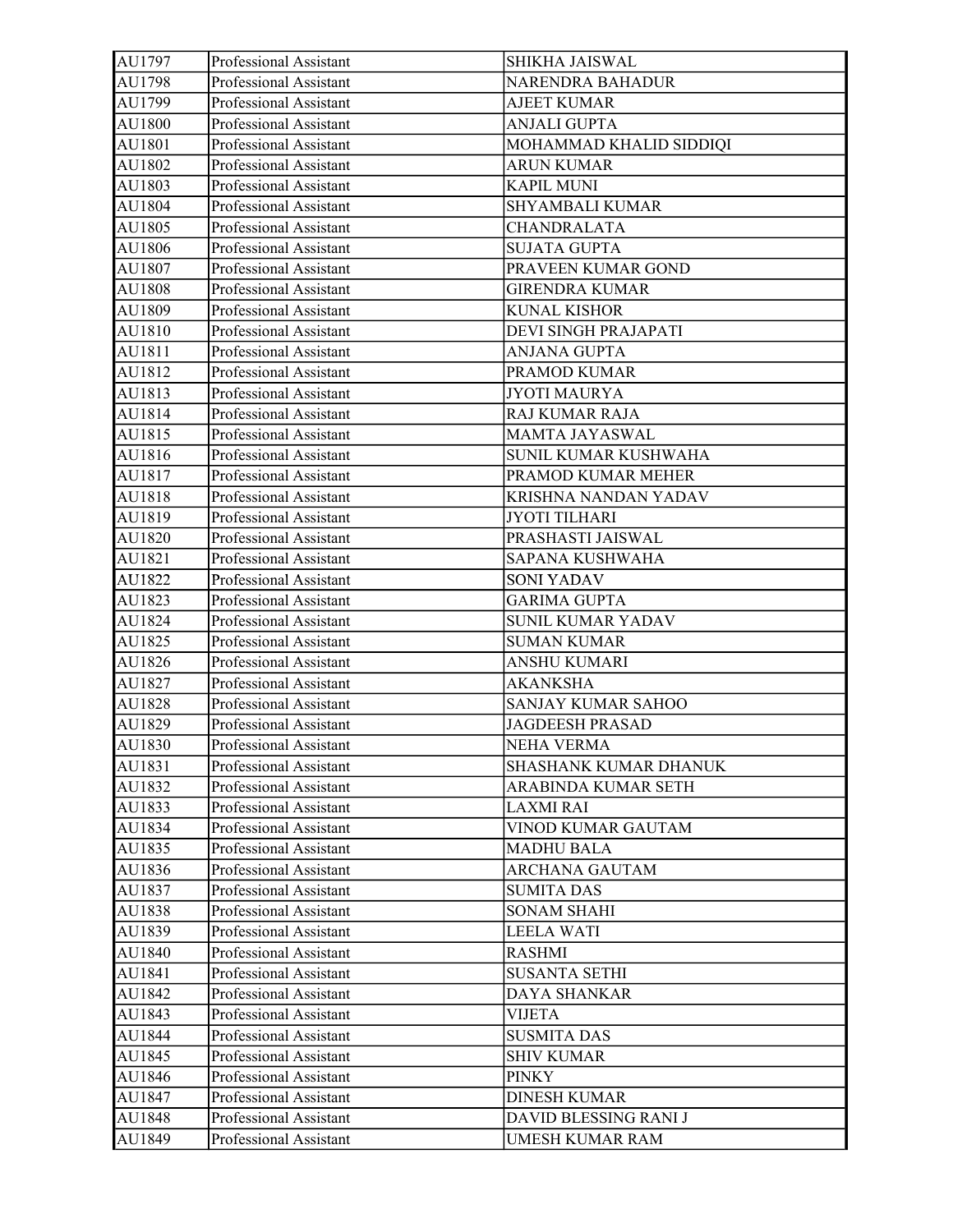| AU1850 | Professional Assistant | <b>DILIP KUMAR SHRIWAS</b> |
|--------|------------------------|----------------------------|
| AU1851 | Professional Assistant | <b>TANWI MANDAL</b>        |
| AU1852 | Professional Assistant | RAVINDRA KUMAR             |
| AU1853 | Professional Assistant | SUSHIL KUMAR BERWAL        |
| AU1854 | Professional Assistant | PAWAN SINGH                |
| AU1855 | Professional Assistant | PRAGYA KUMARI              |
| AU1856 | Professional Assistant | <b>ABHRADEEP MONDAL</b>    |
| AU1857 | Professional Assistant | POOJA VERMA                |
| AU1858 | Professional Assistant | PYAR CHAND                 |
| AU1859 | Professional Assistant | <b>HARIOM</b>              |
| AU1860 | Professional Assistant | <b>BALRAM</b>              |
| AU1861 | Professional Assistant | <b>GHANSHYAM</b>           |
| AU1862 | Professional Assistant | OMPRAKASH KUMAR JIGYSHU    |
| AU1863 | Professional Assistant | <b>RUPALI ROY</b>          |
| AU1864 | Professional Assistant | PRADEEP KUMAR              |
| AU1865 | Professional Assistant | <b>SIKANDAR KUMAR</b>      |
| AU1866 | Professional Assistant | <b>MAHIMA CHINTAK</b>      |
| AU1867 | Professional Assistant | VIJAY PAL                  |
| AU1868 | Professional Assistant | <b>RAJIV KUMAR</b>         |
| AU1869 | Professional Assistant | <b>SURJEET KUMAR</b>       |
| AU1870 | Professional Assistant | KAMAL LOCHAN SETHI         |
| AU1871 | Professional Assistant | SADANAND KUMAR CHOUDHARY   |
| AU1872 | Professional Assistant | PRADEEP SINGH              |
| AU1873 | Professional Assistant | PRIYANKA SINGH             |
| AU1874 | Professional Assistant | JAYANT KUMAR SETHY         |
| AU1875 | Professional Assistant | <b>SHAILZA SINGH</b>       |
| AU1876 | Professional Assistant | <b>INDRAMANI RAM</b>       |
| AU1877 | Professional Assistant | <b>ARUN KUMAR</b>          |
| AU1878 | Professional Assistant | RIPAN RANJAN BISWAS        |
| AU1879 | Professional Assistant | MANOJ KUMAR CHOUDHARY      |
| AU1880 | Professional Assistant | <b>MAMTA RANI</b>          |
| AU1881 | Professional Assistant | <b>MAYA GAUTAM</b>         |
| AU1882 | Professional Assistant | <b>SUMIT KUAMR</b>         |
| AU1883 | Professional Assistant | DEEPAK ROY                 |
| AU1884 | Professional Assistant | DEVENDRA PRATAP SINGH      |
| AU1885 | Professional Assistant | AMIT KUMAR VERMA           |
| AU1886 | Professional Assistant | <b>GOVIN PRASAD</b>        |
| AU1887 | Professional Assistant | <b>AMIT SONKAR</b>         |
| AU1888 | Professional Assistant | <b>SUDHIR KUMAR</b>        |
| AU1889 | Professional Assistant | <b>SATISH KUMAR</b>        |
| AU1890 | Professional Assistant | MANOJ KUMAR KURIYA         |
| AU1891 | Professional Assistant | <b>RASHMI VERMA</b>        |
| AU1892 | Professional Assistant | VIRENDRA KUMAR             |
| AU1893 | Professional Assistant | <b>RUBY JAISWAR</b>        |
| AU1894 | Professional Assistant | NEHA KANOJIA               |
| AU1895 | Professional Assistant | YESHPAL SINGH              |
| AU1896 | Professional Assistant | LAKSHMINARASIMHAPPA M C    |
| AU1897 | Professional Assistant | VANDANA SATYARTHI          |
| AU1898 | Professional Assistant | PARMESHWAR SWARAJ          |
| AU1899 | Professional Assistant | PUSHPA DEVI                |
| AU1900 | Professional Assistant | VINOD SINGH KAYAT          |
| AU1901 | Professional Assistant | <b>SANDEEP KUMAR</b>       |
| AU1902 | Professional Assistant | RISHI KUMAR                |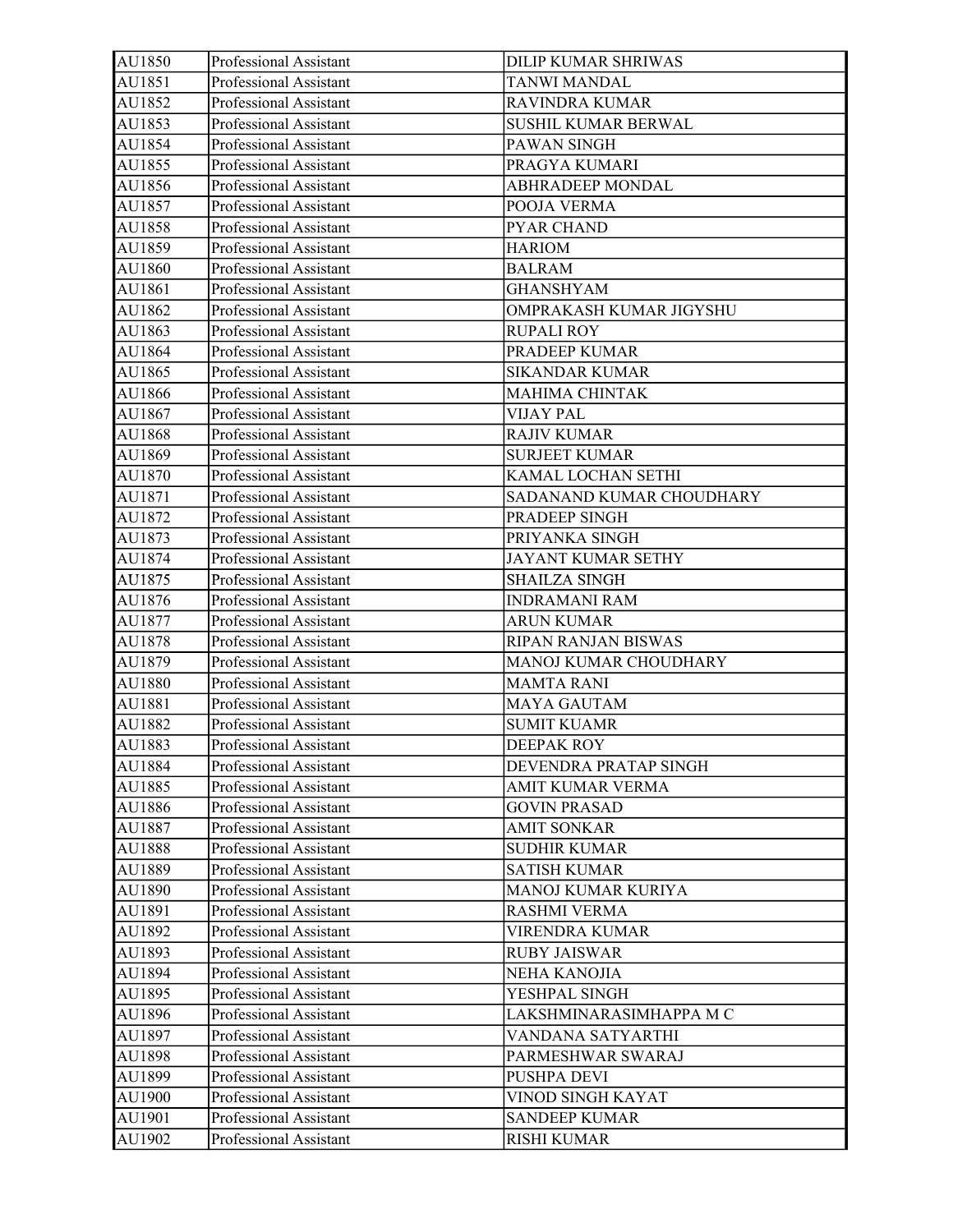| AU1903 | Professional Assistant | <b>GEETA DEVI</b>       |
|--------|------------------------|-------------------------|
| AU1904 | Professional Assistant | PRIYA KUMARI            |
| AU1905 | Professional Assistant | <b>ARUN KUMAR GOND</b>  |
| AU1906 | Professional Assistant | PRADEEP VERMA           |
| AU1907 | Professional Assistant | RAVI RAJRATAN BEK       |
| AU1908 | Professional Assistant | <b>JYOTI</b>            |
| AU1909 | Professional Assistant | HEM SINGH DARIYAL       |
| AU1910 | Professional Assistant | <b>AJAY KUMAR</b>       |
| AU1911 | Professional Assistant | <b>SHYAMDEO GOND</b>    |
| AU1912 | Professional Assistant | <b>REENA NEGI</b>       |
| AU1913 | Professional Assistant | SURENDRA KUMAR MEENA    |
| AU1914 | Professional Assistant | <b>SNEHA</b>            |
| AU1915 | Professional Assistant | VANDANA PAKHALE         |
| AU1916 | Professional Assistant | SOMIPAM R SHIMRAY       |
| AU1917 | Professional Assistant | <b>ANURADHA</b>         |
| AU1918 | Professional Assistant | YAMANOORAPPA            |
| AU1919 | Professional Assistant | NITISH KUMAR SHBAR      |
| AU1920 | Professional Assistant | <b>ANITA KUMARI</b>     |
| AU1921 | Professional Assistant | SATYENDRA KUMAR GOND    |
| AU1922 | Professional Assistant | P MATHAVAN              |
| AU1923 | Professional Assistant | <b>UDAY MURMU</b>       |
| AU1924 | Professional Assistant | <b>SRINIVAS PUALA</b>   |
| AU1925 | Professional Assistant | <b>BHUKYA VENKANNA</b>  |
| AU1926 | Professional Assistant | <b>NUTAN GAUD</b>       |
| AU1927 | Professional Assistant | <b>SANJAY KUMAR</b>     |
| AU1929 | Laboratory Assistant   | <b>SHALINI TRIPATHI</b> |
| AU1930 | Laboratory Assistant   | ASHUTOSH KUMAR AGRAHARI |
| AU1931 | Laboratory Assistant   | <b>MANISH PANDEY</b>    |
| AU1932 | Laboratory Assistant   | RAHUL TRIPATHI          |
| AU1933 | Laboratory Assistant   | <b>SAMIK ACHARJEE</b>   |
| AU1934 | Laboratory Assistant   | VISHAL TIWARI           |
| AU1935 | Laboratory Assistant   | <b>RAJESH TIWARI</b>    |
| AU1936 | Laboratory Assistant   | <b>SMITA SINGH</b>      |
| AU1937 | Laboratory Assistant   | AMRESH SINGH            |
| AU1938 | Laboratory Assistant   | PRAVEEN KUMAR SINGH     |
| AU1939 | Laboratory Assistant   | SHASHI KANT PANDEY      |
| AU1940 | Laboratory Assistant   | SHEELU TRIPATHI         |
| AU1941 | Laboratory Assistant   | <b>VIVEK MISHRA</b>     |
| AU1942 | Laboratory Assistant   | MOHD KAMRAN ANSARI      |
| AU1943 | Laboratory Assistant   | SIDDHATH KUMAR SINGH    |
| AU1944 | Laboratory Assistant   | RICHA SHUKLA            |
| AU1945 | Laboratory Assistant   | SHYAM BIHARI MISHRA     |
| AU1946 | Laboratory Assistant   | SUNIL KUMAR SHUKLA      |
| AU1947 | Laboratory Assistant   | <b>SANDEEP PANDEY</b>   |
| AU1948 | Laboratory Assistant   | <b>RAHMA AMEER</b>      |
| AU1949 | Laboratory Assistant   | ABHISHEK PATHAK         |
| AU1950 | Laboratory Assistant   | VARSHA TIWARI           |
| AU1951 | Laboratory Assistant   | <b>SMRATI TIWARI</b>    |
| AU1952 | Laboratory Assistant   | RAHUL UPADHYAY          |
| AU1953 | Laboratory Assistant   | <b>ANJALI SHUKLA</b>    |
| AU1954 | Laboratory Assistant   | NIHAL HASAN KHAN        |
| AU1955 | Laboratory Assistant   | DIGVIJAY SINGH          |
| AU1956 | Laboratory Assistant   | ALOK KUMAR PANDEY       |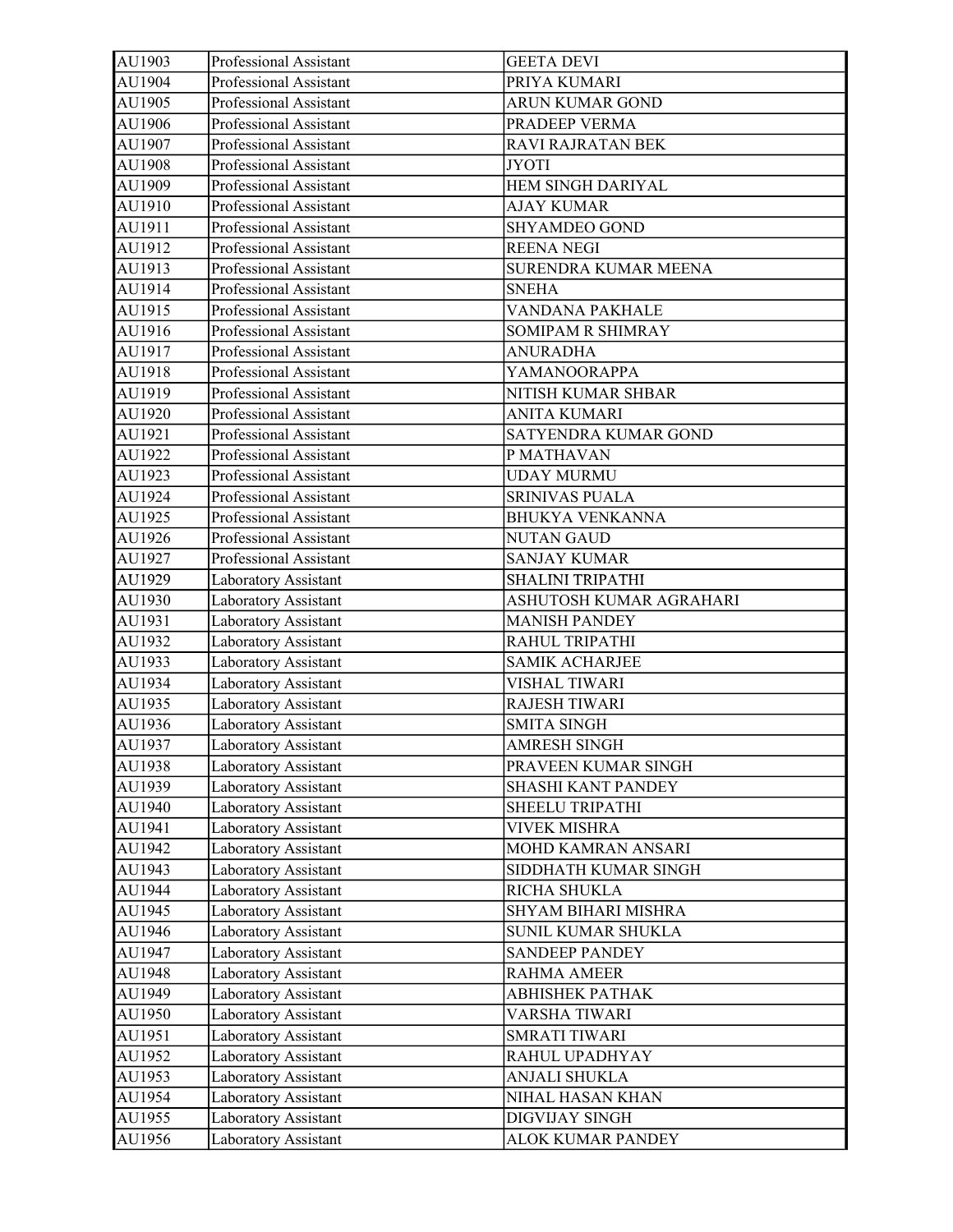| Laboratory Assistant | ANKITA AGRAWAL                                                                                                                                                                                                                                                                                                                                                                                                                                                                                                                                                                                                                                                                                                                                                                                                                                                                                                                                                                                                                                                                                                                               |
|----------------------|----------------------------------------------------------------------------------------------------------------------------------------------------------------------------------------------------------------------------------------------------------------------------------------------------------------------------------------------------------------------------------------------------------------------------------------------------------------------------------------------------------------------------------------------------------------------------------------------------------------------------------------------------------------------------------------------------------------------------------------------------------------------------------------------------------------------------------------------------------------------------------------------------------------------------------------------------------------------------------------------------------------------------------------------------------------------------------------------------------------------------------------------|
| Laboratory Assistant | <b>AWANISH KUMAR</b>                                                                                                                                                                                                                                                                                                                                                                                                                                                                                                                                                                                                                                                                                                                                                                                                                                                                                                                                                                                                                                                                                                                         |
| Laboratory Assistant | JETENDRA UPADHYAY                                                                                                                                                                                                                                                                                                                                                                                                                                                                                                                                                                                                                                                                                                                                                                                                                                                                                                                                                                                                                                                                                                                            |
| Laboratory Assistant | <b>SWATI TIWARI</b>                                                                                                                                                                                                                                                                                                                                                                                                                                                                                                                                                                                                                                                                                                                                                                                                                                                                                                                                                                                                                                                                                                                          |
|                      | DEEPAK KUMAR SINGH                                                                                                                                                                                                                                                                                                                                                                                                                                                                                                                                                                                                                                                                                                                                                                                                                                                                                                                                                                                                                                                                                                                           |
|                      | AKHILESH KUMAR DUBEY                                                                                                                                                                                                                                                                                                                                                                                                                                                                                                                                                                                                                                                                                                                                                                                                                                                                                                                                                                                                                                                                                                                         |
|                      | PALLAVI RAI                                                                                                                                                                                                                                                                                                                                                                                                                                                                                                                                                                                                                                                                                                                                                                                                                                                                                                                                                                                                                                                                                                                                  |
|                      | <b>AKASH KESHARWANI</b>                                                                                                                                                                                                                                                                                                                                                                                                                                                                                                                                                                                                                                                                                                                                                                                                                                                                                                                                                                                                                                                                                                                      |
|                      | <b>SUMIT KUMAR DWIVEDI</b>                                                                                                                                                                                                                                                                                                                                                                                                                                                                                                                                                                                                                                                                                                                                                                                                                                                                                                                                                                                                                                                                                                                   |
| Laboratory Assistant | <b>AMIT DUBEY</b>                                                                                                                                                                                                                                                                                                                                                                                                                                                                                                                                                                                                                                                                                                                                                                                                                                                                                                                                                                                                                                                                                                                            |
| Laboratory Assistant | ASHISH KUMAR SHUKLA                                                                                                                                                                                                                                                                                                                                                                                                                                                                                                                                                                                                                                                                                                                                                                                                                                                                                                                                                                                                                                                                                                                          |
| Laboratory Assistant | ABHISHEK UPADHYAY                                                                                                                                                                                                                                                                                                                                                                                                                                                                                                                                                                                                                                                                                                                                                                                                                                                                                                                                                                                                                                                                                                                            |
|                      | SHUBHAM KUMAR PANDEY                                                                                                                                                                                                                                                                                                                                                                                                                                                                                                                                                                                                                                                                                                                                                                                                                                                                                                                                                                                                                                                                                                                         |
|                      | VIRENDRA KUMAR PANDEY                                                                                                                                                                                                                                                                                                                                                                                                                                                                                                                                                                                                                                                                                                                                                                                                                                                                                                                                                                                                                                                                                                                        |
|                      | <b>AKANSHA SINGH</b>                                                                                                                                                                                                                                                                                                                                                                                                                                                                                                                                                                                                                                                                                                                                                                                                                                                                                                                                                                                                                                                                                                                         |
|                      | AJAY KUMAR SHUKLA                                                                                                                                                                                                                                                                                                                                                                                                                                                                                                                                                                                                                                                                                                                                                                                                                                                                                                                                                                                                                                                                                                                            |
|                      | TARKESHWAR SHAHI                                                                                                                                                                                                                                                                                                                                                                                                                                                                                                                                                                                                                                                                                                                                                                                                                                                                                                                                                                                                                                                                                                                             |
|                      | <b>NARENDRA SINGH</b>                                                                                                                                                                                                                                                                                                                                                                                                                                                                                                                                                                                                                                                                                                                                                                                                                                                                                                                                                                                                                                                                                                                        |
|                      | PRABHAKAR TIWARI                                                                                                                                                                                                                                                                                                                                                                                                                                                                                                                                                                                                                                                                                                                                                                                                                                                                                                                                                                                                                                                                                                                             |
|                      | <b>ANJU SINGH</b>                                                                                                                                                                                                                                                                                                                                                                                                                                                                                                                                                                                                                                                                                                                                                                                                                                                                                                                                                                                                                                                                                                                            |
|                      | <b>JITENDRA SINGH</b>                                                                                                                                                                                                                                                                                                                                                                                                                                                                                                                                                                                                                                                                                                                                                                                                                                                                                                                                                                                                                                                                                                                        |
|                      | <b>ANAND PRATAP SINGH</b>                                                                                                                                                                                                                                                                                                                                                                                                                                                                                                                                                                                                                                                                                                                                                                                                                                                                                                                                                                                                                                                                                                                    |
|                      | VENUGOPAL LINGAMSETTI                                                                                                                                                                                                                                                                                                                                                                                                                                                                                                                                                                                                                                                                                                                                                                                                                                                                                                                                                                                                                                                                                                                        |
|                      | VIBHAW KUMAR PANDEY                                                                                                                                                                                                                                                                                                                                                                                                                                                                                                                                                                                                                                                                                                                                                                                                                                                                                                                                                                                                                                                                                                                          |
|                      | PRADEEP SRIVASTAVA                                                                                                                                                                                                                                                                                                                                                                                                                                                                                                                                                                                                                                                                                                                                                                                                                                                                                                                                                                                                                                                                                                                           |
|                      | SHAILESH NARAYAN                                                                                                                                                                                                                                                                                                                                                                                                                                                                                                                                                                                                                                                                                                                                                                                                                                                                                                                                                                                                                                                                                                                             |
|                      | DILIP KUMAR AGRAHARI                                                                                                                                                                                                                                                                                                                                                                                                                                                                                                                                                                                                                                                                                                                                                                                                                                                                                                                                                                                                                                                                                                                         |
|                      | PRADEEP KUMAR YADAV                                                                                                                                                                                                                                                                                                                                                                                                                                                                                                                                                                                                                                                                                                                                                                                                                                                                                                                                                                                                                                                                                                                          |
|                      | ANAND GUPTA                                                                                                                                                                                                                                                                                                                                                                                                                                                                                                                                                                                                                                                                                                                                                                                                                                                                                                                                                                                                                                                                                                                                  |
|                      | <b>SUDHIR SINGH</b>                                                                                                                                                                                                                                                                                                                                                                                                                                                                                                                                                                                                                                                                                                                                                                                                                                                                                                                                                                                                                                                                                                                          |
|                      | AJAY KUMAR PANDEY                                                                                                                                                                                                                                                                                                                                                                                                                                                                                                                                                                                                                                                                                                                                                                                                                                                                                                                                                                                                                                                                                                                            |
|                      | <b>RAJEEV KUMAR</b>                                                                                                                                                                                                                                                                                                                                                                                                                                                                                                                                                                                                                                                                                                                                                                                                                                                                                                                                                                                                                                                                                                                          |
|                      | ASHVANI KUMAR SRIVASTAVA                                                                                                                                                                                                                                                                                                                                                                                                                                                                                                                                                                                                                                                                                                                                                                                                                                                                                                                                                                                                                                                                                                                     |
|                      | RAVINDRA KUMAR SRIVASTAVA                                                                                                                                                                                                                                                                                                                                                                                                                                                                                                                                                                                                                                                                                                                                                                                                                                                                                                                                                                                                                                                                                                                    |
|                      | <b>AMAR GUPTA</b>                                                                                                                                                                                                                                                                                                                                                                                                                                                                                                                                                                                                                                                                                                                                                                                                                                                                                                                                                                                                                                                                                                                            |
|                      | <b>GYAN SINGH</b>                                                                                                                                                                                                                                                                                                                                                                                                                                                                                                                                                                                                                                                                                                                                                                                                                                                                                                                                                                                                                                                                                                                            |
|                      | ABHAY PRATAP SINGH                                                                                                                                                                                                                                                                                                                                                                                                                                                                                                                                                                                                                                                                                                                                                                                                                                                                                                                                                                                                                                                                                                                           |
|                      | <b>RUBY SINGH</b>                                                                                                                                                                                                                                                                                                                                                                                                                                                                                                                                                                                                                                                                                                                                                                                                                                                                                                                                                                                                                                                                                                                            |
|                      | PRITI SRIVASTAVA                                                                                                                                                                                                                                                                                                                                                                                                                                                                                                                                                                                                                                                                                                                                                                                                                                                                                                                                                                                                                                                                                                                             |
|                      | PRAGYA MISHRA                                                                                                                                                                                                                                                                                                                                                                                                                                                                                                                                                                                                                                                                                                                                                                                                                                                                                                                                                                                                                                                                                                                                |
|                      | ATUL SRIVASTAVA                                                                                                                                                                                                                                                                                                                                                                                                                                                                                                                                                                                                                                                                                                                                                                                                                                                                                                                                                                                                                                                                                                                              |
|                      | <b>ANKITA PANDEY</b>                                                                                                                                                                                                                                                                                                                                                                                                                                                                                                                                                                                                                                                                                                                                                                                                                                                                                                                                                                                                                                                                                                                         |
|                      | AVINASH KUMAR PATHAK                                                                                                                                                                                                                                                                                                                                                                                                                                                                                                                                                                                                                                                                                                                                                                                                                                                                                                                                                                                                                                                                                                                         |
|                      | HARISH KUMAR SINGH                                                                                                                                                                                                                                                                                                                                                                                                                                                                                                                                                                                                                                                                                                                                                                                                                                                                                                                                                                                                                                                                                                                           |
|                      | <b>KM MAMTA</b>                                                                                                                                                                                                                                                                                                                                                                                                                                                                                                                                                                                                                                                                                                                                                                                                                                                                                                                                                                                                                                                                                                                              |
|                      | SUDHANSHU GIRI                                                                                                                                                                                                                                                                                                                                                                                                                                                                                                                                                                                                                                                                                                                                                                                                                                                                                                                                                                                                                                                                                                                               |
|                      | <b>SWETA PANDEY</b>                                                                                                                                                                                                                                                                                                                                                                                                                                                                                                                                                                                                                                                                                                                                                                                                                                                                                                                                                                                                                                                                                                                          |
|                      | RICHA SINGH                                                                                                                                                                                                                                                                                                                                                                                                                                                                                                                                                                                                                                                                                                                                                                                                                                                                                                                                                                                                                                                                                                                                  |
|                      | DHARMENDRA KUMAR SINGH                                                                                                                                                                                                                                                                                                                                                                                                                                                                                                                                                                                                                                                                                                                                                                                                                                                                                                                                                                                                                                                                                                                       |
|                      | NARENDRA KUMAR                                                                                                                                                                                                                                                                                                                                                                                                                                                                                                                                                                                                                                                                                                                                                                                                                                                                                                                                                                                                                                                                                                                               |
|                      | KAUSHAL PATI TRIPATHI                                                                                                                                                                                                                                                                                                                                                                                                                                                                                                                                                                                                                                                                                                                                                                                                                                                                                                                                                                                                                                                                                                                        |
|                      | VIJAY SHANKAR YADAV                                                                                                                                                                                                                                                                                                                                                                                                                                                                                                                                                                                                                                                                                                                                                                                                                                                                                                                                                                                                                                                                                                                          |
|                      | SUMAN KALYAN PANJA                                                                                                                                                                                                                                                                                                                                                                                                                                                                                                                                                                                                                                                                                                                                                                                                                                                                                                                                                                                                                                                                                                                           |
|                      | Laboratory Assistant<br>Laboratory Assistant<br>Laboratory Assistant<br>Laboratory Assistant<br>Laboratory Assistant<br>Laboratory Assistant<br>Laboratory Assistant<br>Laboratory Assistant<br>Laboratory Assistant<br>Laboratory Assistant<br>Laboratory Assistant<br>Laboratory Assistant<br>Laboratory Assistant<br>Laboratory Assistant<br>Laboratory Assistant<br>Laboratory Assistant<br>Laboratory Assistant<br>Laboratory Assistant<br>Laboratory Assistant<br>Laboratory Assistant<br>Laboratory Assistant<br>Laboratory Assistant<br>Laboratory Assistant<br>Laboratory Assistant<br>Laboratory Assistant<br>Laboratory Assistant<br>Laboratory Assistant<br>Laboratory Assistant<br>Laboratory Assistant<br>Laboratory Assistant<br>Laboratory Assistant<br>Laboratory Assistant<br>Laboratory Assistant<br>Laboratory Assistant<br>Laboratory Assistant<br>Laboratory Assistant<br>Laboratory Assistant<br>Laboratory Assistant<br>Laboratory Assistant<br>Laboratory Assistant<br>Laboratory Assistant<br>Laboratory Assistant<br>Laboratory Assistant<br>Laboratory Assistant<br>Laboratory Assistant<br>Laboratory Assistant |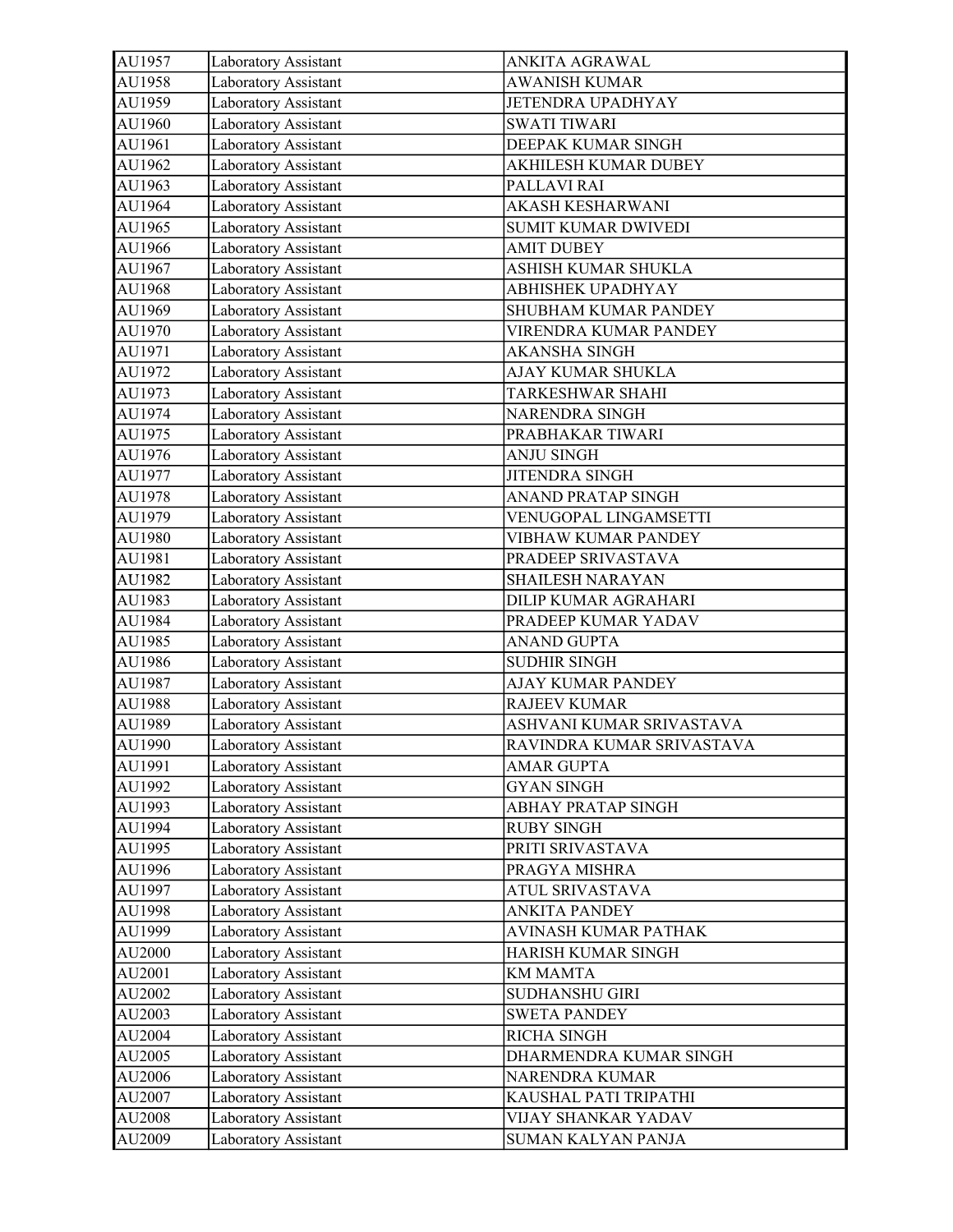| AU2010 | Laboratory Assistant | <b>SMRITI MISHRA</b>       |
|--------|----------------------|----------------------------|
| AU2011 | Laboratory Assistant | RAKESH KUMAR CHOUDHARY     |
| AU2012 | Laboratory Assistant | VIMAL KUMAR PATEL          |
| AU2013 | Laboratory Assistant | JITENDRA SINGH             |
| AU2014 | Laboratory Assistant | ABHISHEK KUMAR SHUKLA      |
| AU2015 | Laboratory Assistant | <b>JAY KUMAR</b>           |
| AU2016 | Laboratory Assistant | <b>MD AFTAB</b>            |
| AU2017 | Laboratory Assistant | <b>RANJIT KUMAR</b>        |
| AU2018 | Laboratory Assistant | <b>SURAJ KUMAR DUBEY</b>   |
| AU2019 | Laboratory Assistant | RAKESH KUMAR VERMA         |
| AU2020 | Laboratory Assistant | <b>DEEPU KUMAR</b>         |
| AU2021 | Laboratory Assistant | <b>SANJEEV KUMAR</b>       |
| AU2022 | Laboratory Assistant | PRASHANT MISHRA            |
| AU2023 | Laboratory Assistant | VISHAKHA SINGH             |
| AU2024 | Laboratory Assistant | VANAMMOLE LAKSHMIREDDY     |
| AU2025 | Laboratory Assistant | <b>RAM SUNDER PANDEY</b>   |
| AU2026 | Laboratory Assistant | APPALANAIDU EJJUROTHU      |
| AU2027 | Laboratory Assistant | KM SHILPA VERMA            |
| AU2028 | Laboratory Assistant | <b>MANISH KUMAR TIWARI</b> |
| AU2029 | Laboratory Assistant | JAYENDRA KUMAR HIMANSHU    |
| AU2030 | Laboratory Assistant | BISHWAJIT KUMAR KUSHWAHA   |
| AU2031 | Laboratory Assistant | SHAILENDRA KUMAR           |
| AU2032 | Laboratory Assistant | ANIL KUMAR YADAV           |
| AU2033 | Laboratory Assistant | POORAN SHARMA              |
| AU2034 | Laboratory Assistant | SIYARAM SHARMA             |
| AU2035 | Laboratory Assistant | SUDHEER KUMAR JAISWAL      |
| AU2036 | Laboratory Assistant | RAHUL KUMAR VERMA          |
| AU2037 | Laboratory Assistant | <b>AMITA RANI</b>          |
| AU2038 | Laboratory Assistant | ANJU VISHWAKARMA           |
| AU2039 | Laboratory Assistant | <b>SOMESH KUMAR PAL</b>    |
| AU2040 | Laboratory Assistant | SHASHIKALA YADAV           |
| AU2041 | Laboratory Assistant | <b>ANIL KUMAR</b>          |
| AU2042 | Laboratory Assistant | YADAVENDRA SINGH YADAV     |
| AU2043 | Laboratory Assistant | <b>VIVEK KUMAR</b>         |
| AU2044 | Laboratory Assistant | <b>KAMLESH KUMAR</b>       |
| AU2045 | Laboratory Assistant | DAYASAGAR YADAV            |
| AU2046 | Laboratory Assistant | PANKAJ KUMAR               |
| AU2047 | Laboratory Assistant | RAMJEE                     |
| AU2048 | Laboratory Assistant | RAM SURAT RAM              |
| AU2049 | Laboratory Assistant | KULDEEP SINGH              |
| AU2050 | Laboratory Assistant | <b>JITENDRA YADAV</b>      |
| AU2051 | Laboratory Assistant | <b>MALU RAM YADAV</b>      |
| AU2052 | Laboratory Assistant | KUNWAR SINGH               |
| AU2053 | Laboratory Assistant | RAJA RAM VERMA             |
| AU2054 | Laboratory Assistant | ANIL KUMAR SINGH           |
| AU2055 | Laboratory Assistant | MANOJ KUMAR JAISWAL        |
| AU2056 | Laboratory Assistant | SHARVAN KUMAR KUMAWAT      |
| AU2057 | Laboratory Assistant | CHANDRA BALI YADAV         |
| AU2058 | Laboratory Assistant | MOHAMMAD AZAM              |
| AU2059 | Laboratory Assistant | SONU LAL YADAV             |
| AU2060 | Laboratory Assistant | <b>SHIKHA VERMA</b>        |
| AU2061 | Laboratory Assistant | PRADEEP KUMAR VERMA        |
| AU2062 | Laboratory Assistant | AMIT KUMAR MADDDHESHIYA    |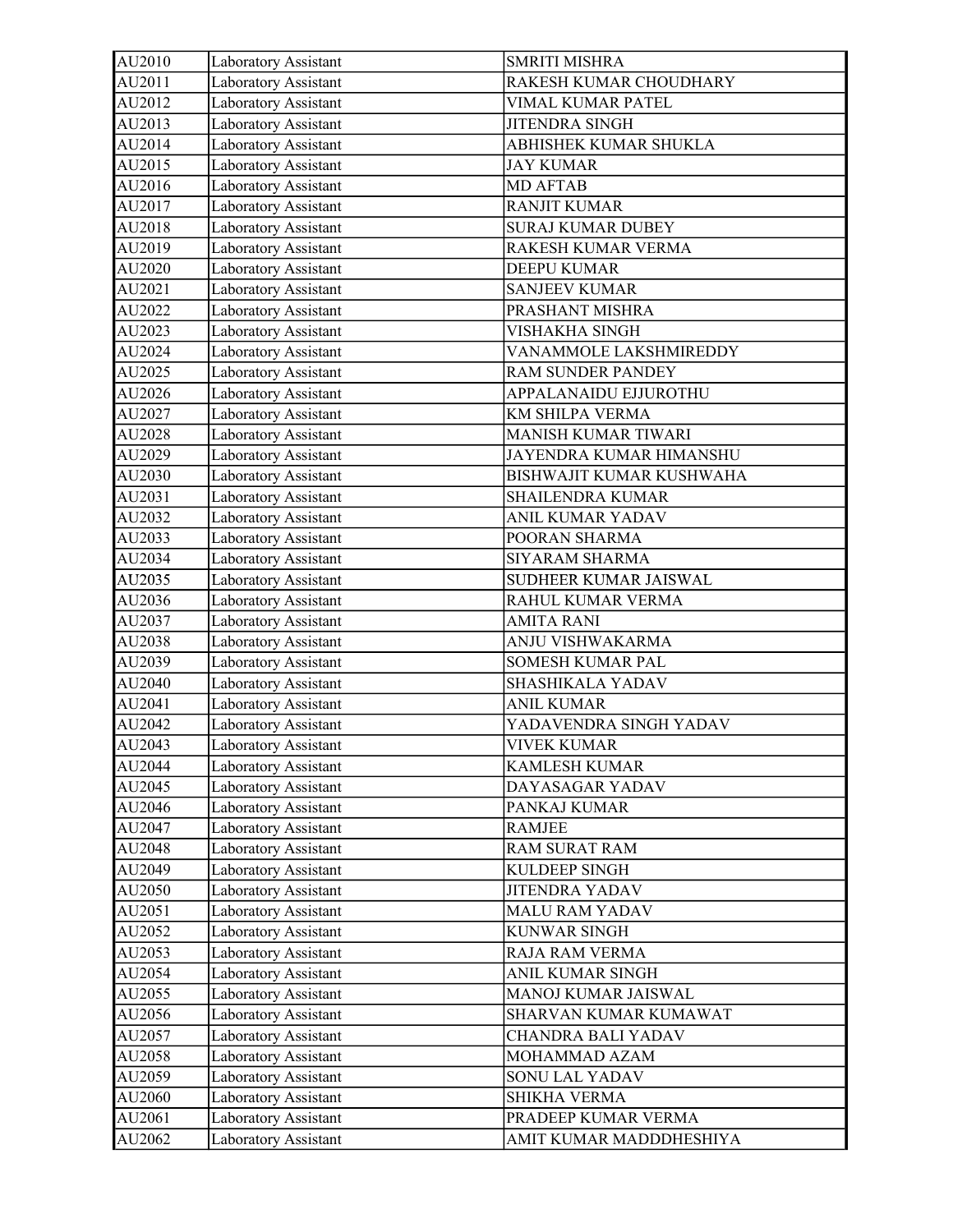| AU2063 | Laboratory Assistant | <b>BRAJESH KUMAR</b>       |
|--------|----------------------|----------------------------|
| AU2064 | Laboratory Assistant | NEERAJ KUMAR YADAV         |
| AU2065 | Laboratory Assistant | <b>AKHTAR PARWEZ</b>       |
| AU2066 | Laboratory Assistant | <b>FURKAN MALIK</b>        |
| AU2067 | Laboratory Assistant | SACHCHIDANAND YADAV        |
| AU2068 | Laboratory Assistant | <b>MOHD SHOEB</b>          |
| AU2069 | Laboratory Assistant | PRAGYA YADAV               |
| AU2070 | Laboratory Assistant | RADHEY SHYAM               |
| AU2071 | Laboratory Assistant | RAM CHANDRA                |
| AU2072 | Laboratory Assistant | DHARMENDRA KUMAR           |
| AU2073 | Laboratory Assistant | DHARMENDRA SINGH           |
| AU2074 | Laboratory Assistant | <b>AJIT KUMAR</b>          |
| AU2075 | Laboratory Assistant | <b>AMITA SHARMA</b>        |
| AU2076 | Laboratory Assistant | <b>SURESH SIDAGAM</b>      |
| AU2077 | Laboratory Assistant | <b>SHAILES SINGH</b>       |
| AU2078 | Laboratory Assistant | <b>SARASWATI DEVI</b>      |
| AU2079 | Laboratory Assistant | <b>BOBY SHARMA</b>         |
| AU2080 | Laboratory Assistant | RAHUL MAURYA               |
| AU2081 | Laboratory Assistant | <b>NAMRTA NAMDEO</b>       |
| AU2082 | Laboratory Assistant | <b>SAURABH YADAV</b>       |
| AU2083 | Laboratory Assistant | <b>ANJU RANI SINGH</b>     |
| AU2084 | Laboratory Assistant | <b>JAY SINGH YADAV</b>     |
| AU2085 | Laboratory Assistant | MD NADEEM ANSARI           |
| AU2086 | Laboratory Assistant | CHHAIL BIHARI              |
| AU2087 | Laboratory Assistant | VIKRAMAJEET SINGH KUSHWAHA |
| AU2088 | Laboratory Assistant | <b>NIRAJ SINGH</b>         |
| AU2089 | Laboratory Assistant | ANSHIKA PAL                |
| AU2090 | Laboratory Assistant | <b>SHUBHAM SINGH</b>       |
| AU2091 | Laboratory Assistant | <b>RAHUL SONI</b>          |
| AU2092 | Laboratory Assistant | PINKI CHAUDHARY            |
| AU2093 | Laboratory Assistant | <b>AJAY KUMAR</b>          |
| AU2094 | Laboratory Assistant | <b>VINAY KUMAR</b>         |
| AU2095 | Laboratory Assistant | <b>SHAIL KUMAR</b>         |
| AU2096 | Laboratory Assistant | <b>BABALU KUMAR GUPTA</b>  |
| AU2097 | Laboratory Assistant | <b>ALOK GUPTA</b>          |
| AU2098 | Laboratory Assistant | <b>SIMA YADAV</b>          |
| AU2099 | Laboratory Assistant | <b>VIRAJ SINGH</b>         |
| AU2100 | Laboratory Assistant | <b>HEMA SINGH</b>          |
| AU2101 | Laboratory Assistant | <b>AKALESH KUMAR</b>       |
| AU2102 | Laboratory Assistant | VINOD KUMAR RAIKWAR        |
| AU2103 | Laboratory Assistant | BRAJESH KUMAR MAURYA       |
| AU2104 | Laboratory Assistant | MO OILSHAD ANSARI          |
| AU2105 | Laboratory Assistant | AKHILESH KUMAR VERMA       |
| AU2106 | Laboratory Assistant | AMIT PRAKASH MISHRA        |
| AU2107 | Laboratory Assistant | <b>TAMANNA BANO</b>        |
| AU2108 | Laboratory Assistant | <b>SWAPAN GIRI</b>         |
| AU2109 | Laboratory Assistant | ABHISHEK TIWARI            |
| AU2110 | Laboratory Assistant | ASHISH PRABHAKAR PANDEY    |
| AU2111 | Laboratory Assistant | RAMESH CHANDRA MEENA       |
| AU2112 | Laboratory Assistant | <b>RAJEEV PRATAP</b>       |
| AU2113 | Laboratory Assistant | BRIJESH KUMAR YADAV        |
| AU2114 | Laboratory Assistant | <b>SUDHEER RAI</b>         |
| AU2115 | Laboratory Assistant | KM BABITA YADAV            |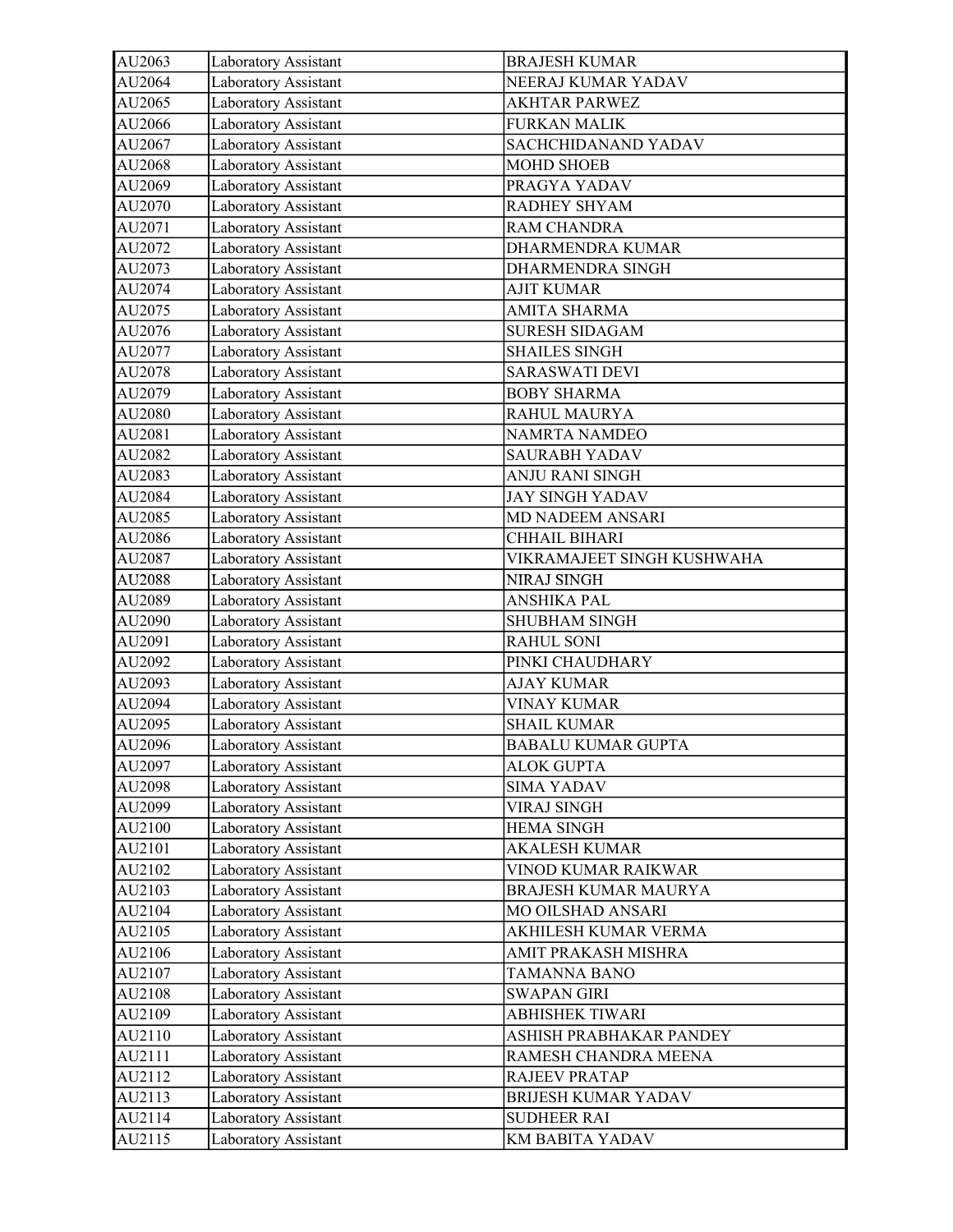| AU2116 | Laboratory Assistant | PRIYANKA KUMARI            |
|--------|----------------------|----------------------------|
| AU2117 | Laboratory Assistant | <b>AARIF KHAN</b>          |
| AU2118 | Laboratory Assistant | <b>VIKAS MANDEO</b>        |
| AU2119 | Laboratory Assistant | RITURAJ VERMA              |
| AU2120 | Laboratory Assistant | DEEPAK KUMAR PATEL         |
| AU2121 | Laboratory Assistant | SATYA NARAYAN RAO          |
| AU2122 | Laboratory Assistant | ASHISH KUMAR YADAV         |
| AU2123 | Laboratory Assistant | <b>RAM MISHRA</b>          |
| AU2124 | Laboratory Assistant | <b>ASHISH KUMAR</b>        |
| AU2125 | Laboratory Assistant | PRITI PAL                  |
| AU2126 | Laboratory Assistant | <b>CHANDRA MANI SINGH</b>  |
| AU2127 | Laboratory Assistant | NAVNEET KUMAR SONKAR       |
| AU2128 | Laboratory Assistant | <b>RISHAB SINGH</b>        |
| AU2129 | Laboratory Assistant | <b>SUNIL PAL</b>           |
| AU2130 | Laboratory Assistant | REENU TRIPATHI             |
| AU2131 | Laboratory Assistant | <b>BIPIN KUMAR SINGH</b>   |
| AU2132 | Laboratory Assistant | <b>SHALINI</b>             |
| AU2133 | Laboratory Assistant | VANDANA SATYARTHI          |
| AU2134 | Laboratory Assistant | <b>AJAI KUMAR</b>          |
| AU2135 | Laboratory Assistant | <b>REVU ANUSHA</b>         |
| AU2136 | Laboratory Assistant | <b>DHARMENDRA KUMAR</b>    |
| AU2137 | Laboratory Assistant | <b>MANU</b>                |
| AU2138 | Laboratory Assistant | <b>NITIN RAJ</b>           |
| AU2139 | Laboratory Assistant | <b>BIRENDRA BAHADUR</b>    |
| AU2140 | Laboratory Assistant | <b>SANJAY KUMAR</b>        |
| AU2141 | Laboratory Assistant | <b>SUNITA KUMARI</b>       |
| AU2142 | Laboratory Assistant | PRAYRANA VERMA             |
| AU2143 | Laboratory Assistant | <b>SANDEEP KUMAR</b>       |
| AU2144 | Laboratory Assistant | VIKRAM SINGH NEGI          |
| AU2145 | Laboratory Assistant | <b>SATYENDRA KUMAR</b>     |
| AU2146 | Laboratory Assistant | DHEERAJ KUMAR              |
| AU2147 | Laboratory Assistant | HARENDRA KUMAR             |
| AU2148 | Laboratory Assistant | <b>GANESH PRASAD</b>       |
| AU2149 | Laboratory Assistant | PRAVEEN KUMAR              |
| AU2150 | Laboratory Assistant | PREM CHAND GAUTAM          |
| AU2151 | Laboratory Assistant | <b>KAPTAN SINGH</b>        |
| AU2152 | Laboratory Assistant | <b>LALIT PASWAN</b>        |
| AU2153 | Laboratory Assistant | <b>ARJUN PRASAD</b>        |
| AU2154 | Laboratory Assistant | RAJANEE SINGH              |
| AU2155 | Laboratory Assistant | DEEPAK KUMAR GAUR          |
| AU2156 | Laboratory Assistant | SANDEEP KUMAR GOND         |
| AU2157 | Laboratory Assistant | <b>JAWED ALAM</b>          |
| AU2158 | Laboratory Assistant | GOGU VENKATA SURENDRA BABU |
| AU2159 | Laboratory Assistant | LAV KUMAR MISHRA           |
| AU2160 | Laboratory Assistant | <b>LALIT KUAMR</b>         |
| AU2161 | Laboratory Assistant | REETESH KUMAR PRAJAPATI    |
| AU2162 | Laboratory Assistant | ABHISHEK KUMAR BHARDWAJ    |
| AU2163 | Laboratory Assistant | ASHISH MISHRA              |
| AU2164 | Laboratory Assistant | SUPRIYA KUMARI             |
| AU2166 | Laboratory Attendant | PUSHPRAJ SHUKLA            |
| AU2167 | Laboratory Attendant | AMIT KUMAR SHUKLA          |
| AU2168 | Laboratory Attendant | RAKESH KUMAR               |
| AU2169 | Laboratory Attendant | ASHWANY PRADHAN            |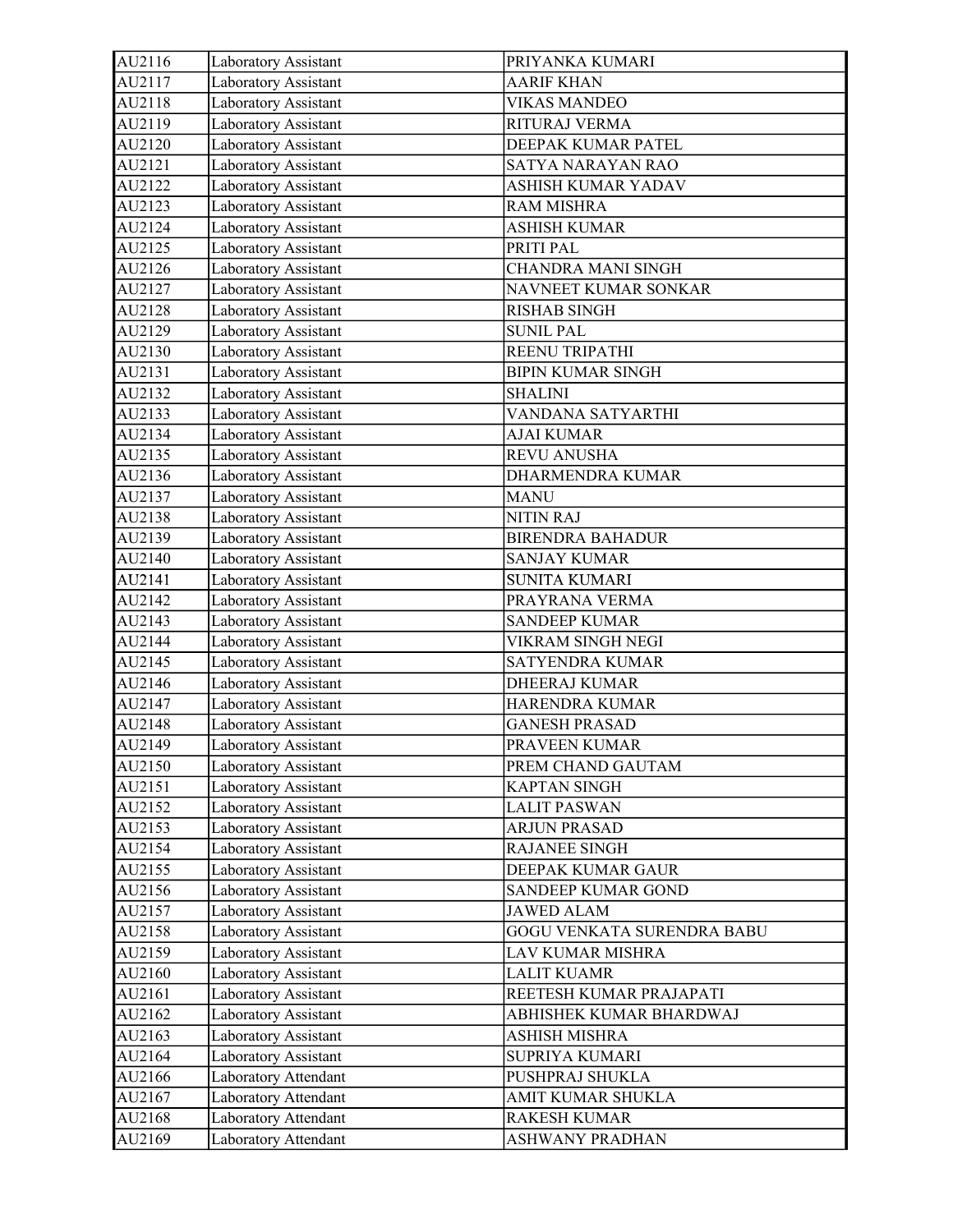| AU2170 | Laboratory Attendant | MOHAMMAD WAJIH            |
|--------|----------------------|---------------------------|
| AU2171 | Laboratory Attendant | AKHILEASH KUMAR YADAV     |
| AU2172 | Laboratory Attendant | SHUBHANSHU SINGH          |
| AU2173 | Laboratory Attendant | VISHUDDHANAND TIWARI      |
| AU2174 | Laboratory Attendant | HARMENDRA KUMAR           |
| AU2175 | Laboratory Attendant | KM MONIKA SHUKLA          |
| AU2176 | Laboratory Attendant | <b>AKANSHA SINGH</b>      |
| AU2177 | Laboratory Attendant | ASHVANI KUMAR DUBEY       |
| AU2178 | Laboratory Attendant | <b>SUSHIL KUMAR</b>       |
| AU2179 | Laboratory Attendant | NEELESH TRIPATHI          |
| AU2180 | Laboratory Attendant | RAHUL UPADHYAY            |
| AU2181 | Laboratory Attendant | <b>AMAN SHUKLA</b>        |
| AU2182 | Laboratory Attendant | <b>ANKIT PATEL</b>        |
| AU2183 | Laboratory Attendant | JITENDRA KUMAR MISHRA     |
| AU2184 | Laboratory Attendant | LAVKUSH YADAV             |
| AU2185 | Laboratory Attendant | AWADHESH KUMAR SINGH      |
| AU2186 | Laboratory Attendant | ANKUR SRIVASTAVA          |
| AU2187 | Laboratory Attendant | <b>SWAPNIL SAHU'</b>      |
| AU2188 | Laboratory Attendant | MOHD. KAMRAN ANSARI       |
| AU2189 | Laboratory Attendant | <b>SUDHIR SINGH</b>       |
| AU2190 | Laboratory Attendant | DEEPAK KUMAR SINGH        |
| AU2191 | Laboratory Attendant | MUJAHID UL ISLAM          |
| AU2192 | Laboratory Attendant | <b>DIWAKAR MISHRA</b>     |
| AU2193 | Laboratory Attendant | <b>SURYA PRAKASH</b>      |
| AU2194 | Laboratory Attendant | PRITIMA SHUKLA            |
| AU2195 | Laboratory Attendant | <b>HARSHIT SINGH</b>      |
| AU2196 | Laboratory Attendant | <b>MOHIT PANDEY</b>       |
| AU2197 | Laboratory Attendant | SANDEEP KUMAR SINGH       |
| AU2198 | Laboratory Attendant | AMIT KUMAR VARMA          |
| AU2199 | Laboratory Attendant | <b>IMRAN AHMAD</b>        |
| AU2200 | Laboratory Attendant | <b>ANOOP SINGH</b>        |
| AU2201 | Laboratory Attendant | <b>JAVENDER SINGH</b>     |
| AU2202 | Laboratory Attendant | <b>BHARAT PANDEY</b>      |
| AU2203 | Laboratory Attendant | CHANDRIKA PRASAD TRIPATHI |
| AU2204 | Laboratory Attendant | VISHVA MOHAN SHRIVASTAVA  |
| AU2205 | Laboratory Attendant | <b>VIKAS PANDEY</b>       |
| AU2206 | Laboratory Attendant | <b>GAUTAM JOHN</b>        |
| AU2207 | Laboratory Attendant | <b>ANURAG GIRI</b>        |
| AU2208 | Laboratory Attendant | ROHIT KUMAR SHUKLA        |
| AU2209 | Laboratory Attendant | PRADEEP MANI TRIPATHI     |
| AU2210 | Laboratory Attendant | <b>RAM PRAKASH</b>        |
| AU2211 | Laboratory Attendant | <b>RIZVAN ALAM</b>        |
| AU2212 | Laboratory Attendant | <b>NITIN KUMAR</b>        |
| AU2213 | Laboratory Attendant | <b>ALOK TRIPATHI</b>      |
| AU2214 | Laboratory Attendant | TAUSEEF ANWAR             |
| AU2215 | Laboratory Attendant | AFSAR ALAM                |
| AU2216 | Laboratory Attendant | KOMAL SINGH               |
| AU2217 | Laboratory Attendant | SATYA PRAKASH PANDEY      |
| AU2218 | Laboratory Attendant | NAGENDRA KUMAR PATEL      |
| AU2219 | Laboratory Attendant | SHUBHAM KUMAR PANDEY      |
| AU2220 | Laboratory Attendant | ASHISH KUMAR PANDEY       |
| AU2221 | Laboratory Attendant | ADITYA RAWAT              |
| AU2222 | Laboratory Attendant | AKBAR ALAM                |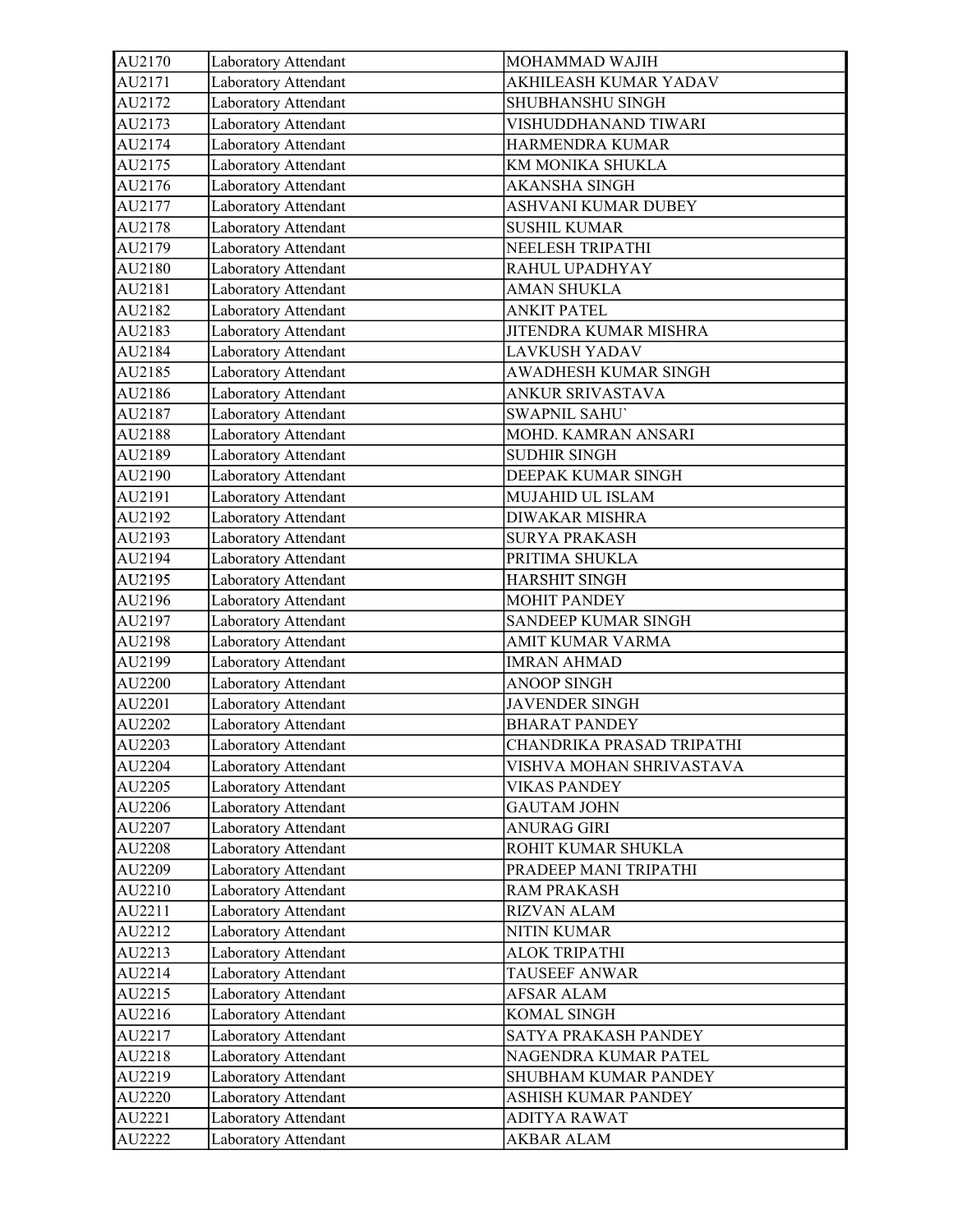| AU2224<br>Laboratory Attendant<br><b>ASHISH SHUKLA</b><br>AU2225<br>Laboratory Attendant<br><b>ABHISHEK VERMA</b><br>AU2226<br>Laboratory Attendant<br><b>AMIT SINGH</b><br>AU2227<br>Laboratory Attendant<br>SAURABH KUMAR RAI<br>AU2228<br>Laboratory Attendant<br><b>VERSHA SHARMA</b><br>AU2229<br>Laboratory Attendant<br><b>RAJAT MISHRA</b><br>AU2230<br>RAM PRAKASH SINGH<br>Laboratory Attendant<br>AU2231<br>Laboratory Attendant<br><b>GULAM NABI IMTIYAZ</b><br>Laboratory Attendant<br>AU2232<br><b>ASHUTOSH GIRI</b><br>Laboratory Attendant<br>AU2233<br>ANURAG SRIVASTAVA<br>AU2234<br>Laboratory Attendant<br>MOHAMMAD AHMAD SARDAR<br>AU2235<br>Laboratory Attendant<br>ASHOK KUMAR PANDEY<br>AU2236<br>Laboratory Attendant<br>KM. MAMTA<br>AU2237<br>Laboratory Attendant<br>NAQEEB ASHRAF<br>AU2238<br>Laboratory Attendant<br><b>SHASHI RAJ SINGH</b><br>AU2239<br>Laboratory Attendant<br><b>ASHISH PANDEY</b><br>Laboratory Attendant<br>MOHD. SAHBAJ<br>AU2240<br>AU2241<br>Laboratory Attendant<br><b>KIRAN KESARWANI</b><br>Laboratory Attendant<br>AU2242<br>ASHWANI KUMAR RAWAT<br>AU2243<br>Laboratory Attendant<br><b>ASHISH TIWARI</b><br>AU2244<br>SUDHAKAR MISHRA<br>Laboratory Attendant<br>AU2245<br>Laboratory Attendant<br><b>KUNWAR JEE</b><br>AU2246<br>Laboratory Attendant<br>SAURABH KUMAR TIWARI<br>AU2247<br>Laboratory Attendant<br>MAHENDRA PRAKASH<br>AU2248<br>Laboratory Attendant<br><b>AMITESH PANDEY</b><br>Laboratory Attendant<br>AU2249<br>ABHISHEK KUMAR DUBEY<br>AU2250<br>Laboratory Attendant<br>VINAY UPADHYAY<br>AU2251<br>Laboratory Attendant<br>ANURAG TIWARI<br>AU2252<br>Laboratory Attendant<br><b>AMIT MISHRA</b><br>AU2253<br>Laboratory Attendant<br>TANVIRUL HASAN JAFRI<br>Laboratory Attendant<br>AU2254<br>SAURABH CHANDRA<br>AU2255<br>Laboratory Attendant<br><b>SANDEEP KUMAR</b><br>AU2256<br>Laboratory Attendant<br>BHUPENDRA KUMAR SHUKLA<br>AVNISH KUMAR SONKAR<br>AU2257<br>Laboratory Attendant<br>AU2258<br>Laboratory Attendant<br><b>ANURAG PATEL</b><br>Laboratory Attendant<br>RAHUL KESARI<br>AU2259<br>Laboratory Attendant<br>AJAY KUMAR TRIPATHI<br>AU2260<br>Laboratory Attendant<br>MAHENDRA KUMAR KUSHWAHA<br>AU2261<br>Laboratory Attendant<br>AU2262<br>SANJAY KUMAR GUPTA |
|-------------------------------------------------------------------------------------------------------------------------------------------------------------------------------------------------------------------------------------------------------------------------------------------------------------------------------------------------------------------------------------------------------------------------------------------------------------------------------------------------------------------------------------------------------------------------------------------------------------------------------------------------------------------------------------------------------------------------------------------------------------------------------------------------------------------------------------------------------------------------------------------------------------------------------------------------------------------------------------------------------------------------------------------------------------------------------------------------------------------------------------------------------------------------------------------------------------------------------------------------------------------------------------------------------------------------------------------------------------------------------------------------------------------------------------------------------------------------------------------------------------------------------------------------------------------------------------------------------------------------------------------------------------------------------------------------------------------------------------------------------------------------------------------------------------------------------------------------------------------------------------------------------------------------------------------------------------------------------------------------------------------------------------------------------------------------------------------------------------------------------------------------------------------------------------------------------------------------------------------------------------------------------|
|                                                                                                                                                                                                                                                                                                                                                                                                                                                                                                                                                                                                                                                                                                                                                                                                                                                                                                                                                                                                                                                                                                                                                                                                                                                                                                                                                                                                                                                                                                                                                                                                                                                                                                                                                                                                                                                                                                                                                                                                                                                                                                                                                                                                                                                                               |
|                                                                                                                                                                                                                                                                                                                                                                                                                                                                                                                                                                                                                                                                                                                                                                                                                                                                                                                                                                                                                                                                                                                                                                                                                                                                                                                                                                                                                                                                                                                                                                                                                                                                                                                                                                                                                                                                                                                                                                                                                                                                                                                                                                                                                                                                               |
|                                                                                                                                                                                                                                                                                                                                                                                                                                                                                                                                                                                                                                                                                                                                                                                                                                                                                                                                                                                                                                                                                                                                                                                                                                                                                                                                                                                                                                                                                                                                                                                                                                                                                                                                                                                                                                                                                                                                                                                                                                                                                                                                                                                                                                                                               |
|                                                                                                                                                                                                                                                                                                                                                                                                                                                                                                                                                                                                                                                                                                                                                                                                                                                                                                                                                                                                                                                                                                                                                                                                                                                                                                                                                                                                                                                                                                                                                                                                                                                                                                                                                                                                                                                                                                                                                                                                                                                                                                                                                                                                                                                                               |
|                                                                                                                                                                                                                                                                                                                                                                                                                                                                                                                                                                                                                                                                                                                                                                                                                                                                                                                                                                                                                                                                                                                                                                                                                                                                                                                                                                                                                                                                                                                                                                                                                                                                                                                                                                                                                                                                                                                                                                                                                                                                                                                                                                                                                                                                               |
|                                                                                                                                                                                                                                                                                                                                                                                                                                                                                                                                                                                                                                                                                                                                                                                                                                                                                                                                                                                                                                                                                                                                                                                                                                                                                                                                                                                                                                                                                                                                                                                                                                                                                                                                                                                                                                                                                                                                                                                                                                                                                                                                                                                                                                                                               |
|                                                                                                                                                                                                                                                                                                                                                                                                                                                                                                                                                                                                                                                                                                                                                                                                                                                                                                                                                                                                                                                                                                                                                                                                                                                                                                                                                                                                                                                                                                                                                                                                                                                                                                                                                                                                                                                                                                                                                                                                                                                                                                                                                                                                                                                                               |
|                                                                                                                                                                                                                                                                                                                                                                                                                                                                                                                                                                                                                                                                                                                                                                                                                                                                                                                                                                                                                                                                                                                                                                                                                                                                                                                                                                                                                                                                                                                                                                                                                                                                                                                                                                                                                                                                                                                                                                                                                                                                                                                                                                                                                                                                               |
|                                                                                                                                                                                                                                                                                                                                                                                                                                                                                                                                                                                                                                                                                                                                                                                                                                                                                                                                                                                                                                                                                                                                                                                                                                                                                                                                                                                                                                                                                                                                                                                                                                                                                                                                                                                                                                                                                                                                                                                                                                                                                                                                                                                                                                                                               |
|                                                                                                                                                                                                                                                                                                                                                                                                                                                                                                                                                                                                                                                                                                                                                                                                                                                                                                                                                                                                                                                                                                                                                                                                                                                                                                                                                                                                                                                                                                                                                                                                                                                                                                                                                                                                                                                                                                                                                                                                                                                                                                                                                                                                                                                                               |
|                                                                                                                                                                                                                                                                                                                                                                                                                                                                                                                                                                                                                                                                                                                                                                                                                                                                                                                                                                                                                                                                                                                                                                                                                                                                                                                                                                                                                                                                                                                                                                                                                                                                                                                                                                                                                                                                                                                                                                                                                                                                                                                                                                                                                                                                               |
|                                                                                                                                                                                                                                                                                                                                                                                                                                                                                                                                                                                                                                                                                                                                                                                                                                                                                                                                                                                                                                                                                                                                                                                                                                                                                                                                                                                                                                                                                                                                                                                                                                                                                                                                                                                                                                                                                                                                                                                                                                                                                                                                                                                                                                                                               |
|                                                                                                                                                                                                                                                                                                                                                                                                                                                                                                                                                                                                                                                                                                                                                                                                                                                                                                                                                                                                                                                                                                                                                                                                                                                                                                                                                                                                                                                                                                                                                                                                                                                                                                                                                                                                                                                                                                                                                                                                                                                                                                                                                                                                                                                                               |
|                                                                                                                                                                                                                                                                                                                                                                                                                                                                                                                                                                                                                                                                                                                                                                                                                                                                                                                                                                                                                                                                                                                                                                                                                                                                                                                                                                                                                                                                                                                                                                                                                                                                                                                                                                                                                                                                                                                                                                                                                                                                                                                                                                                                                                                                               |
|                                                                                                                                                                                                                                                                                                                                                                                                                                                                                                                                                                                                                                                                                                                                                                                                                                                                                                                                                                                                                                                                                                                                                                                                                                                                                                                                                                                                                                                                                                                                                                                                                                                                                                                                                                                                                                                                                                                                                                                                                                                                                                                                                                                                                                                                               |
|                                                                                                                                                                                                                                                                                                                                                                                                                                                                                                                                                                                                                                                                                                                                                                                                                                                                                                                                                                                                                                                                                                                                                                                                                                                                                                                                                                                                                                                                                                                                                                                                                                                                                                                                                                                                                                                                                                                                                                                                                                                                                                                                                                                                                                                                               |
|                                                                                                                                                                                                                                                                                                                                                                                                                                                                                                                                                                                                                                                                                                                                                                                                                                                                                                                                                                                                                                                                                                                                                                                                                                                                                                                                                                                                                                                                                                                                                                                                                                                                                                                                                                                                                                                                                                                                                                                                                                                                                                                                                                                                                                                                               |
|                                                                                                                                                                                                                                                                                                                                                                                                                                                                                                                                                                                                                                                                                                                                                                                                                                                                                                                                                                                                                                                                                                                                                                                                                                                                                                                                                                                                                                                                                                                                                                                                                                                                                                                                                                                                                                                                                                                                                                                                                                                                                                                                                                                                                                                                               |
|                                                                                                                                                                                                                                                                                                                                                                                                                                                                                                                                                                                                                                                                                                                                                                                                                                                                                                                                                                                                                                                                                                                                                                                                                                                                                                                                                                                                                                                                                                                                                                                                                                                                                                                                                                                                                                                                                                                                                                                                                                                                                                                                                                                                                                                                               |
|                                                                                                                                                                                                                                                                                                                                                                                                                                                                                                                                                                                                                                                                                                                                                                                                                                                                                                                                                                                                                                                                                                                                                                                                                                                                                                                                                                                                                                                                                                                                                                                                                                                                                                                                                                                                                                                                                                                                                                                                                                                                                                                                                                                                                                                                               |
|                                                                                                                                                                                                                                                                                                                                                                                                                                                                                                                                                                                                                                                                                                                                                                                                                                                                                                                                                                                                                                                                                                                                                                                                                                                                                                                                                                                                                                                                                                                                                                                                                                                                                                                                                                                                                                                                                                                                                                                                                                                                                                                                                                                                                                                                               |
|                                                                                                                                                                                                                                                                                                                                                                                                                                                                                                                                                                                                                                                                                                                                                                                                                                                                                                                                                                                                                                                                                                                                                                                                                                                                                                                                                                                                                                                                                                                                                                                                                                                                                                                                                                                                                                                                                                                                                                                                                                                                                                                                                                                                                                                                               |
|                                                                                                                                                                                                                                                                                                                                                                                                                                                                                                                                                                                                                                                                                                                                                                                                                                                                                                                                                                                                                                                                                                                                                                                                                                                                                                                                                                                                                                                                                                                                                                                                                                                                                                                                                                                                                                                                                                                                                                                                                                                                                                                                                                                                                                                                               |
|                                                                                                                                                                                                                                                                                                                                                                                                                                                                                                                                                                                                                                                                                                                                                                                                                                                                                                                                                                                                                                                                                                                                                                                                                                                                                                                                                                                                                                                                                                                                                                                                                                                                                                                                                                                                                                                                                                                                                                                                                                                                                                                                                                                                                                                                               |
|                                                                                                                                                                                                                                                                                                                                                                                                                                                                                                                                                                                                                                                                                                                                                                                                                                                                                                                                                                                                                                                                                                                                                                                                                                                                                                                                                                                                                                                                                                                                                                                                                                                                                                                                                                                                                                                                                                                                                                                                                                                                                                                                                                                                                                                                               |
|                                                                                                                                                                                                                                                                                                                                                                                                                                                                                                                                                                                                                                                                                                                                                                                                                                                                                                                                                                                                                                                                                                                                                                                                                                                                                                                                                                                                                                                                                                                                                                                                                                                                                                                                                                                                                                                                                                                                                                                                                                                                                                                                                                                                                                                                               |
|                                                                                                                                                                                                                                                                                                                                                                                                                                                                                                                                                                                                                                                                                                                                                                                                                                                                                                                                                                                                                                                                                                                                                                                                                                                                                                                                                                                                                                                                                                                                                                                                                                                                                                                                                                                                                                                                                                                                                                                                                                                                                                                                                                                                                                                                               |
|                                                                                                                                                                                                                                                                                                                                                                                                                                                                                                                                                                                                                                                                                                                                                                                                                                                                                                                                                                                                                                                                                                                                                                                                                                                                                                                                                                                                                                                                                                                                                                                                                                                                                                                                                                                                                                                                                                                                                                                                                                                                                                                                                                                                                                                                               |
|                                                                                                                                                                                                                                                                                                                                                                                                                                                                                                                                                                                                                                                                                                                                                                                                                                                                                                                                                                                                                                                                                                                                                                                                                                                                                                                                                                                                                                                                                                                                                                                                                                                                                                                                                                                                                                                                                                                                                                                                                                                                                                                                                                                                                                                                               |
|                                                                                                                                                                                                                                                                                                                                                                                                                                                                                                                                                                                                                                                                                                                                                                                                                                                                                                                                                                                                                                                                                                                                                                                                                                                                                                                                                                                                                                                                                                                                                                                                                                                                                                                                                                                                                                                                                                                                                                                                                                                                                                                                                                                                                                                                               |
|                                                                                                                                                                                                                                                                                                                                                                                                                                                                                                                                                                                                                                                                                                                                                                                                                                                                                                                                                                                                                                                                                                                                                                                                                                                                                                                                                                                                                                                                                                                                                                                                                                                                                                                                                                                                                                                                                                                                                                                                                                                                                                                                                                                                                                                                               |
|                                                                                                                                                                                                                                                                                                                                                                                                                                                                                                                                                                                                                                                                                                                                                                                                                                                                                                                                                                                                                                                                                                                                                                                                                                                                                                                                                                                                                                                                                                                                                                                                                                                                                                                                                                                                                                                                                                                                                                                                                                                                                                                                                                                                                                                                               |
|                                                                                                                                                                                                                                                                                                                                                                                                                                                                                                                                                                                                                                                                                                                                                                                                                                                                                                                                                                                                                                                                                                                                                                                                                                                                                                                                                                                                                                                                                                                                                                                                                                                                                                                                                                                                                                                                                                                                                                                                                                                                                                                                                                                                                                                                               |
|                                                                                                                                                                                                                                                                                                                                                                                                                                                                                                                                                                                                                                                                                                                                                                                                                                                                                                                                                                                                                                                                                                                                                                                                                                                                                                                                                                                                                                                                                                                                                                                                                                                                                                                                                                                                                                                                                                                                                                                                                                                                                                                                                                                                                                                                               |
|                                                                                                                                                                                                                                                                                                                                                                                                                                                                                                                                                                                                                                                                                                                                                                                                                                                                                                                                                                                                                                                                                                                                                                                                                                                                                                                                                                                                                                                                                                                                                                                                                                                                                                                                                                                                                                                                                                                                                                                                                                                                                                                                                                                                                                                                               |
|                                                                                                                                                                                                                                                                                                                                                                                                                                                                                                                                                                                                                                                                                                                                                                                                                                                                                                                                                                                                                                                                                                                                                                                                                                                                                                                                                                                                                                                                                                                                                                                                                                                                                                                                                                                                                                                                                                                                                                                                                                                                                                                                                                                                                                                                               |
|                                                                                                                                                                                                                                                                                                                                                                                                                                                                                                                                                                                                                                                                                                                                                                                                                                                                                                                                                                                                                                                                                                                                                                                                                                                                                                                                                                                                                                                                                                                                                                                                                                                                                                                                                                                                                                                                                                                                                                                                                                                                                                                                                                                                                                                                               |
|                                                                                                                                                                                                                                                                                                                                                                                                                                                                                                                                                                                                                                                                                                                                                                                                                                                                                                                                                                                                                                                                                                                                                                                                                                                                                                                                                                                                                                                                                                                                                                                                                                                                                                                                                                                                                                                                                                                                                                                                                                                                                                                                                                                                                                                                               |
|                                                                                                                                                                                                                                                                                                                                                                                                                                                                                                                                                                                                                                                                                                                                                                                                                                                                                                                                                                                                                                                                                                                                                                                                                                                                                                                                                                                                                                                                                                                                                                                                                                                                                                                                                                                                                                                                                                                                                                                                                                                                                                                                                                                                                                                                               |
| Laboratory Attendant<br>AU2263<br><b>SARITA</b>                                                                                                                                                                                                                                                                                                                                                                                                                                                                                                                                                                                                                                                                                                                                                                                                                                                                                                                                                                                                                                                                                                                                                                                                                                                                                                                                                                                                                                                                                                                                                                                                                                                                                                                                                                                                                                                                                                                                                                                                                                                                                                                                                                                                                               |
| Laboratory Attendant<br>SANDEEP SHARMA<br>AU2264                                                                                                                                                                                                                                                                                                                                                                                                                                                                                                                                                                                                                                                                                                                                                                                                                                                                                                                                                                                                                                                                                                                                                                                                                                                                                                                                                                                                                                                                                                                                                                                                                                                                                                                                                                                                                                                                                                                                                                                                                                                                                                                                                                                                                              |
| Laboratory Attendant<br>AU2265<br><b>GULAB YADAV</b>                                                                                                                                                                                                                                                                                                                                                                                                                                                                                                                                                                                                                                                                                                                                                                                                                                                                                                                                                                                                                                                                                                                                                                                                                                                                                                                                                                                                                                                                                                                                                                                                                                                                                                                                                                                                                                                                                                                                                                                                                                                                                                                                                                                                                          |
| Laboratory Attendant<br>AU2266<br>ROSHNI PRAJAPATI                                                                                                                                                                                                                                                                                                                                                                                                                                                                                                                                                                                                                                                                                                                                                                                                                                                                                                                                                                                                                                                                                                                                                                                                                                                                                                                                                                                                                                                                                                                                                                                                                                                                                                                                                                                                                                                                                                                                                                                                                                                                                                                                                                                                                            |
| Laboratory Attendant<br><b>SANTOSH KUMAR</b><br>AU2267                                                                                                                                                                                                                                                                                                                                                                                                                                                                                                                                                                                                                                                                                                                                                                                                                                                                                                                                                                                                                                                                                                                                                                                                                                                                                                                                                                                                                                                                                                                                                                                                                                                                                                                                                                                                                                                                                                                                                                                                                                                                                                                                                                                                                        |
| Laboratory Attendant<br>PANKAJ PATEL<br>AU2268                                                                                                                                                                                                                                                                                                                                                                                                                                                                                                                                                                                                                                                                                                                                                                                                                                                                                                                                                                                                                                                                                                                                                                                                                                                                                                                                                                                                                                                                                                                                                                                                                                                                                                                                                                                                                                                                                                                                                                                                                                                                                                                                                                                                                                |
| Laboratory Attendant<br><b>RAJIV KUMAR</b><br>AU2269                                                                                                                                                                                                                                                                                                                                                                                                                                                                                                                                                                                                                                                                                                                                                                                                                                                                                                                                                                                                                                                                                                                                                                                                                                                                                                                                                                                                                                                                                                                                                                                                                                                                                                                                                                                                                                                                                                                                                                                                                                                                                                                                                                                                                          |
| Laboratory Attendant<br>AU2270<br>RAJESH KUMAR VISHWA KARMA                                                                                                                                                                                                                                                                                                                                                                                                                                                                                                                                                                                                                                                                                                                                                                                                                                                                                                                                                                                                                                                                                                                                                                                                                                                                                                                                                                                                                                                                                                                                                                                                                                                                                                                                                                                                                                                                                                                                                                                                                                                                                                                                                                                                                   |
| Laboratory Attendant<br>KM SUSHILA YADAV<br>AU2271                                                                                                                                                                                                                                                                                                                                                                                                                                                                                                                                                                                                                                                                                                                                                                                                                                                                                                                                                                                                                                                                                                                                                                                                                                                                                                                                                                                                                                                                                                                                                                                                                                                                                                                                                                                                                                                                                                                                                                                                                                                                                                                                                                                                                            |
| Laboratory Attendant<br><b>ANIL YADAV</b><br>AU2272                                                                                                                                                                                                                                                                                                                                                                                                                                                                                                                                                                                                                                                                                                                                                                                                                                                                                                                                                                                                                                                                                                                                                                                                                                                                                                                                                                                                                                                                                                                                                                                                                                                                                                                                                                                                                                                                                                                                                                                                                                                                                                                                                                                                                           |
| Laboratory Attendant<br>AU2273<br><b>AJIT KUMAR</b>                                                                                                                                                                                                                                                                                                                                                                                                                                                                                                                                                                                                                                                                                                                                                                                                                                                                                                                                                                                                                                                                                                                                                                                                                                                                                                                                                                                                                                                                                                                                                                                                                                                                                                                                                                                                                                                                                                                                                                                                                                                                                                                                                                                                                           |
| AU2274<br>Laboratory Attendant<br>KAMAL SINGH                                                                                                                                                                                                                                                                                                                                                                                                                                                                                                                                                                                                                                                                                                                                                                                                                                                                                                                                                                                                                                                                                                                                                                                                                                                                                                                                                                                                                                                                                                                                                                                                                                                                                                                                                                                                                                                                                                                                                                                                                                                                                                                                                                                                                                 |
| AU2275<br>Laboratory Attendant<br>VICKY KUMAR SAHANI                                                                                                                                                                                                                                                                                                                                                                                                                                                                                                                                                                                                                                                                                                                                                                                                                                                                                                                                                                                                                                                                                                                                                                                                                                                                                                                                                                                                                                                                                                                                                                                                                                                                                                                                                                                                                                                                                                                                                                                                                                                                                                                                                                                                                          |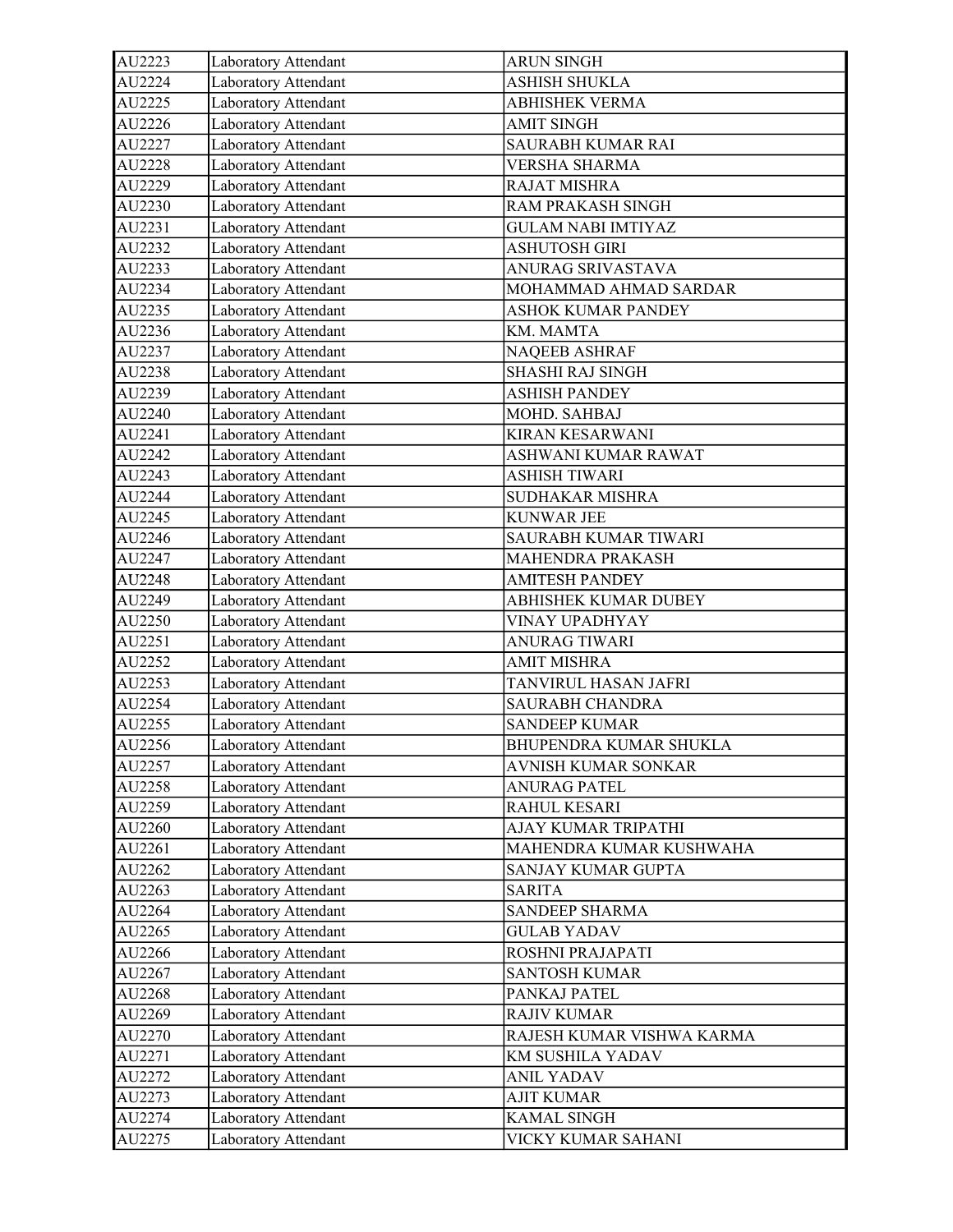| AU2276 | Laboratory Attendant | <b>BRIJESH KUMAR</b>          |
|--------|----------------------|-------------------------------|
| AU2277 | Laboratory Attendant | <b>AMITA SHARMA</b>           |
| AU2278 | Laboratory Attendant | <b>VINOD KUMAR YADAV</b>      |
| AU2279 | Laboratory Attendant | VIVEKANAND YADAV              |
| AU2280 | Laboratory Attendant | SUDHIR KUMAR YADAV            |
| AU2281 | Laboratory Attendant | SUNEEL KUMAR YADAV            |
| AU2282 | Laboratory Attendant | DHARMENDRA SINGH YADAV        |
| AU2283 | Laboratory Attendant | DEVESH KUMAR KUSHWAHA         |
| AU2284 | Laboratory Attendant | <b>VIVEK KUMAR</b>            |
| AU2285 | Laboratory Attendant | ROHIT KUMAR SHARMA            |
| AU2286 | Laboratory Attendant | <b>SANDEEP SAHU</b>           |
| AU2287 | Laboratory Attendant | KULDEEP KUMAR PAL             |
| AU2288 | Laboratory Attendant | <b>RANJANA</b>                |
| AU2289 | Laboratory Attendant | ASHISH KUMAR MAURYA           |
| AU2290 | Laboratory Attendant | <b>VIKAS GAUR</b>             |
| AU2291 | Laboratory Attendant | <b>KARAN GAUR</b>             |
| AU2292 | Laboratory Attendant | KM SANDHYA DEVI               |
| AU2293 | Laboratory Attendant | ROHIT VISHWAKARMA             |
| AU2294 | Laboratory Attendant | SATYAM KUMAR YADAV            |
| AU2295 | Laboratory Attendant | SATYA PAL YADAV               |
| AU2296 | Laboratory Attendant | <b>UMESH KUMAR YADAV</b>      |
| AU2297 | Laboratory Attendant | DINESH KUMAR SINGH            |
| AU2298 | Laboratory Attendant | <b>MAHESH KUMAR</b>           |
| AU2299 | Laboratory Attendant | <b>MAHESH SAHU</b>            |
| AU2300 | Laboratory Attendant | <b>VIJAY KUMAR</b>            |
| AU2301 | Laboratory Attendant | <b>SHIVA KANT GUPTA</b>       |
| AU2302 | Laboratory Attendant | <b>SHADAB ALI</b>             |
| AU2303 | Laboratory Attendant | KM SANJU YADAV                |
| AU2304 | Laboratory Attendant | ASHWANI KUMAR SHARMA          |
| AU2305 | Laboratory Attendant | NEERAJ KUMAR YADAV            |
| AU2306 | Laboratory Attendant | PRAKASH KUMAR GUPTA           |
| AU2307 | Laboratory Attendant | <b>BASANT LAL YADAV</b>       |
| AU2308 | Laboratory Attendant | RAJ KUMAR YADAV               |
| AU2309 | Laboratory Attendant | <b>VIPIN KUMAR</b>            |
| AU2310 | Laboratory Attendant | <b>AJAY KUMAR</b>             |
| AU2311 | Laboratory Attendant | GUPTA MADHUVENDRA GYANPRAKASH |
| AU2312 | Laboratory Attendant | AMAR DEEP SHARMA              |
| AU2313 | Laboratory Attendant | <b>UBAIDUR RAHMAN</b>         |
| AU2314 | Laboratory Attendant | PRABHAKAR SINGH               |
| AU2315 | Laboratory Attendant | <b>ABDUL QUADIR</b>           |
| AU2316 | Laboratory Attendant | RAJESH KUMAR PRAJAPATI        |
| AU2317 | Laboratory Attendant | VIRENDRA KUMAR NISHAD         |
| AU2318 | Laboratory Attendant | <b>MAHENDRA NISHAD</b>        |
| AU2319 | Laboratory Attendant | SHEETLA PRASAD YADAV          |
| AU2320 | Laboratory Attendant | DEEPAK KUMAR NISHAD           |
| AU2321 | Laboratory Attendant | JAYENDRA KUMAR HIMANSHU       |
| AU2322 | Laboratory Attendant | <b>CHANDAN KUMAR</b>          |
| AU2323 | Laboratory Attendant | VIRENDRA PRATAP YADAV         |
| AU2324 | Laboratory Attendant | PRADEEP KUMAR PUSHPAKAR       |
| AU2325 | Laboratory Attendant | <b>VIKASH KUMAR</b>           |
| AU2326 | Laboratory Attendant | MULAYAM SINGH YADAV           |
| AU2327 | Laboratory Attendant | SANJAY KUMAR SINGH            |
| AU2328 | Laboratory Attendant | ANIL KUMAR SINGH              |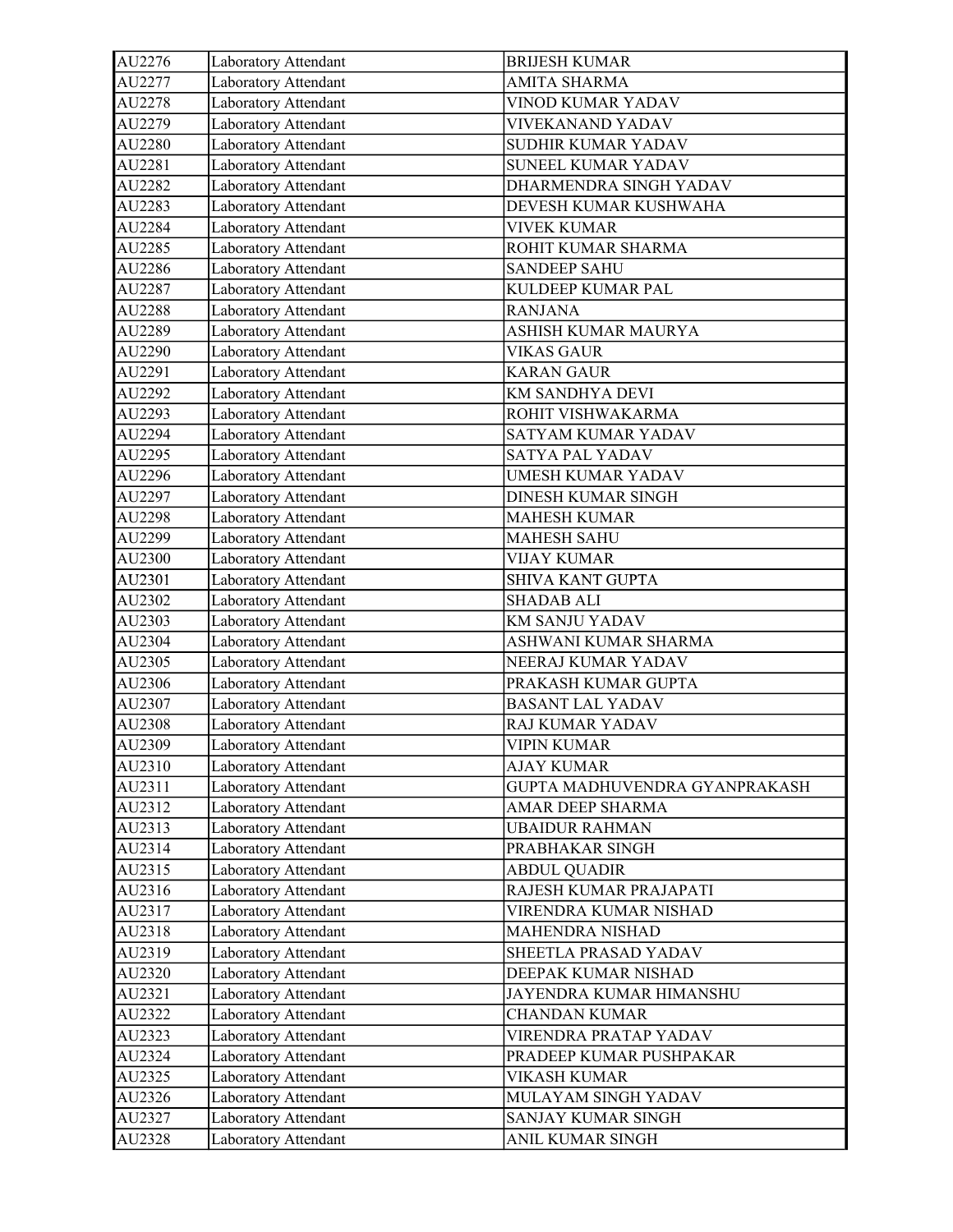| AU2329 | Laboratory Attendant | ANUJ SINGH YADAV        |
|--------|----------------------|-------------------------|
| AU2330 | Laboratory Attendant | <b>SAURABH GUPTA</b>    |
| AU2331 | Laboratory Attendant | RAMENDRA RAWAT          |
| AU2332 | Laboratory Attendant | SHAILENDRA SINGH YADAV  |
| AU2333 | Laboratory Attendant | <b>DEVENDRA SINGH</b>   |
| AU2334 | Laboratory Attendant | DHARA SINGH PRAJAPATTI  |
| AU2335 | Laboratory Attendant | <b>SAHDEV KUMAR</b>     |
| AU2336 | Laboratory Attendant | CHANDRA PRAKASH PATEL   |
| AU2337 | Laboratory Attendant | PRADEEP KUSHWAHA        |
| AU2338 | Laboratory Attendant | DHARMENDRA KUMAR        |
| AU2339 | Laboratory Attendant | ANCHAL KUSHWAHA         |
| AU2340 | Laboratory Attendant | <b>ASHWINI GUPTA</b>    |
| AU2341 | Laboratory Attendant | <b>BIRENDRA KUMAR</b>   |
| AU2342 | Laboratory Attendant | SUNEEL KUMAR SINGH      |
| AU2343 | Laboratory Attendant | <b>SARASWATI DEVI</b>   |
| AU2344 | Laboratory Attendant | ANIL KUMAR SINGH        |
| AU2345 | Laboratory Attendant | YOGESH KUMAR GOURAV     |
| AU2346 | Laboratory Attendant | SANDEEP KUMAR YADAV     |
| AU2347 | Laboratory Attendant | <b>GAURAV TRIPATHI</b>  |
| AU2348 | Laboratory Attendant | <b>AJEET KUMAR</b>      |
| AU2349 | Laboratory Attendant | <b>SUSHIL KUMAR</b>     |
| AU2350 | Laboratory Attendant | SATEESH KUMAR PRABHAKAR |
| AU2351 | Laboratory Attendant | ABHILASH CHANDRA        |
| AU2352 | Laboratory Attendant | <b>ASHISH KUMAR</b>     |
| AU2353 | Laboratory Attendant | <b>SHUBHAM KUMAR</b>    |
| AU2354 | Laboratory Attendant | <b>ARVIND KUMAR</b>     |
| AU2355 | Laboratory Attendant | <b>AJAY KUMAR</b>       |
| AU2356 | Laboratory Attendant | <b>AMIT KUMAR</b>       |
| AU2357 | Laboratory Attendant | <b>SHUBHAM KUMAR</b>    |
| AU2358 | Laboratory Attendant | <b>DABALOORAM</b>       |
| AU2359 | Laboratory Attendant | <b>GAJANAND SONKAR</b>  |
| AU2360 | Laboratory Attendant | <b>AKHILESH KUMAR</b>   |
| AU2361 | Laboratory Attendant | MOHIT KANNAUJIYA        |
| AU2362 | Laboratory Attendant | <b>GANESH PRASAD</b>    |
| AU2363 | Laboratory Attendant | <b>AKHILESH KUMAR</b>   |
| AU2364 | Laboratory Attendant | <b>PRINCE</b>           |
| AU2365 | Laboratory Attendant | <b>SANJAY VERMA</b>     |
| AU2366 | Laboratory Attendant | SHAILENDRA BHARTI       |
| AU2367 | Laboratory Attendant | <b>SANDEEP KUMAR</b>    |
| AU2368 | Laboratory Attendant | ABHINOV KUMAR SONKAR    |
| AU2369 | Laboratory Attendant | PRASANTOSH CHANDRA      |
| AU2370 | Laboratory Attendant | <b>HEMA</b>             |
| AU2371 | Laboratory Attendant | <b>RAJUL JAISWAR</b>    |
| AU2372 | Laboratory Attendant | <b>SAHENDRA KUMAR</b>   |
| AU2373 | Laboratory Attendant | SUDIPTI CHANDRA         |
| AU2374 | Laboratory Attendant | KULDEEP CHANDRA         |
| AU2375 | Laboratory Attendant | MAYANK KUMAR            |
| AU2376 | Laboratory Attendant | <b>AJAY KUMAR</b>       |
| AU2377 | Laboratory Attendant | <b>AARTI KUMARI</b>     |
| AU2378 | Laboratory Attendant | <b>SANJAY KUMAR</b>     |
| AU2379 | Laboratory Attendant | VIJAY KUMAR BHARTIYA    |
| AU2380 | Laboratory Attendant | MUKESH PRAKASH          |
| AU2381 | Laboratory Attendant | <b>DHIRENDRA</b>        |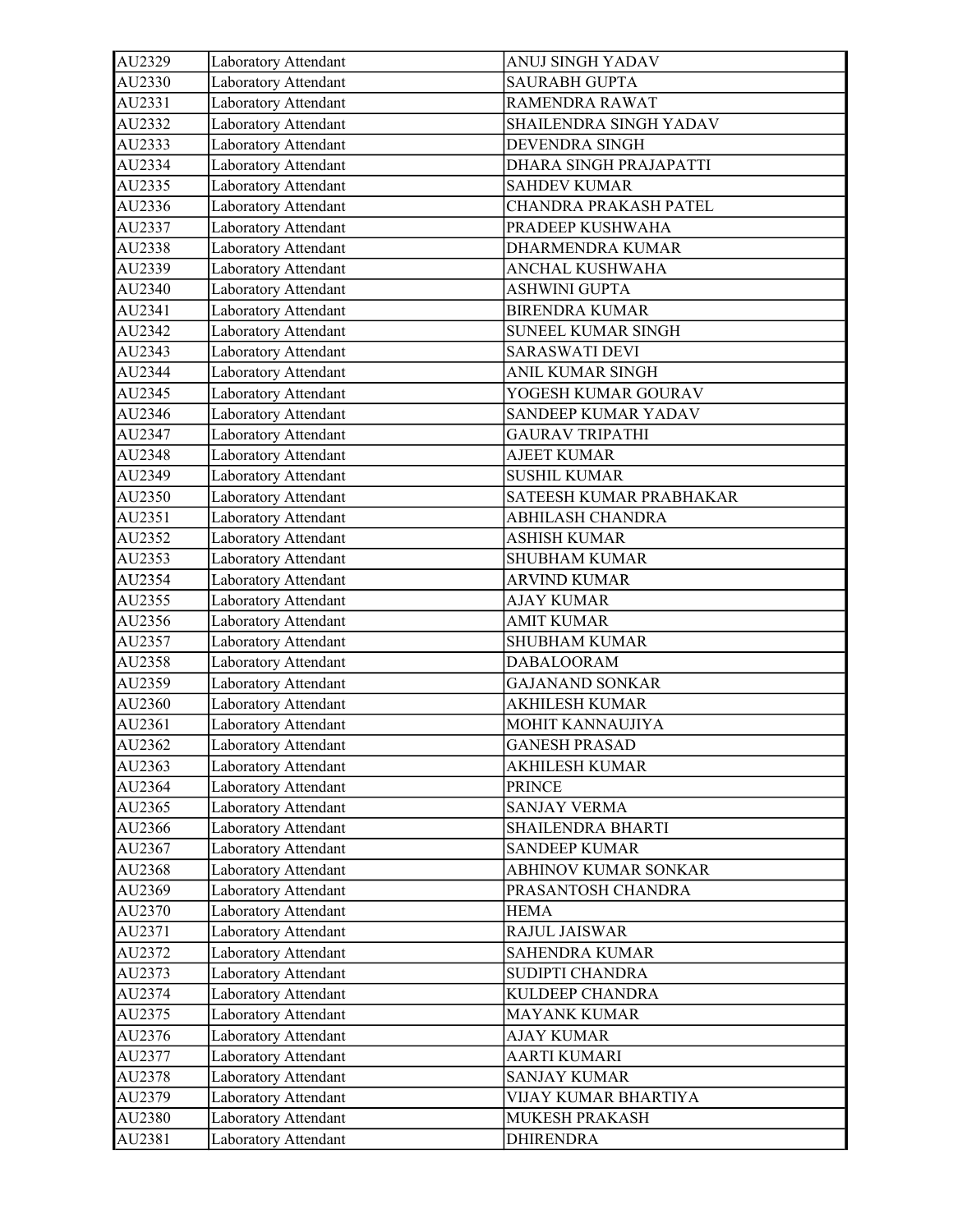| AU2382 | Laboratory Attendant        | <b>RAJIV PRASAD RAM</b>     |
|--------|-----------------------------|-----------------------------|
| AU2383 | Laboratory Attendant        | DHARMENDRA KUMAR SINGH      |
| AU2384 | Laboratory Attendant        | <b>SACHIN TIWARI</b>        |
| AU2385 | Laboratory Attendant        | RAM KUMAR                   |
| AU2386 | Laboratory Attendant        | <b>AJAY PAKHALE</b>         |
| AU2387 | Laboratory Attendant        | RAJESH KUMAR GOND           |
| AU2388 | Laboratory Attendant        | <b>SHOKIT HUSSAIN</b>       |
| AU2389 | Laboratory Attendant        | <b>DINESH CHAUHAN</b>       |
| AU2390 | Laboratory Attendant        | <b>AKASH KUMAR GOND</b>     |
| AU2391 | <b>Laboratory Attendant</b> | <b>JAY PRAKASH MEENA</b>    |
| AU2392 | Laboratory Attendant        | <b>MADHU B</b>              |
| AU2393 | Laboratory Attendant        | <b>AJAY THARU</b>           |
| AU2394 | Laboratory Attendant        | SATYENDRA KUMAR GOND        |
| AU2395 | Laboratory Attendant        | MUNISH MOHAN KHARWAR        |
| AU2396 | Laboratory Attendant        | KHEMCHAND MEENA             |
| AU2397 | Laboratory Attendant        | <b>RADHA</b>                |
| AU2398 | Laboratory Attendant        | <b>RAMBALI</b>              |
| AU2400 | <b>Technical Assistant</b>  | <b>INDIRA PRIYADARSHINI</b> |
| AU2401 | <b>Technical Assistant</b>  | SATYA NARAYAN RAO           |
| AU2402 | <b>Technical Assistant</b>  | <b>ANIL PANDEY</b>          |
| AU2403 | <b>Technical Assistant</b>  | <b>KANCHAN DUBEY</b>        |
| AU2404 | <b>Technical Assistant</b>  | <b>SHUBHAM SINGH</b>        |
| AU2405 | <b>Technical Assistant</b>  | DEVENDRA KUMAR MISHRA       |
| AU2406 | <b>Technical Assistant</b>  | ARPITA MISHRA               |
| AU2407 | <b>Technical Assistant</b>  | <b>BEENU TRIPATHI</b>       |
| AU2408 | <b>Technical Assistant</b>  | <b>UDAY PRATAP SINGH</b>    |
| AU2409 | <b>Technical Assistant</b>  | POOJA TIWARI                |
| AU2410 | <b>Technical Assistant</b>  | <b>GUNAKESH TIWARI</b>      |
| AU2411 | Technical Assistant         | ABHISHEK PRAKASH TIWARI     |
| AU2412 | <b>Technical Assistant</b>  | AVINASH KUMAR SRIVASTAV     |
| AU2413 | <b>Technical Assistant</b>  | <b>JAI PAL THAKUR</b>       |
| AU2414 | <b>Technical Assistant</b>  | <b>MOHD REHAN AZMI</b>      |
| AU2415 | <b>Technical Assistant</b>  | <b>ANURAG MISHRA</b>        |
| AU2416 | Technical Assistant         | SANDEEP KUMAR SHUKLA        |
| AU2417 | <b>Technical Assistant</b>  | DHARNIDHAR CHATURVEDI       |
| AU2418 | <b>Technical Assistant</b>  | SUMIT KUMAR SRIVASTAVA      |
| AU2419 | <b>Technical Assistant</b>  | <b>RAJIV SINGH</b>          |
| AU2420 | Technical Assistant         | <b>MANDEEP KUMAR</b>        |
| AU2421 | <b>Technical Assistant</b>  | AMIT PRAKASH MISHRA         |
| AU2422 | <b>Technical Assistant</b>  | <b>ABHISHEK SHUKLA</b>      |
| AU2423 | <b>Technical Assistant</b>  | <b>MRITUNJAY MISHRA</b>     |
| AU2424 | <b>Technical Assistant</b>  | <b>SUDHEER RAI</b>          |
| AU2425 | <b>Technical Assistant</b>  | <b>SMRITI MISHRA</b>        |
| AU2426 | <b>Technical Assistant</b>  | RAHUL AGRAWAL               |
| AU2427 | <b>Technical Assistant</b>  | <b>ABHISHEK TIWARI</b>      |
| AU2428 | <b>Technical Assistant</b>  | VARSA TIWARI                |
| AU2429 | Technical Assistant         | DEVESH KUMAR SINGH          |
| AU2430 | <b>Technical Assistant</b>  | NARENDRA KUMAR              |
| AU2431 | <b>Technical Assistant</b>  | MUKESH ASTHANA              |
| AU2432 | <b>Technical Assistant</b>  | KM MAMATA                   |
| AU2433 | <b>Technical Assistant</b>  | SHRI PRAKASH MISHRA         |
| AU2434 | <b>Technical Assistant</b>  | AJAY KUMAR PANDEY           |
| AU2435 | <b>Technical Assistant</b>  | <b>SUJEET SUMAN</b>         |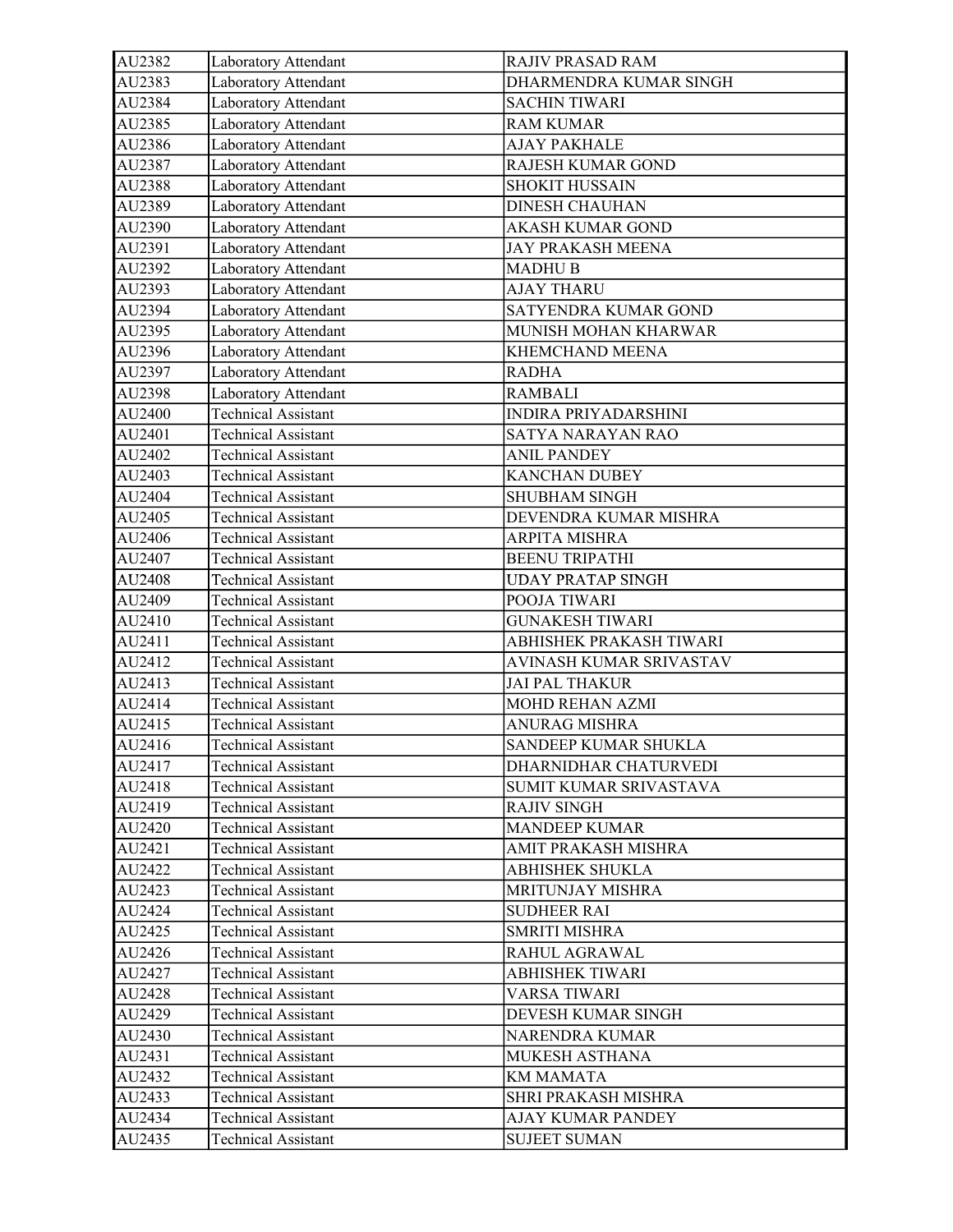| AU2436 | <b>Technical Assistant</b> | <b>JITENDRA SINGH</b>       |
|--------|----------------------------|-----------------------------|
| AU2437 | <b>Technical Assistant</b> | <b>ANAND MISHRA</b>         |
| AU2438 | <b>Technical Assistant</b> | <b>AKIL HUSAIN</b>          |
| AU2439 | <b>Technical Assistant</b> | AADITYA CHATURVEDI          |
| AU2440 | <b>Technical Assistant</b> | DEVENDRA TRIPATHI           |
| AU2441 | <b>Technical Assistant</b> | PRAVEEN KUMAR PANDEY        |
| AU2442 | <b>Technical Assistant</b> | DEVENDRA KUMAR PANDEY       |
| AU2443 | <b>Technical Assistant</b> | ANAND KUMAR KESHARI         |
| AU2444 | <b>Technical Assistant</b> | <b>SHRUTI JAIN</b>          |
| AU2445 | <b>Technical Assistant</b> | <b>SAMIK ACHARJE</b>        |
| AU2446 | <b>Technical Assistant</b> | <b>BAL GOVIND SINGH</b>     |
| AU2447 | <b>Technical Assistant</b> | <b>SHAILENDRA KUMAR</b>     |
| AU2448 | <b>Technical Assistant</b> | <b>RAJESH TIWARI</b>        |
| AU2449 | <b>Technical Assistant</b> | <b>ANKIT TIWARI</b>         |
| AU2450 | <b>Technical Assistant</b> | <b>BALESHWAR PRASAD</b>     |
| AU2451 | <b>Technical Assistant</b> | ANIL KUMAR PANDEY           |
| AU2452 | <b>Technical Assistant</b> | NUPUR PANDEY                |
| AU2453 | <b>Technical Assistant</b> | <b>MANOJ KUMAR SINGH</b>    |
| AU2454 | <b>Technical Assistant</b> | SWATI TIWARI                |
| AU2455 | <b>Technical Assistant</b> | PRAVEEN RAGHUVANSHI         |
| AU2456 | <b>Technical Assistant</b> | <b>SUPRIYA KUMARI</b>       |
| AU2457 | <b>Technical Assistant</b> | PRAMOD KUMAR SINGH          |
| AU2458 | <b>Technical Assistant</b> | <b>MONALISA BOSE</b>        |
| AU2459 | <b>Technical Assistant</b> | <b>ANURAG KRISHNA</b>       |
| AU2460 | <b>Technical Assistant</b> | PRAVEEN KUMAR SINGH         |
| AU2461 | <b>Technical Assistant</b> | <b>ANUP KUMAR</b>           |
| AU2462 | <b>Technical Assistant</b> | <b>SHASHI PRAKASH DUBEY</b> |
| AU2463 | <b>Technical Assistant</b> | ABHISHEK KUMAR BHARDWAJ     |
| AU2464 | <b>Technical Assistant</b> | <b>ABHISHEK TRIPATHI</b>    |
| AU2465 | <b>Technical Assistant</b> | <b>SUSHIL KUMAR DUBEY</b>   |
| AU2466 | <b>Technical Assistant</b> | <b>JAY KANT MISHRA</b>      |
| AU2467 | <b>Technical Assistant</b> | RICHA SHUKLA                |
| AU2468 | <b>Technical Assistant</b> | VIPUL CHANDRA VARSHNEY      |
| AU2469 | <b>Technical Assistant</b> | ABHISHEK PATHAK             |
| AU2470 | <b>Technical Assistant</b> | ASHISH KUMAR SHUKLA         |
| AU2471 | <b>Technical Assistant</b> | KULDEEP SINGH               |
| AU2472 | <b>Technical Assistant</b> | ROHIT KUMAR MISHRA          |
| AU2473 | <b>Technical Assistant</b> | ASHISH TRIPATHI             |
| AU2474 | <b>Technical Assistant</b> | SHEELU TRIPATHI             |
| AU2475 | <b>Technical Assistant</b> | KUNAL KISHOR SINGH          |
| AU2476 | <b>Technical Assistant</b> | RIYA KHARE                  |
| AU2477 | <b>Technical Assistant</b> | VENUGOPAL LINGAMSETTI       |
| AU2478 | <b>Technical Assistant</b> | RAHAT NIYAZI                |
| AU2479 | <b>Technical Assistant</b> | RAHUL UPADHYAY              |
| AU2480 | <b>Technical Assistant</b> | ANSHUL KUMAR PORWAL         |
| AU2481 | <b>Technical Assistant</b> | <b>SUNIL</b>                |
| AU2482 | <b>Technical Assistant</b> | DIGVIJAY PRATAP SINGH       |
| AU2483 | <b>Technical Assistant</b> | KAMLESHWAR NARAYAN MISHRA   |
| AU2484 | <b>Technical Assistant</b> | ANKIT PRATAP SINGH          |
| AU2485 | <b>Technical Assistant</b> | PRAWISH CHANDRA RAI         |
| AU2486 | <b>Technical Assistant</b> | AVINASH KUMAR PATHAK        |
| AU2487 | <b>Technical Assistant</b> | TARKESHWAR SAHI             |
| AU2488 | <b>Technical Assistant</b> | ASHVANI KUMAR SRIVASTAV     |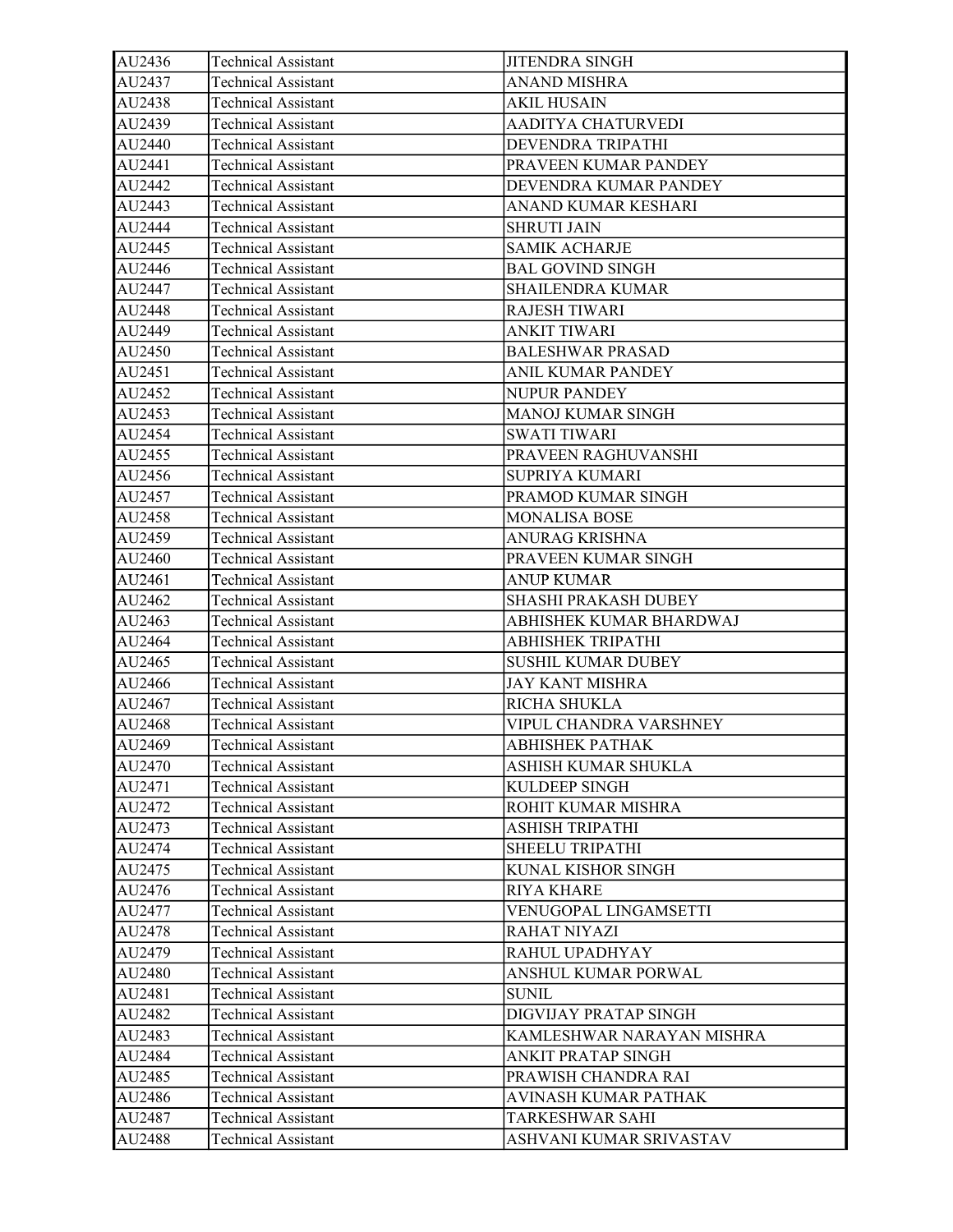| AU2489 | <b>Technical Assistant</b> | <b>SHAILJA SINGH</b>        |
|--------|----------------------------|-----------------------------|
| AU2490 | <b>Technical Assistant</b> | <b>BRIJESH KUMAR PANDEY</b> |
| AU2491 | <b>Technical Assistant</b> | MANDEEP KUMAR SRIVASTAVA    |
| AU2492 | <b>Technical Assistant</b> | AKHTAR PARWEZ               |
| AU2493 | <b>Technical Assistant</b> | OM DUBEY                    |
| AU2494 | <b>Technical Assistant</b> | PRATIBHA SINGH              |
| AU2495 | <b>Technical Assistant</b> | YOGENGRA KUMAR KUSHWAH      |
| AU2496 | <b>Technical Assistant</b> | RAJEEV KUMAR SRIVASTAVA     |
| AU2497 | <b>Technical Assistant</b> | DILEEP KUMAR YADAV          |
| AU2498 | <b>Technical Assistant</b> | PALLAVI RAI                 |
| AU2499 | <b>Technical Assistant</b> | <b>SUBHAM KUMAR PANDEY</b>  |
| AU2500 | <b>Technical Assistant</b> | <b>SAMAR UR REHMAN</b>      |
| AU2501 | <b>Technical Assistant</b> | PRADEEP KUSHWAHA            |
| AU2502 | <b>Technical Assistant</b> | SADABRIJ MAURYA             |
| AU2503 | <b>Technical Assistant</b> | ANAND PRATAP SINGH          |
| AU2504 | <b>Technical Assistant</b> | <b>AKANSHA SINGH</b>        |
| AU2505 | <b>Technical Assistant</b> | <b>VIRAJ SINGH</b>          |
| AU2506 | <b>Technical Assistant</b> | DEEPANKIT SRIVASTAVA        |
| AU2507 | <b>Technical Assistant</b> | <b>ARCHNA MARIPE</b>        |
| AU2508 | <b>Technical Assistant</b> | AMIT KUMAR SHARMA           |
| AU2509 | <b>Technical Assistant</b> | <b>ANAND GUPTA</b>          |
| AU2510 | <b>Technical Assistant</b> | <b>ALI USMANI</b>           |
| AU2511 | <b>Technical Assistant</b> | SONU LAL YADAV              |
| AU2512 | <b>Technical Assistant</b> | SUBHANIKA DIXIT             |
| AU2513 | <b>Technical Assistant</b> | RAKESH KUMAR SINGH          |
| AU2514 | <b>Technical Assistant</b> | <b>AWANISH KUMAR</b>        |
| AU2515 | <b>Technical Assistant</b> | VIKRAM GAURAV SINGH         |
| AU2516 | <b>Technical Assistant</b> | VIJAYLAXMI GUPTA            |
| AU2517 | <b>Technical Assistant</b> | DEEPAK KUMAR GAUR           |
| AU2518 | <b>Technical Assistant</b> | <b>GAURAV JAISWAL</b>       |
| AU2519 | <b>Technical Assistant</b> | PRADEEP KUMAR VERMA         |
| AU2520 | <b>Technical Assistant</b> | NIKHLESH KUMAR MISHRA       |
| AU2521 | <b>Technical Assistant</b> | MOHAMMAD ASGAR ALI          |
| AU2522 | <b>Technical Assistant</b> | <b>VIMAL KUMAR</b>          |
| AU2523 | <b>Technical Assistant</b> | AJAY TRIPATHI               |
| AU2524 | <b>Technical Assistant</b> | DINKAR LAL                  |
| AU2525 | <b>Technical Assistant</b> | <b>NITIN GOEL</b>           |
| AU2526 | <b>Technical Assistant</b> | PALLAVI SINGH               |
| AU2527 | <b>Technical Assistant</b> | SHUBHENDRA SINGH            |
| AU2528 | <b>Technical Assistant</b> | ANJU VISHWAKARMA            |
| AU2529 | <b>Technical Assistant</b> | <b>NIRAJ SINGH</b>          |
| AU2530 | Technical Assistant        | AMIT YADAV                  |
| AU2531 | <b>Technical Assistant</b> | <b>MOUSUMI DAS</b>          |
| AU2532 | <b>Technical Assistant</b> | MANOJ KUMAR NISHAD          |
| AU2533 | <b>Technical Assistant</b> | <b>ADARSH NARAIN</b>        |
| AU2534 | <b>Technical Assistant</b> | NEEL KAMAL PRAJAPATI        |
| AU2535 | Technical Assistant        | <b>FARHAN JAVED</b>         |
| AU2536 | <b>Technical Assistant</b> | MD NADEEM ANSARI            |
| AU2537 | <b>Technical Assistant</b> | <b>AKALESH KUMAR</b>        |
| AU2538 | <b>Technical Assistant</b> | <b>RAM CHANDRA</b>          |
| AU2539 | Technical Assistant        | <b>BABALU KUMAR GUPTA</b>   |
| AU2540 | <b>Technical Assistant</b> | VIJAY BAHADUR YADAV         |
| AU2541 | <b>Technical Assistant</b> | VINOD KUMAR RAIKWAR         |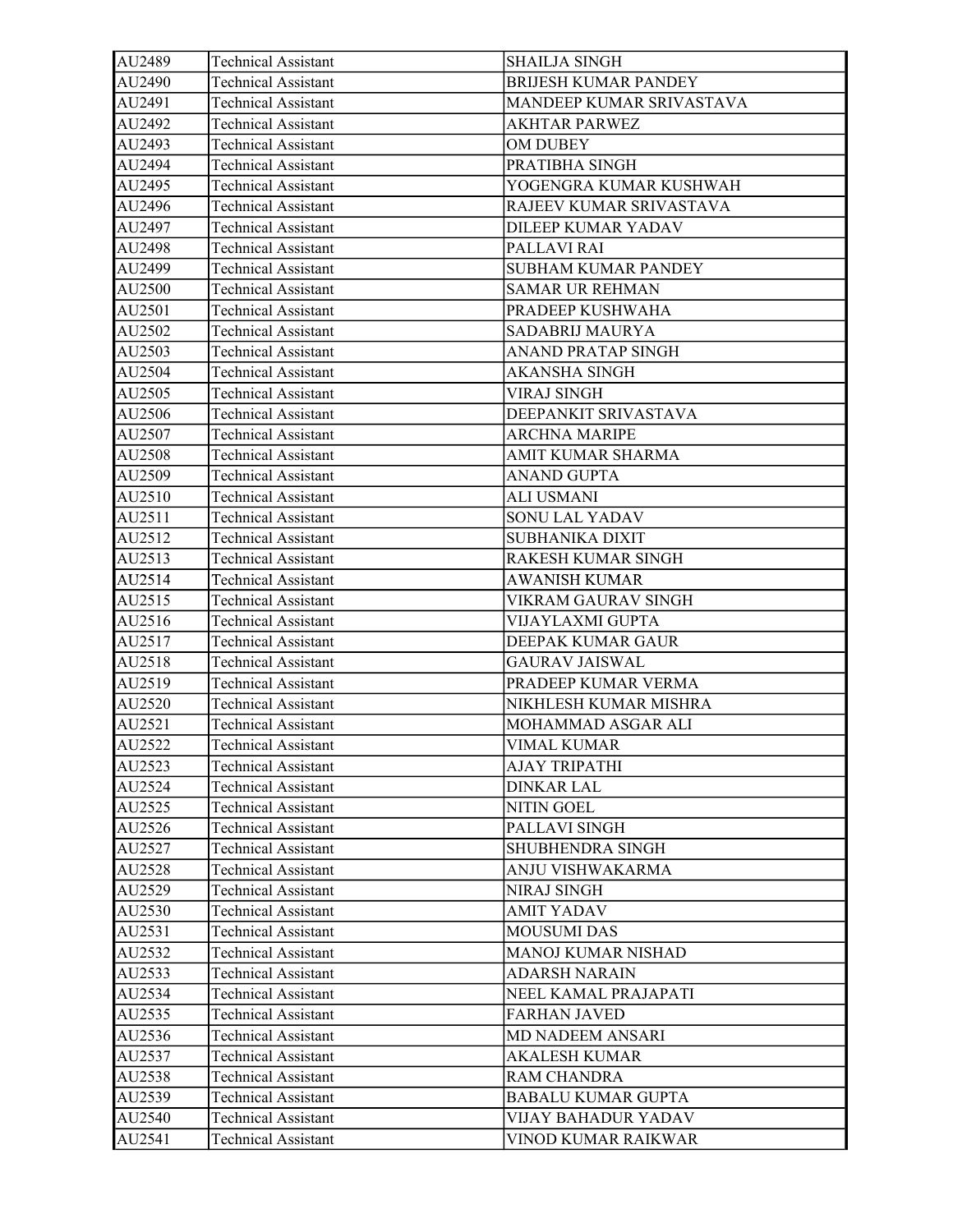| AU2542 | <b>Technical Assistant</b> | RADHA KUSHWAHA             |
|--------|----------------------------|----------------------------|
| AU2543 | <b>Technical Assistant</b> | <b>NARENDRA KUMAR</b>      |
| AU2544 | <b>Technical Assistant</b> | RAJESH KUMAR KASHYAP       |
| AU2545 | <b>Technical Assistant</b> | AMRENDRA KUMAR YADAV       |
| AU2546 | <b>Technical Assistant</b> | KAMLESH YADAV              |
| AU2547 | <b>Technical Assistant</b> | <b>MANISH JAISWAL</b>      |
| AU2548 | <b>Technical Assistant</b> | <b>CHANDAN KUMAR</b>       |
| AU2549 | <b>Technical Assistant</b> | RAGHVENDRA PRATAP          |
| AU2550 | <b>Technical Assistant</b> | <b>SAPNA</b>               |
| AU2551 | <b>Technical Assistant</b> | RAJENDRA YADAV             |
| AU2552 | <b>Technical Assistant</b> | <b>SHEIKH MOINUDDIN</b>    |
| AU2553 | <b>Technical Assistant</b> | CHHALI BIHARI              |
| AU2554 | <b>Technical Assistant</b> | ANAVARUDDIN ANSARI         |
| AU2555 | <b>Technical Assistant</b> | VIJAY KUMAR VERMA          |
| AU2556 | <b>Technical Assistant</b> | SHIPRA KUSHWAHA            |
| AU2557 | <b>Technical Assistant</b> | BISHWAJIT KUMAR KUSHWAHA   |
| AU2558 | <b>Technical Assistant</b> | ANGAD KUMAR                |
| AU2559 | <b>Technical Assistant</b> | <b>SEEMA YADAV</b>         |
| AU2560 | <b>Technical Assistant</b> | <b>SHARAD KUMAR</b>        |
| AU2561 | <b>Technical Assistant</b> | <b>SAURABH YADAV</b>       |
| AU2562 | <b>Technical Assistant</b> | JAYENDRA KUMAR HIMANSHU    |
| AU2563 | <b>Technical Assistant</b> | <b>ARUN KUMAR</b>          |
| AU2564 | <b>Technical Assistant</b> | VIVEK KUSHWAHA             |
| AU2565 | <b>Technical Assistant</b> | ROHIT KUMAR VERMA          |
| AU2566 | <b>Technical Assistant</b> | <b>NEHA GUPTA</b>          |
| AU2567 | <b>Technical Assistant</b> | ANSHU CHAURASIA            |
| AU2568 | <b>Technical Assistant</b> | RAMJEE                     |
| AU2569 | <b>Technical Assistant</b> | SHIVAM SINGH               |
| AU2570 | <b>Technical Assistant</b> | VINOD KUMAR YADAV          |
| AU2571 | <b>Technical Assistant</b> | PANKAJ KUMAR               |
| AU2572 | <b>Technical Assistant</b> | MRITUNJAY YADAV            |
| AU2573 | <b>Technical Assistant</b> | <b>AMRITA YADAV</b>        |
| AU2574 | <b>Technical Assistant</b> | SANTOSH KUMAR YADAV        |
| AU2575 | <b>Technical Assistant</b> | SHASHIKALA YADAV           |
| AU2576 | <b>Technical Assistant</b> | PANKAJ KUMAR               |
| AU2577 | <b>Technical Assistant</b> | DEVESH KUMAR KUSHAWAHA     |
| AU2578 | <b>Technical Assistant</b> | ROSHNI PRAJAPATI           |
| AU2579 | <b>Technical Assistant</b> | <b>CHANDAN KUMAR</b>       |
| AU2580 | <b>Technical Assistant</b> | <b>SHASHANK YADAV</b>      |
| AU2581 | <b>Technical Assistant</b> | ANJU RANI SINGH            |
| AU2582 | <b>Technical Assistant</b> | HITESH KUMAR RAIKWAR       |
| AU2583 | <b>Technical Assistant</b> | SAWAN RAMSAJIWAN MOURYA    |
| AU2584 | <b>Technical Assistant</b> | SHARVAN KUMAR KUMAWAT      |
| AU2585 | <b>Technical Assistant</b> | SIYARAM SHARMA             |
| AU2586 | <b>Technical Assistant</b> | REETESH KUMAR PRAJAPATI    |
| AU2587 | <b>Technical Assistant</b> | GAJENDRA SINGH VISHWAKARMA |
| AU2588 | <b>Technical Assistant</b> | AKHILESH KUMAR VERMA       |
| AU2589 | <b>Technical Assistant</b> | AARIF KHAN                 |
| AU2590 | <b>Technical Assistant</b> | <b>SUSHIL KUMAR SINGH</b>  |
| AU2591 | <b>Technical Assistant</b> | VINOD KUMAR VERMA          |
| AU2592 | <b>Technical Assistant</b> | VIKAS NAMDEO               |
| AU2593 | <b>Technical Assistant</b> | <b>BALRAM GUPTA</b>        |
| AU2594 | <b>Technical Assistant</b> | <b>ANIL KUMAR</b>          |
|        |                            |                            |